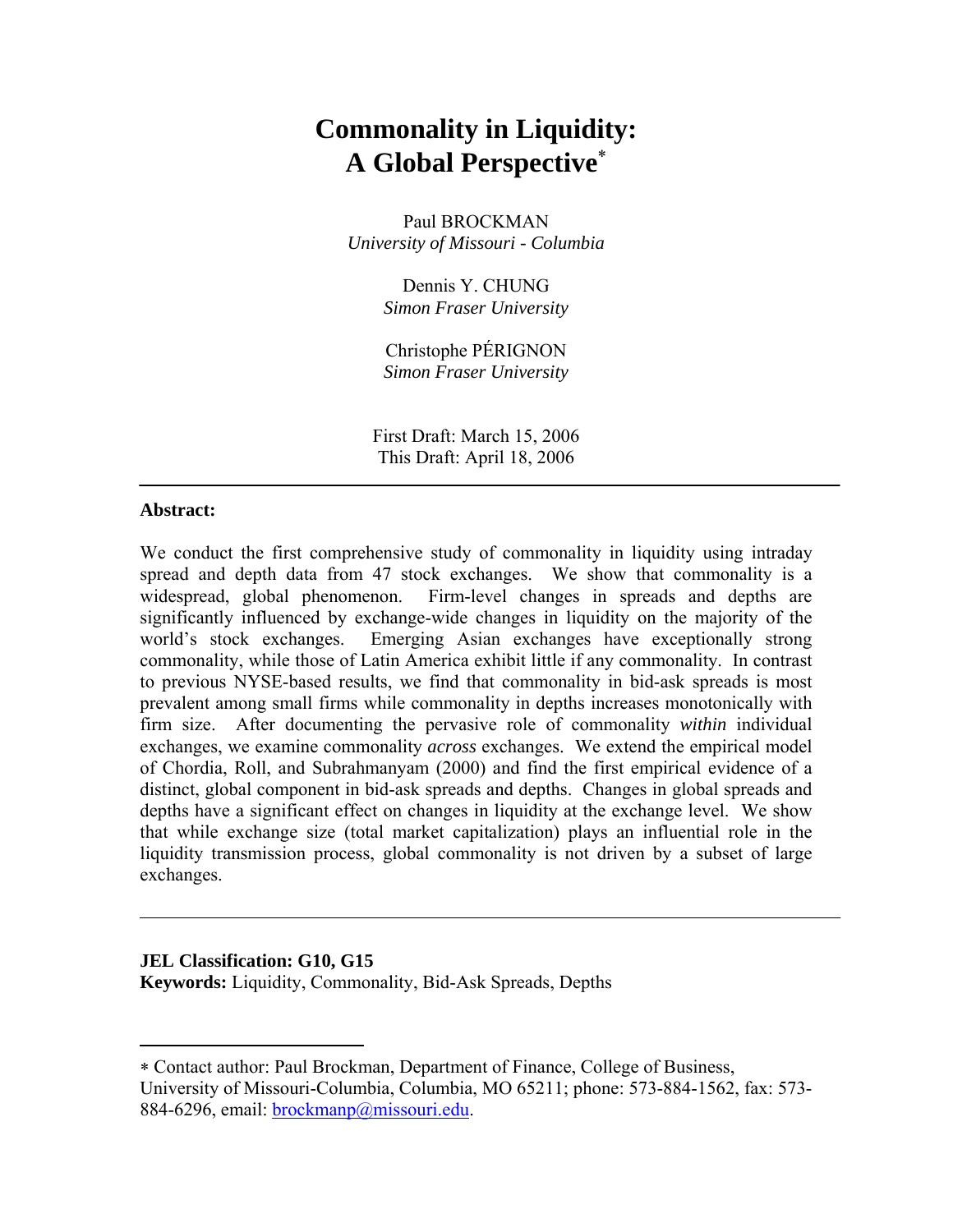# Commonality in Liquidity: A Global Perspective

#### 1. Introduction

Commonality in liquidity refers to the impact of a common or market-wide liquidity factor on an individual firm, both in terms of bid-ask spreads and depths. Previous empirical research has shown that there exists a significant common component that influences firm-level liquidity. Simply stated, liquidity is subject to a spillover effect that influences other firms trading in the same market. Although there is some evidence of commonality on non-US exchanges (Fabre and Frino (2004) and Brockman and Chung (2002)), most previous studies investigate firms trading in the US (Chordia, Roll, and Subrahmanyam (2000), Hasbrouck and Seppi (2001), and Huberman and Halka (2001)). But regardless of the particular market investigated, all previous studies using intraday bid-ask spreads and depths are single-exchange studies. The purpose of our paper is twofold. First, we conduct a comprehensive investigation of commonality in liquidity for 47 stock exchanges using intraday spread and depth data. Second, we examine the impact of a global liquidity factor on spread and depth commonality at the level of the exchange. The size, scope, and cross-sectional variation of our database allow us to analyze several aspects of commonality that previous, single-exchange studies could not address.

It is important to understand secondary-market liquidity because of the various roles it plays in the capital markets. Liquidity encourages trading by reducing transaction costs. A market participant's ability to capture potential gains of trade depends directly on liquidity levels. There is an economic welfare benefit from liquid markets because trading is the mechanism through which information is impounded into prices. More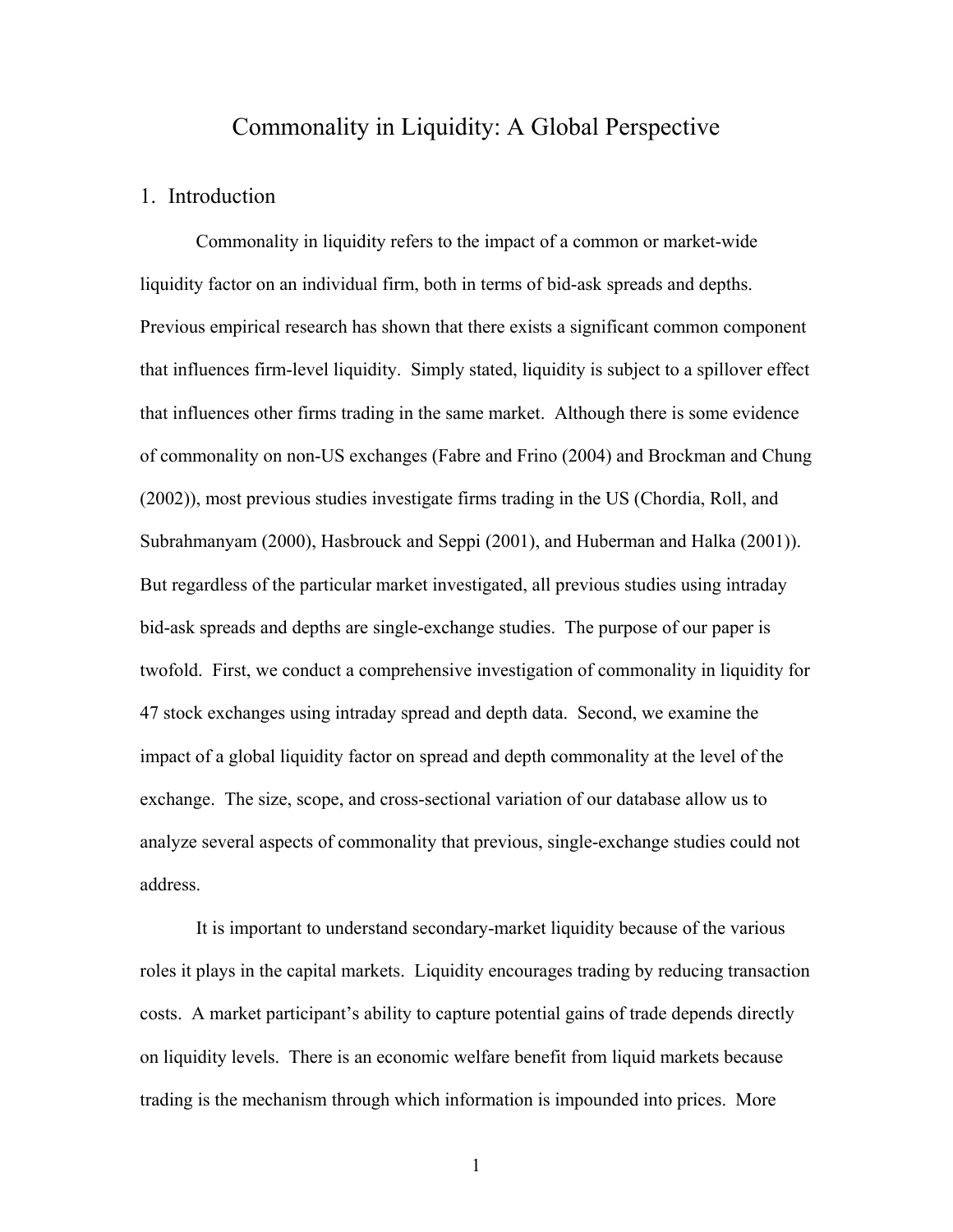informative prices lead to more efficient allocations of capital across competing investments (Wurgler (2000)). Liquidity also plays a significant role in determining the firm's cost of capital. The more liquid the firm's stock, the lower the cost of capital (Amihud and Mendelson (1986), Brennan and Subrahmanyam (1996), Datar, Naik, and Radcliffe (1998), and Easley, Hvidkjaer, and O'Hara (2002)); and the lower the firm's cost of capital, the higher the market capitalization. For all of these reasons, there is considerable interest among managers, investors, exchange members, and regulators in understanding the determinants of secondary-market liquidity.

Most of the early liquidity studies analyze firm-specific determinants of liquidity. This line of research has shown that variations in price, volume, and volatility explain much of the cross-sectional variation in bid-ask spreads (Benston and Hagerman (1974), Stoll (1978), Barclay and Smith (1988), Franz, Rao, and Tripathy (1995), and Noronha, Sarin, and Saudagaran (1996)) and depths (Brockman and Chung (1999)). More recent research focuses on the common components of firm liquidity (i.e., changes in firm-level bid-ask spreads and depths caused by changes in market-level spreads and depths). This line of research has shown that individual firm liquidity is sensitive to changes in aggregate liquidity movements (Chordia, Roll, and Subrahmanyam (2000), Coughenour and Saad (2004), and Chordia, Sarkar, and Subrahmanyam (2005)). One implication of these findings is that sensitivity to aggregate liquidity movements might represent a systematic risk factor (Pastor and Stambaugh (2003), Acharya and Pedersen (2005), and Stahel (2003)).

Over the past three decades, capital markets have become increasingly globalized because of lower information technology costs and a movement toward deregulation and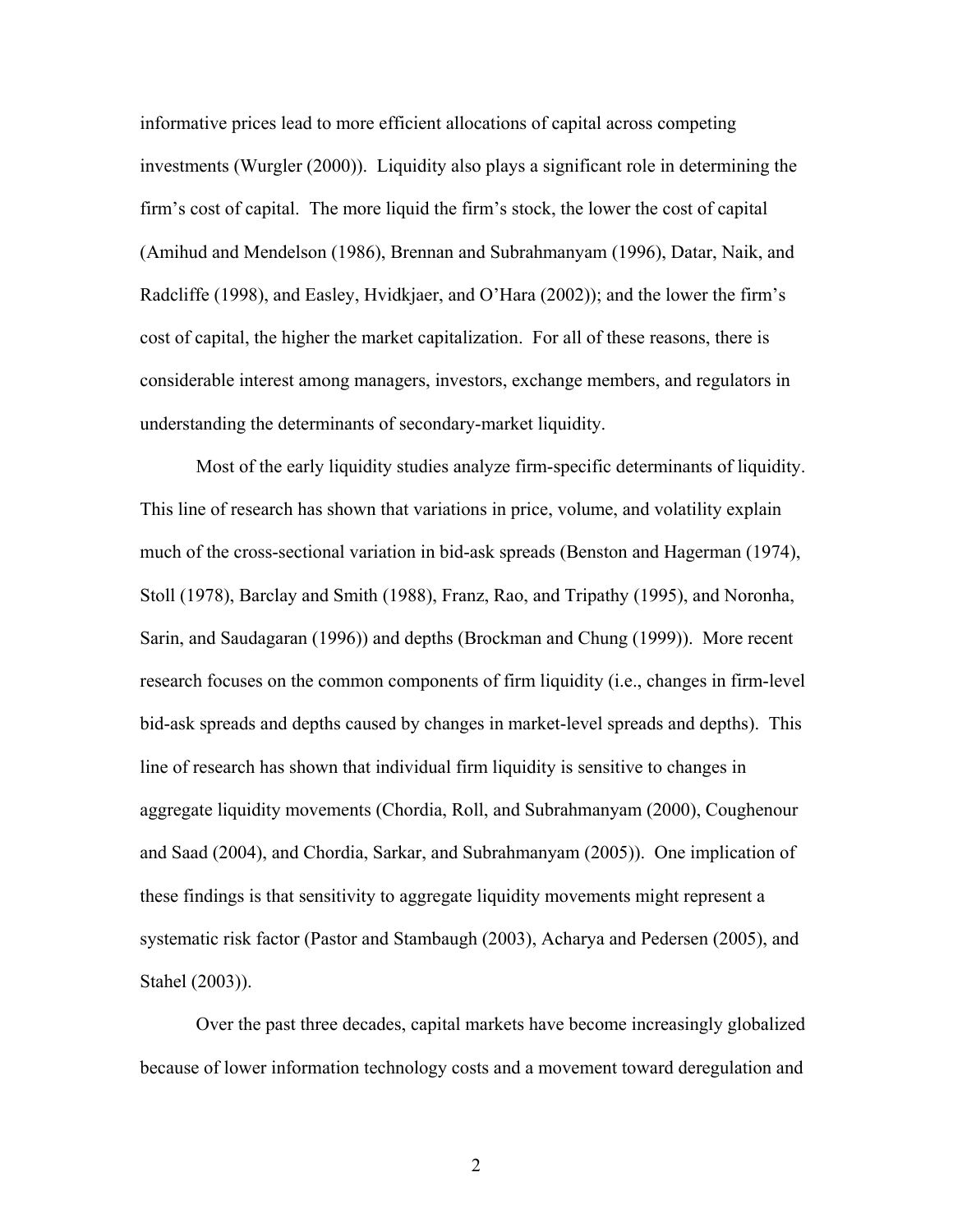free trade on the part of national governments. Concomitant with globalized capital movements are globalized liquidity movements. Commenting on these global movements, Peter Weinberg, former chief executive officer of Goldman Sachs International (2006), states that "liquidity and the movement of capital around the world have become so ubiquitous and pervasive that it is hard to know where London or New York begins and where Tokyo, Shanghai or Hong Kong leaves off." A primary objective of our study is to examine the relation between liquidity changes in London or New York, for instance, and liquidity movements in Tokyo, Shanghai, Hong Kong, and the rest of the world.

To date, our knowledge of spread and depth co-movements is limited to empirical evidence from only a handful of individual stock exchanges (US, Hong Kong, and Australia).<sup>1</sup> This limitation means that many important questions remain unanswered. Is commonality in spreads and depths widespread across the world's stock exchanges? Is commonality a more serious problem for emerging or developed markets? Does firm size or industry play a significant role in transmitting liquidity shocks across firms? Is there a global component to commonality in liquidity? We address these and related questions by accessing a global Bloomberg database that encompasses 1.47 billion transactions across 47 stock exchanges, 38 countries, and the six major regions as defined by Morgan Stanley Capital International (MSCI).

We divide our empirical investigation into two main sections. In the first section, we use the methodology of Chordia, Roll, and Subrahmanyam (2000) to measure

<sup>&</sup>lt;sup>1</sup> Stahel (2003) uses monthly returns and turnover to investigate co-movement among the US, Japanese, and the UK stock markets. Stahel (2005) uses a weekly illiquidity measure to examine liquidity across 18 developed and emerging markets. No previous study, however, analyzes global commonality in bid-ask spreads or depths.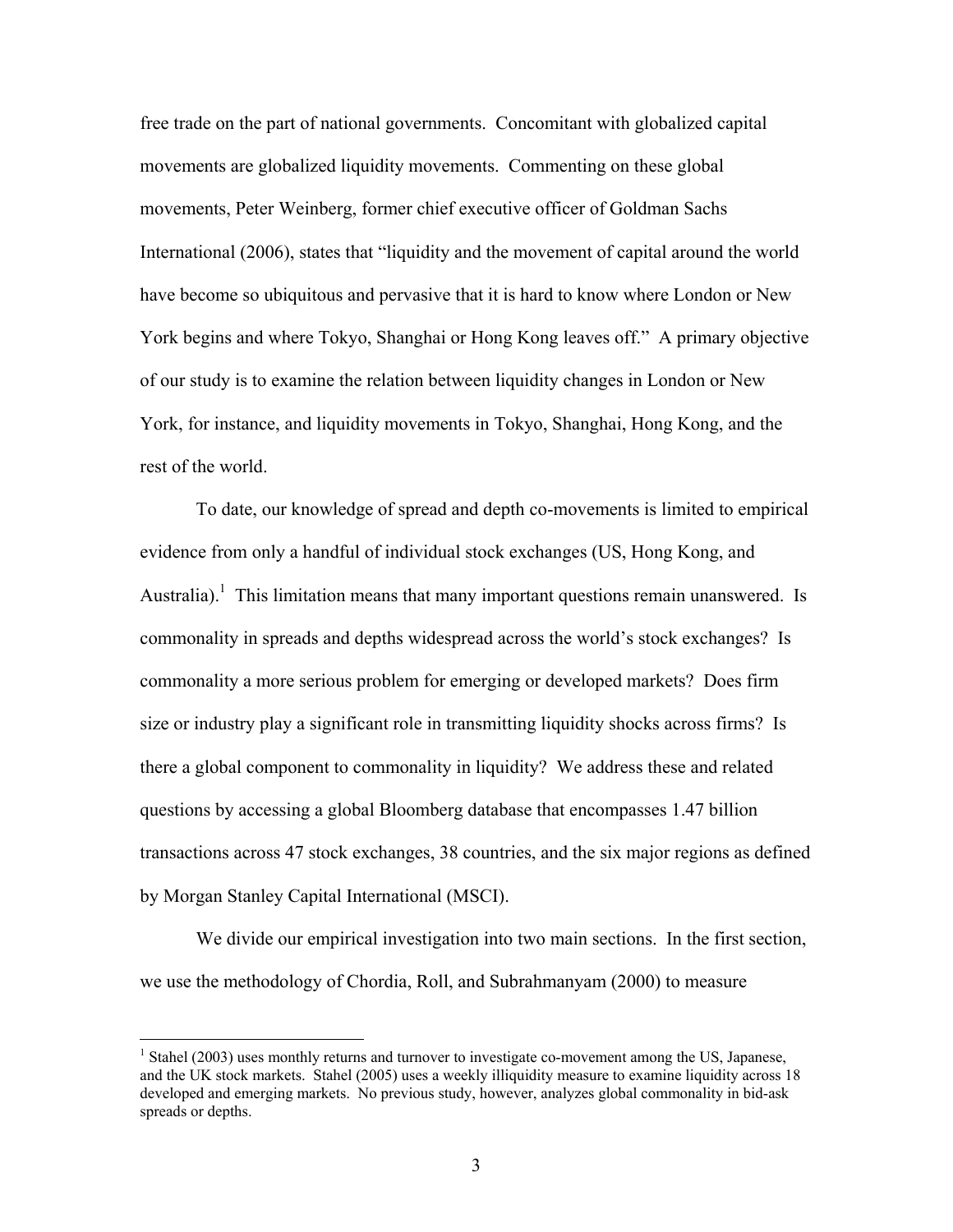commonality in spreads and depths for each of our 47 stock exchanges. Our results verify that exchange-level commonality is a pervasive phenomenon across the globe. On most, but not all, exchanges individual firms' spreads and depths are significantly influenced by changes in the aggregate market's spreads and depths. Although most exchanges have a significant commonality component, there are also large cross-sectional variations among exchanges and geographic regions. The stock exchanges of Emerging Asia, for example, exhibit the strongest commonality in spreads, while the exchanges of North America have the strongest commonality in depths. Latin American stock exchanges exhibit very little commonality at the exchange level.

We also investigate the roles of firm size and industry within each of our exchanges. In contrast to Chordia, Roll, and Subrahmanyam's (2000) NYSE-based results, we find that commonality in bid-ask spreads is most prevalent among smaller firms. Depth commonality, on the other hand, exhibits a positive relation with firm size. Our industry results show that while commonality is significant in each of our ten global industries, there is considerable variation across industries. The Utilities industry, for example, is much less susceptible to commonality in spreads than the Consumer Cyclical industry. Comparing our global results to Chordia, Roll, and Subrahmanyam's (2000) NYSE findings, we find that the industry effect is much more prominent for NYSE firms than for the typical global firm.

Our global evidence shows definitively that commonality in liquidity is widespread *within* individual stock exchanges. In our second section, we examine the possible existence of commonality in liquidity *across* stock exchanges. Is exchange-level liquidity influenced by regional or global liquidity movements? Does the sensitivity of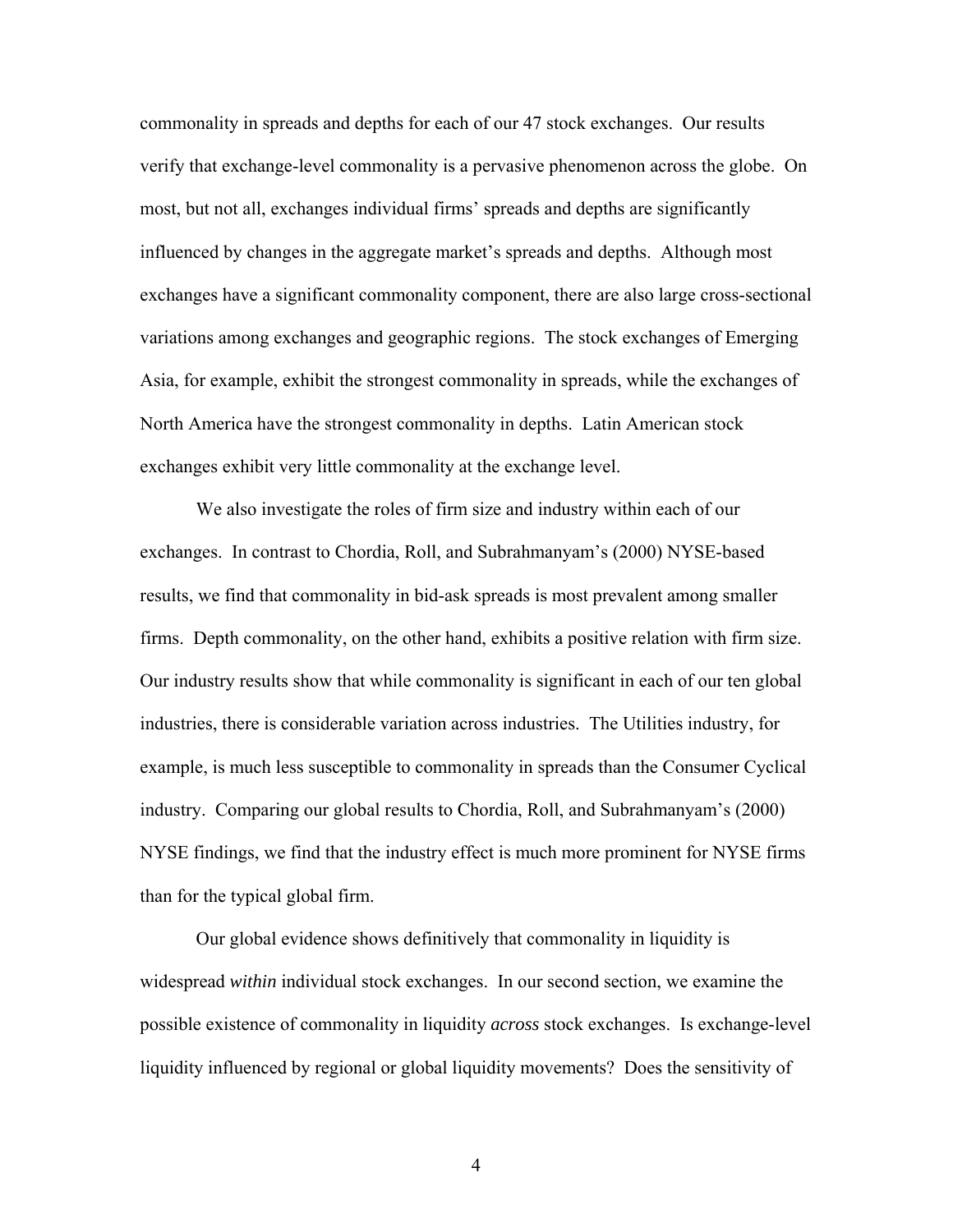exchange-level liquidity to global commonality depend on the size of the exchange? Are emerging markets more or less susceptible to global commonality than developed markets? To answer these and related questions, we extend the empirical model of Chordia, Roll, and Subrahmanyam (2000) in order to measure the impact of changes in global liquidity on changes in aggregate exchange-level liquidity. To the best of our knowledge, no previous study has examined global commonality in spreads and depths.

Our empirical tests generate several new findings. We find unambiguous support for the hypothesis that commonality in liquidity spills across national borders. Movements in aggregate bid-ask spreads and depths on an individual exchange are significantly influenced by movements in spreads and depths at the global scale. We show that both developed and emerging markets are susceptible to global commonality, although developed markets are more sensitive to liquidity spillover effects than emerging markets. We also show that global commonality is not driven solely by regional co-movements. For developed markets, a larger portion of spread and depth commonality is attributable to regional as opposed to global (i.e., non-regional) sources. For emerging markets, the global source dominates the regional source. Finally, we show that the total market capitalization of the exchange plays a significant role in the liquidity transmission process.

In summary, our results verify that neither firm- nor exchange-level liquidity can be understood in isolation. Individual firm liquidity is significantly influenced by comovements in the liquidity of all other firms traded on the same exchange. This result is widespread across most exchanges in the world. In a parallel manner, exchange-level liquidity is significantly influenced by co-movements in the global liquidity of all other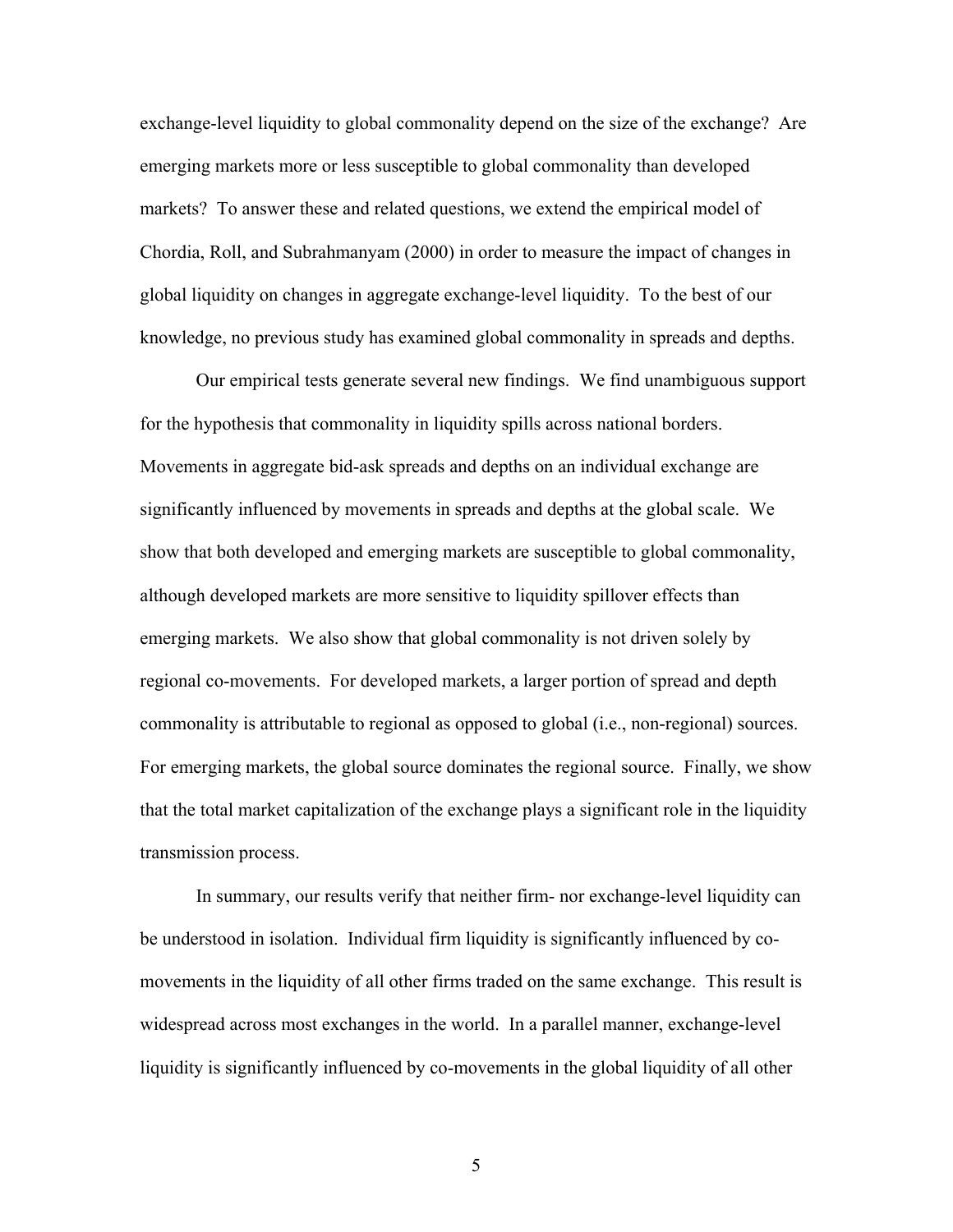exchanges. This global commonality result holds even in the absence of the large, influential exchanges located in New York, London, and Tokyo.

In the next section, we discuss our database and method of analysis. In section three, we present and interpret our empirical findings. In section four, we summarize and conclude our study.

# 2. Data and Method of Analysis

1

 We obtain trade and quote data from the Bloomberg financial information network. Bloomberg receives real-time bid and ask quotes and transaction data for stocks traded on global markets through a live feed directly from the exchanges. Intra-day data on the US exchanges, not available from Bloomberg due to data licensing restrictions, are obtained from the NYSE's Trade and Quote (TAQ) database. We compile intra-day bidask spread and depth measures over a 21-month period from October 1, 2002 to June 30, 2004 (i.e., 455 trading days). We require a minimum of 200 days with at least one trade during the sample period in order to eliminate inactively traded firms. Firms with market capitalization less than \$100 million and exchanges with less than ten sample firms are also excluded from our analysis. Our final sample contains 1.47 billion transactions across 47 stock exchanges, 38 countries, and the six major regions as defined by MSCI. $2$ After calculating daily averages, we have 3,838,241 daily observations representing the number of firm-days with trades for all of our 9,427 firms.

 $2$  These 1.47 billion transactions are extracted from roughly 15 billion quote and trade observations over our 21-month sample period.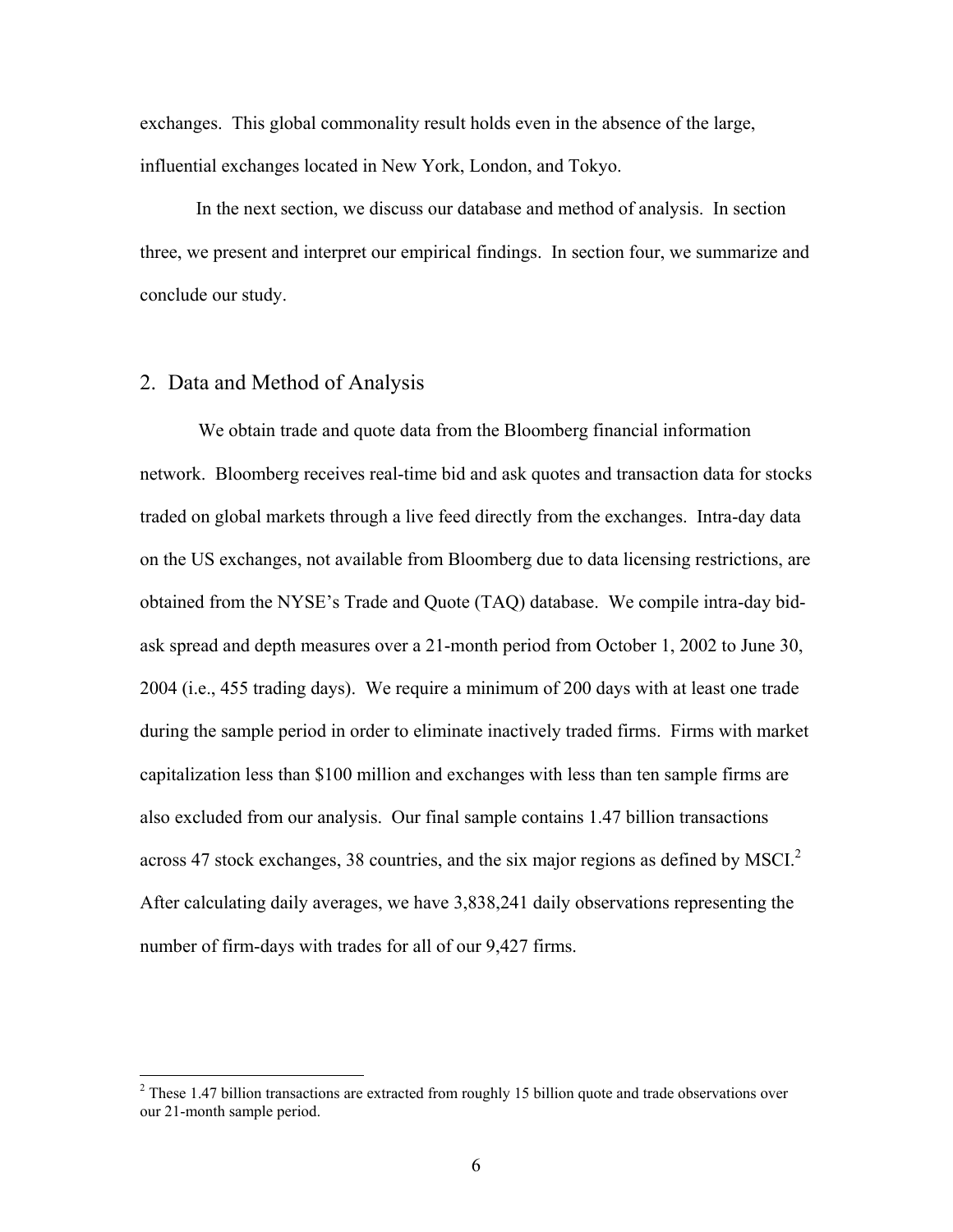#### *2.1. Descriptive Statistics*

1

 We present descriptive statistics for our global database in Table 1. We report the exchange, country, MSCI region, number of firms, total market capitalization, average dollar trading volume, average number of trades, percentage of days with trades, average relative effective spreads, and average dollar value depths.<sup>3</sup> All averages are calculated on a per firm, per day basis. The developed-market group includes 16 European exchanges, four North American exchanges, and seven Pacific exchanges; the emergingmarket group includes 11 Asian exchanges, four European, Middle Eastern, and African exchanges, and five Latin American exchanges.

 Our descriptive statistics reveal considerable cross-sectional variation both within the six regions and (especially) across these regions. The number of actively traded firms varies from a low of 13 for the Budapest and Lima Stock Exchanges to a high of 1,515 for Nasdaq; total market capitalization ranges from \$6.8 billion for Korea's KOSDAQ to \$9,092.1 billion for the NYSE; average trading volume ranges from \$5.6 thousand on the Istanbul Stock Exchange to \$50,596.3 thousand on Switzerland's Virt-X; and the average number of daily trades varies from four on the Johannesburg Stock Exchange to 1,697 on KOSDAQ. Most exchanges have a large percent of days with active trades.

 In the last two columns of Table 1, we report average relative effective spreads and average dollar depths. We define relative effective spreads as twice the absolute value of the transaction price deviation from the bid-ask midpoint, divided by the bid-ask midpoint. We define dollar depths (or depth in value) as the number of shares at the bid

<sup>&</sup>lt;sup>3</sup> We convert local currency amounts into US dollars using the daily historical spot exchange rates obtained from Bloomberg.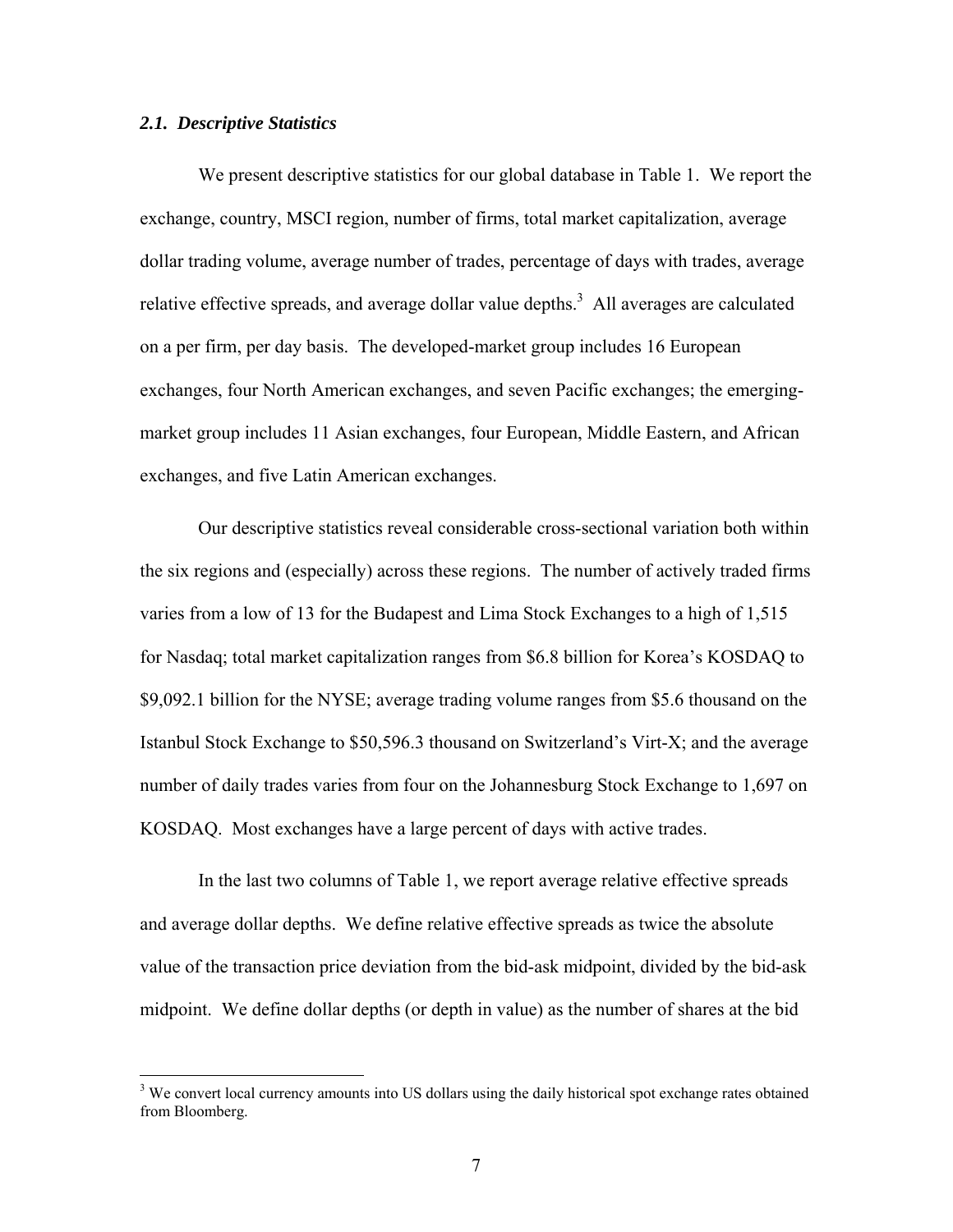and ask prices multiplied by their corresponding prices (in US dollar terms). $4$  Over half of the exchanges in our sample have relative spreads that are less than one percent of the bid-ask midpoint. Only three stock exchanges (Jakarta, Sao Paulo, and Lima) have relative spreads that exceed two percent. Of the nine exchanges with relative spreads less than 0.5 percent, seven are located in Asia (Shanghai, Shenzhen, Bombay, National Stock Exchange of India, Tokyo, KOSDAQ, and the Korea Exchange), one in Europe (Virt-X), and one in North America (NYSE). Our dollar depth figures vary from a low of \$523 for the Istanbul Stock Exchange to  $$827,649$  for the electronic Virt-X.<sup>5</sup>

# *2.2. Method of Analysis*

1

In the first section of our analysis, we apply the methodology of Chordia, Roll, and Subrahmanyam (2000) to our 47 stock exchanges. For each exchange, we test for commonality in liquidity using the following firm-by-firm time series regression:

$$
\Delta Liquidity_{F,t} = \alpha + \beta_1 \Delta Liquidity_{E,t} + \beta_2 \Delta Liquidity_{E,t+1} + \beta_3 \Delta Liquidity_{E,t-1} + \delta_1 Return_{E,t} + \delta_2 Return_{E,t+1} + \delta_3 Return_{E,t-1} + \delta_4 \Delta Volatility_{F,t} + \varepsilon_{F,t}
$$
\n(1)

where *Liquidity<sub>F,t</sub>* is measured by either *Spread<sub>F,t</sub>* or *Depth<sub>F,t</sub>*. *Spread<sub>F,t</sub>* is the average of intra-day relative effective bid-ask spreads for firm  $F$  on day  $t$ . Similarly, *Depth<sub>Ft</sub>* is the average of intra-day dollar depths for firm  $F$  on day  $t$ . *Volatility<sub>Ft</sub>* is the return volatility for firm *F* on trading day *t* and is measured as the average squared return. *Liquidity<sub>Et</sub>* is an equal-weighted average of each corresponding liquidity measure for all firms trading

 $4$  In addition to relative effective bid-ask spreads, we also test for commonality in liquidity using (1) effective spreads, (2) quoted spreads, and (3) relative quoted spreads. In addition to dollar depths, we also test for commonality using share depths. Our conclusions are unchanged by these alternative definitions of liquidity.

 $5$  Our Bloomberg database does not include depth figures for two exchanges: the New Zealand Exchange and the London Stock Exchange.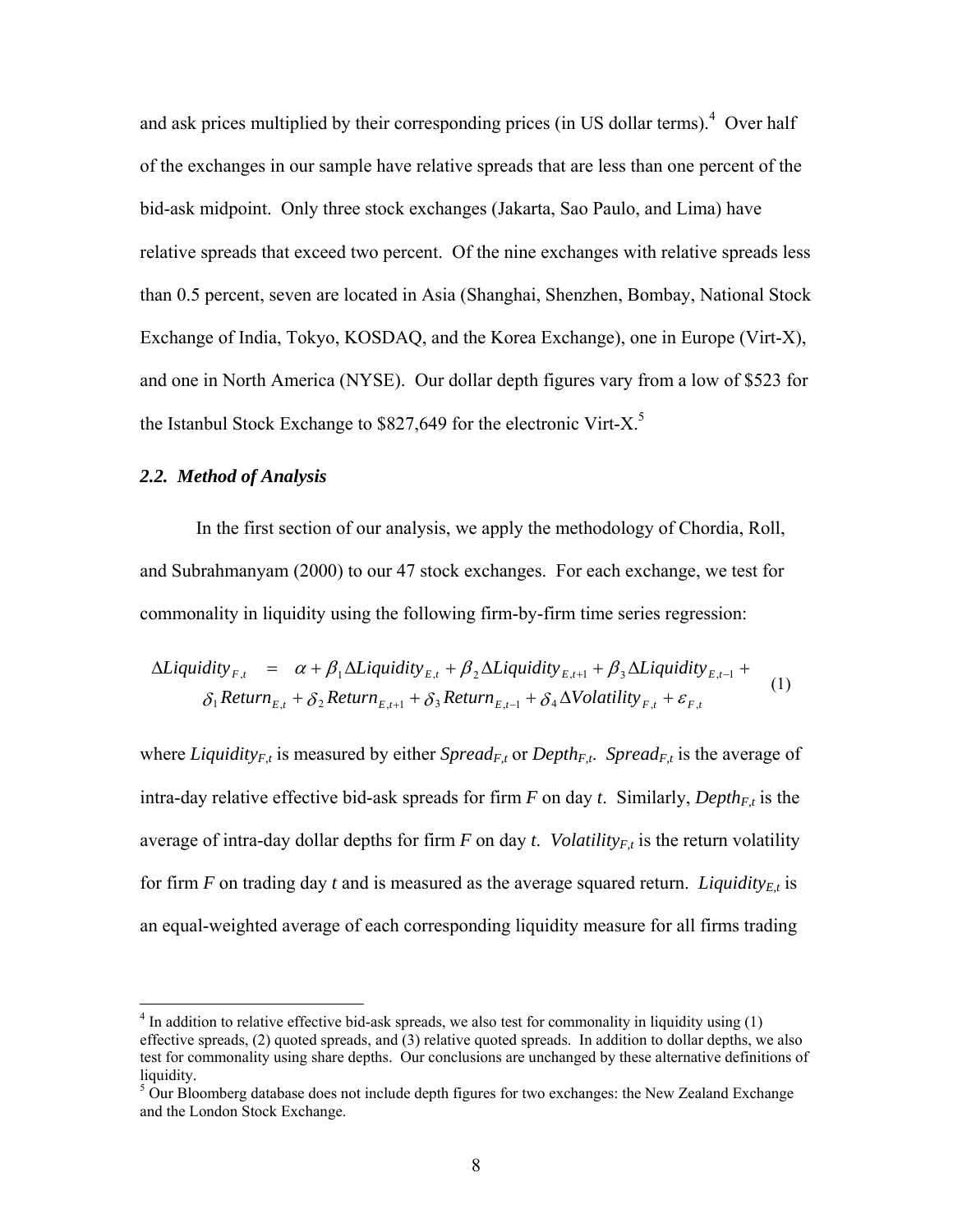on the same stock market.<sup>6</sup> *Return<sub>E,t</sub>* is the equal-weighted average of the daily return for all firms trading on the same stock market. All dependent and independent variables are expressed in terms of proportional changes (denoted as  $\Delta$ ) in the variable across successive trading days. All exchange averages exclude the dependent-variable firm; that is, *Liquidity<sub>E,t</sub>* and *Return<sub>E,t</sub>* are calculated using all firms on the exchange except firm  $F$ . Our primary variable of interest is the contemporaneous coefficient on ∆*Liquidity<sub>Ft</sub>* (i.e.,  $\beta_1$ ). A positive and significant  $\beta_1$  would mean that exchange-level liquidity changes exert a substantial influence on firm *F*'s liquidity.

We also test for industry-wide commonality at the exchange level by using the following regression model:

$$
\Delta Liquidity_{F,t} = \alpha + \beta_1 \Delta Liquidity_{E,t} + \beta_2 \Delta Liquidity_{E,t+1} + \beta_3 \Delta Liquidity_{E,t-1} + \gamma_1 \Delta Liquidity_{E,t} + \gamma_2 \Delta Liquidity_{E,t+1} + \gamma_3 \Delta Liquidity_{E,t-1} + \delta_1 Return_{E,t} + \delta_2 Return_{E,t+1} + \delta_3 Return_{E,t-1} + \delta_4 \Delta Volatility_{F,t} + \varepsilon_{F,t}
$$
\n(2)

where *Liquidity<sub>ELt</sub>* (i.e., exchange-level industry liquidity) is the equally-weighted average of the respective liquidity measure for all firms in the industry. All other variables are the same as defined above in model (1). Our primary variable of interest in regression model (2) is the contemporaneous coefficient on  $\Delta$ *Liquidity*<sub>EI<sup>t</sub></sup>.</sub>

In the second section of our analysis, we extend the methodology of Chordia, Roll, and Subrahmanyam (2000) to capture the influence of global commonality on exchange-level liquidity. We test for a global commonality influence on exchange-level liquidity by estimating the following time series regression:

 $\overline{a}$ 

<sup>&</sup>lt;sup>6</sup> It is possible to use an equally-weighted average or a value-weighted average in constructing the market average. Although we report the equally-weighted results in subsequent sections, re-running our analysis using value-weighted averages does not alter our conclusions.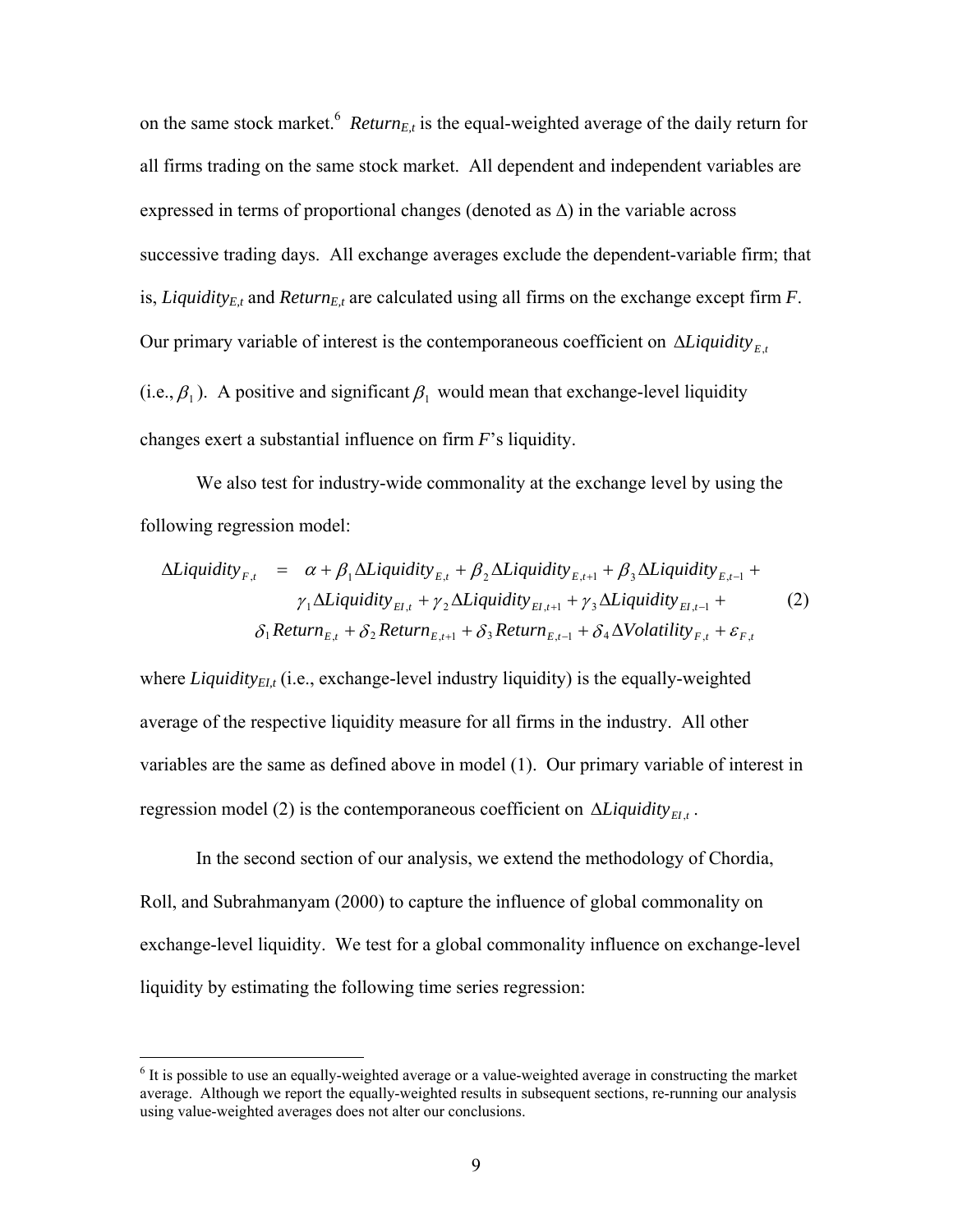$$
\Delta Liquidity_{E,t} = \alpha + \beta_1 \Delta Liquidity_{G,t} + \beta_2 \Delta Liquidity_{G,t+1} + \beta_3 \Delta Liquidity_{G,t-1} + \delta_1 Return_{G,t} + \delta_2 Return_{G,t+1} + \delta_3 Return_{G,t-1} + \delta_4 \Delta Volatility_{E,t} + \varepsilon_{E,t}
$$
\n(3)

where *Liquidity<sub>G,t</sub>* and *Return<sub>G,t</sub>* are equal-weighted averages across all firms in our global database, except those firms trading on exchange *E*. The primary variable of interest in regression model (3) is the contemporaneous coefficient on Δ*Liquidity<sub>Gt</sub>*. A positive and significant  $\beta_1$  would mean that global liquidity changes (excluding exchange *E*) exert a substantial influence on exchange *E*'s liquidity.

And finally, we test for regional effects in liquidity using the following regression model:

$$
\Delta Liquidity_{E,t} = \alpha + \beta_1 \Delta Liquidity_{G,t} + \beta_2 \Delta Liquidity_{G,t+1} + \beta_3 \Delta Liquidity_{G,t-1} + \gamma_1 \Delta Liquidity_{R,t} + \gamma_2 \Delta Liquidity_{R,t+1} + \gamma_3 \Delta Liquidity_{R,t-1} + \delta_1 Return_{G,t} + \delta_2 Return_{G,t+1} + \delta_3 Return_{G,t-1} + \delta_4 \Delta Volatility_{E,t} + \varepsilon_{E,t}
$$
\n(4)

where *Liquidity<sub>R,t</sub>* (i.e., regional liquidity) is the regional liquidity index computed on day *t* using an equal-weighted average of each corresponding liquidity measure for all firms trading on an exchange located in the same MSCI region as exchange *E*. All other variables are the same as defined above. Similar to regression (2) where we distinguish industry from exchange effects, regression (4) allows us to differentiate regional from global commonality influences.

In summary, our research method is designed to capture not only the existence of commonality in liquidity at various levels but also to identify the source of that commonality. We test for global commonality in exchange-level liquidity after eliminating all exchange-related commonality. The results of this analysis will provide answers to the unresolved issues discussed above. We turn next to these empirical results.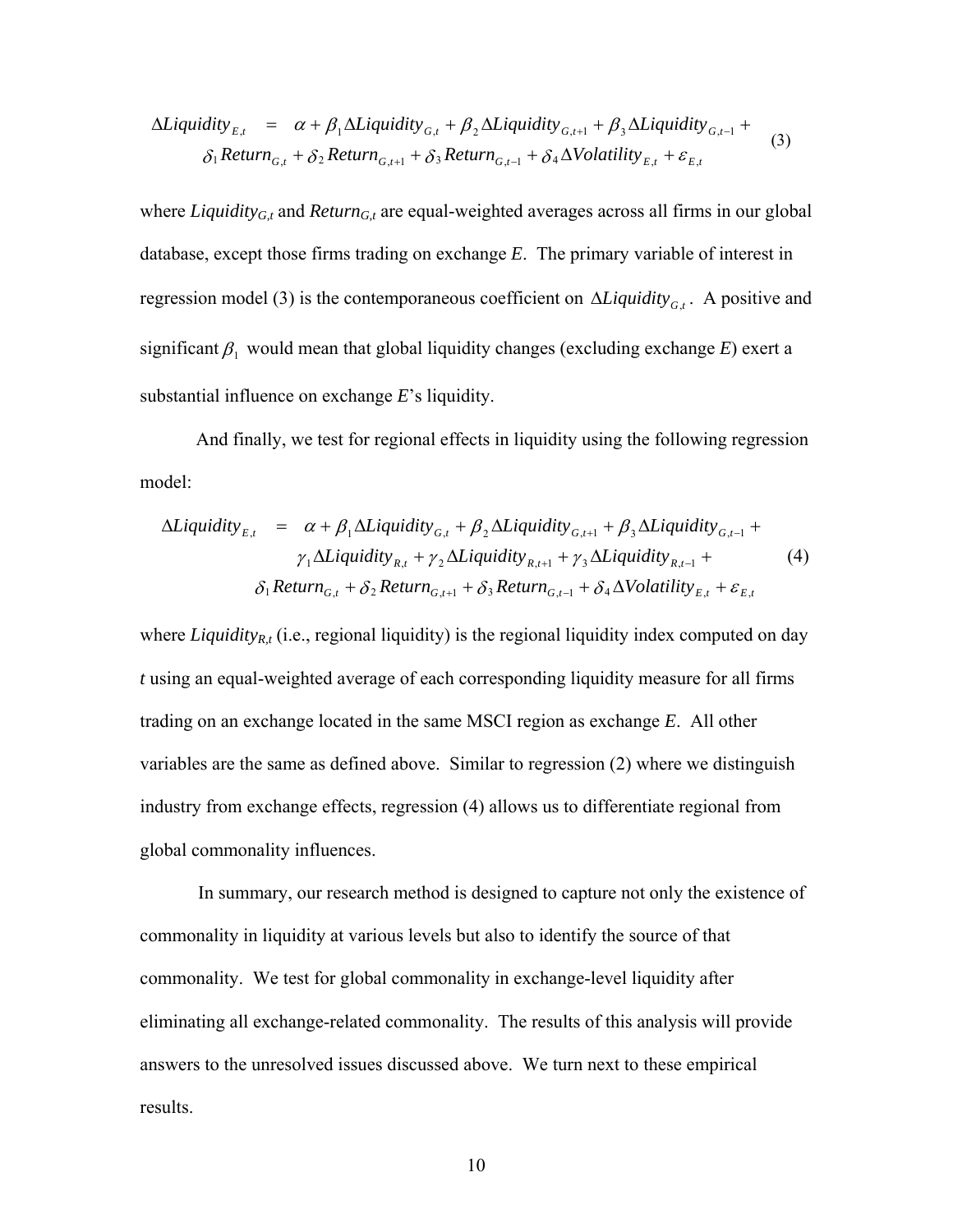#### 3. Empirical Results

We divide our empirical findings into two main sections. The first section investigates the pervasiveness of co-movements in liquidity by estimating Chordia, Roll, and Subrahmanyam's (2000) commonality measures for each of our 47 exchanges (regression models (1) and (2)). The second section examines commonality in liquidity at the global scale. We estimate global and regional commonality measures for aggregate exchange-level liquidity (regression models (3) and (4)). In both sections, we investigate the influence of size and industry on commonality.

#### *3.1. Exchange-Level Commonality*

 In Table 2, we report the following relative effective bid-ask spread results for each of our 47 stock exchanges: average and median contemporaneous liquidity coefficients from regression model (1); the percent of firms with positive and significant coefficients, positive and insignificant coefficients, negative and insignificant coefficients, negative and significant coefficients; median sum of lead, lag, and contemporaneous coefficients; and the *p*-value of this sum. Unless otherwise stated, we use a significance level of five percent to differentiate significant from insignificant results.

 Our findings in Table 2 provide strong support for the postulation that changes in the individual firm's bid-ask spreads are significantly influenced by a common (exchange-wide) liquidity factor. These results confirm that commonality in liquidity is ubiquitous across the world's stock exchanges. Forty-three of the 47 exchanges have a positive average contemporaneous coefficient, and 46 of the 47 exchanges have a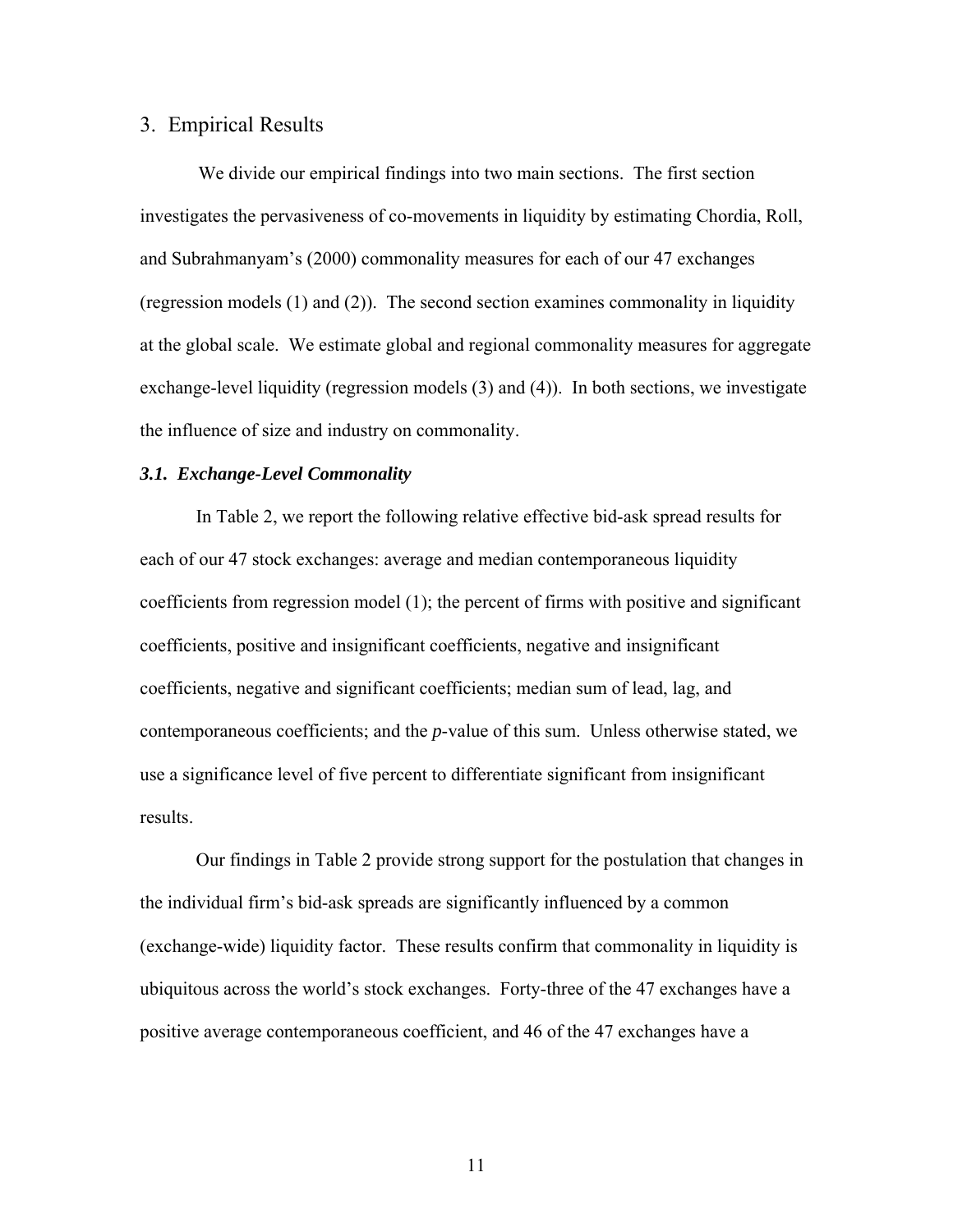positive median coefficient.<sup>7</sup> Forty-four exchanges have positive and significant coefficients that exceed the null hypothesis of five percent, 33 exchanges have ten percent or more of their firms with positive and significant coefficients, and 23 exchanges have 20 percent or more of their firms with positive and significant coefficients. $8$ 

 Turning to the percent of firms with negative and significant contemporaneous coefficients, we find that only four exchanges (Vienna, Jakarta, Budapest, and Buenos Aires) exceed the null hypothesis of five percent. The Buenos Aires Stock Exchange is the only exchange with 10 percent or more of its firms (10.53%) exhibiting negative and significant coefficients. In addition to the asymmetry in significant coefficients, there is also a strong positive skewness in the percent of firms with insignificant coefficients. All exchanges but one (Santiago) have a higher proportion of firms with positive and insignificant coefficients relative to negative and significant coefficients. For well over half of the exchanges, the percent of firms with positive and insignificant coefficients is more than double the percent of firms with negative and insignificant coefficients.

 The median values for the sum of lead, lag, and contemporaneous coefficients are overwhelmingly positive. The Santiago Stock Exchange is the only exchange with a negative median value (-0.1415), and it is insignificant at the five percent level ( $p$ -value = 0.222). Twenty-nine of the 46 exchanges with positive combined (SUM) coefficients are statistically significant at the five percent level, with 26 exchanges significant at the one percent level.

 $\overline{a}$ 

 $<sup>7</sup>$  The four exchanges with negative average coefficients include the Stock Exchange of Thailand, Buenos</sup> Aires Stock Exchange, Sao Paulo Stock Exchange, and Santiago Stock Exchange. The only exchange with a negative median coefficient is the Santiago Stock Exchange.

<sup>&</sup>lt;sup>8</sup> The Budapest Stock Exchange, Santiago Stock Exchange, and JASDAQ are the only three exchanges on which less than five percent of firms have positive and significant contemporaneous coefficients.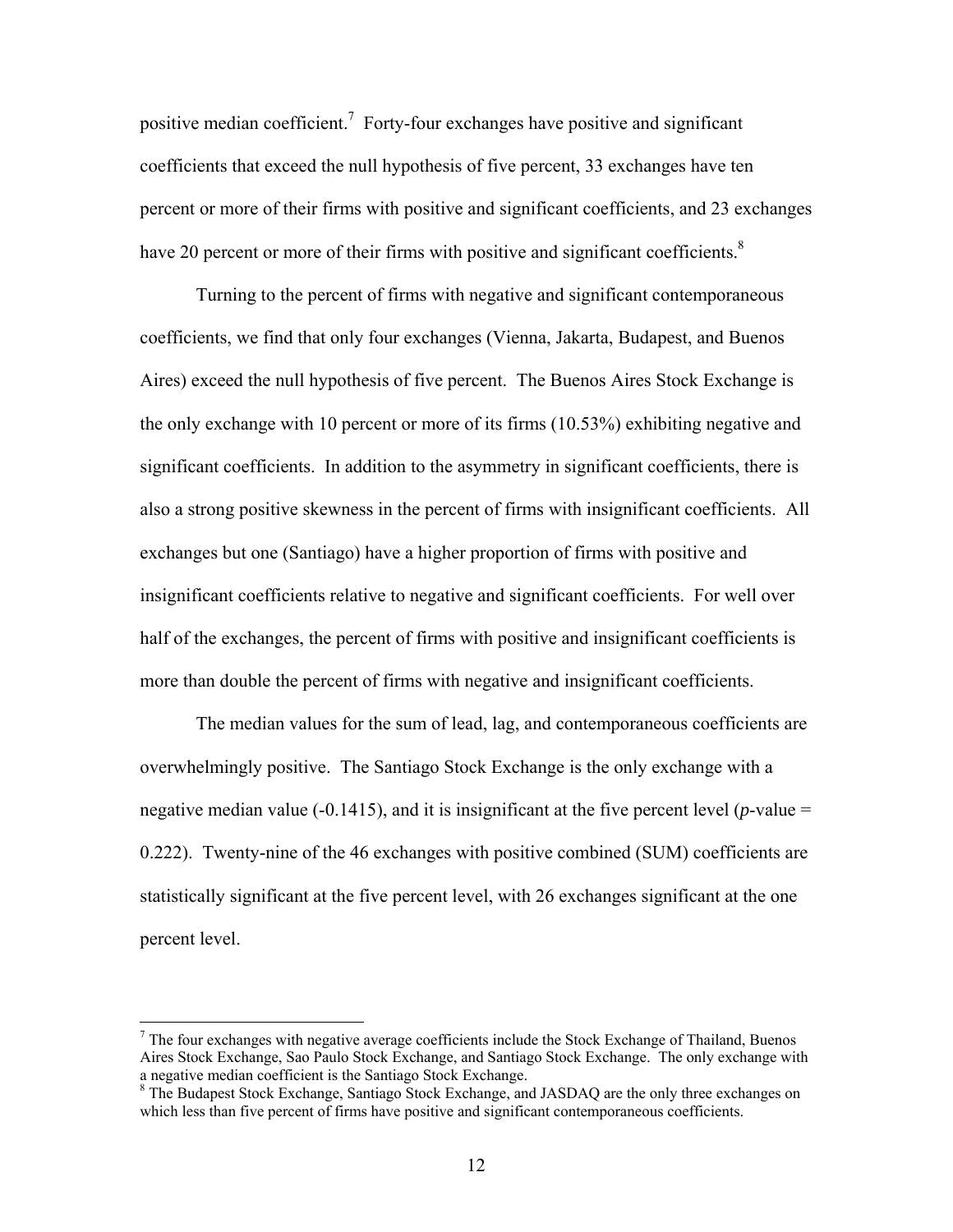Our global data and research design also enable us to identify cross-sectional differences in spread commonality across stock exchanges. Median contemporaneous coefficients range from a low of -0.1123 for the Santiago Stock Exchange to a high of 1.1251 for the London Stock Exchange. Besides London, there are eight other exchanges with contemporaneous coefficients greater than 0.50; these include the stock exchanges of Toronto, Nasdaq, Tokyo, Shanghai, Shenzhen, Bombay, Taiwan, and the National Stock Exchange of India. Several of these same exchanges also have a high percent of firms with significant coefficients. The stock exchanges of Shanghai, Shenzhen, Bombay, Taiwan, Virt-X, Istanbul, and the National Stock Exchange of India all have 80 percent or more of their firms with positive and significant coefficients. It is interesting to note that some of the strongest commonality-in-liquidity patterns appear in the emerging Asian markets.

 In Table 3, we examine commonality in depth across 45 stock exchanges. These empirical results also provide strong support for the claim that changes in the individual firm's depths are significantly influenced by a common liquidity factor. Thirty-eight of the 45 exchanges have a positive average contemporaneous coefficient; 40 exchanges have a positive median coefficient. Forty-two exchanges have positive and significant coefficients that exceed the null hypothesis of five percent, while 36 exchanges have ten percent or more of their firms with positive and significant coefficients. Unlike our commonality-in-spreads findings, no stock exchange has negative and significant commonality coefficients exceeding five percent. The highest percent of negative and significant coefficients is only 3.85 percent from the Warsaw Stock Exchange. Similar to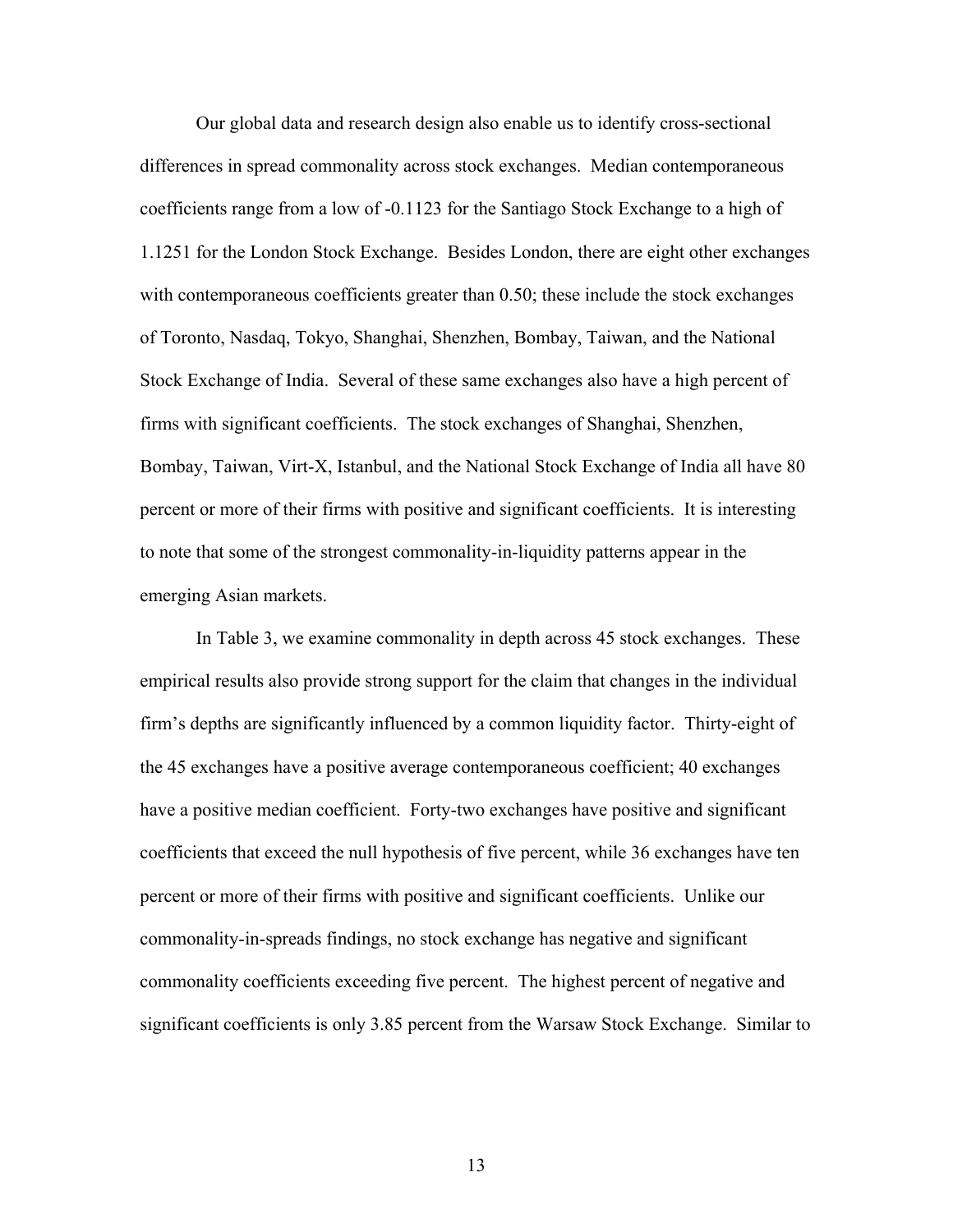our commonality-in-spreads findings, the weakest evidence for commonality is concentrated on the Emerging Latin American exchanges.

 The median values for the sum of lead, lag, and contemporaneous depth coefficients are mostly positive and significant. Twenty-eight of the 39 exchanges with positive combined (SUM) coefficients are statistically significant at the five percent level, with 24 exchanges significant at the one percent level. Only two exchanges, Euronext Paris and the Athens Stock Exchange, have median SUM values (-0.0156, and -0.0074, respectively) that are significant at the five percent level.

 Similar to the cross-sectional differences in spread commonality, we find considerable variation in depth commonality across stock exchanges. Median contemporaneous coefficients vary from a low of -0.0212 for the Sao Paulo Stock Exchange to a high of 1.3870 for the Spanish Continuous Market. In addition to the Spanish exchange, there are 11 other exchanges with contemporaneous median coefficients greater than 0.50; six of these 11 exchanges are located in Emerging Asia. $\degree$ 

 In Table 4, we aggregate our spread and depth findings by geographic region and by emerging versus developed markets. Panel A reports the bid-ask spread results at the global, developed, and emerging market levels. We use the MSCI categories to further divide our developed markets into European, North American, and Pacific regions; and our emerging markets into Asian, Latin American, and Europe, Middle East, and Africa regions. Panel B follows the same format for depths.

<u>.</u>

<sup>&</sup>lt;sup>9</sup> As a robustness check, Chordia, Roll, and Subrahmanyam (2000) test for cross-equation dependencies by running time series regressions on the residuals of paired companies. They report that the mean level of dependency is insufficient to significantly affect their overall results. We apply the same method and run time series regressions on the residuals of randomly arranged adjacent companies. At the 5% level, the proportion of significant *t*-values are 4.32 and 4.27 percent for our spread and depth residual regressions, respectively. These figures are lower than the comparable numbers, 12.33 and 11.73 percent, reported by Chordia, Roll, and Subrahmanyam (2000).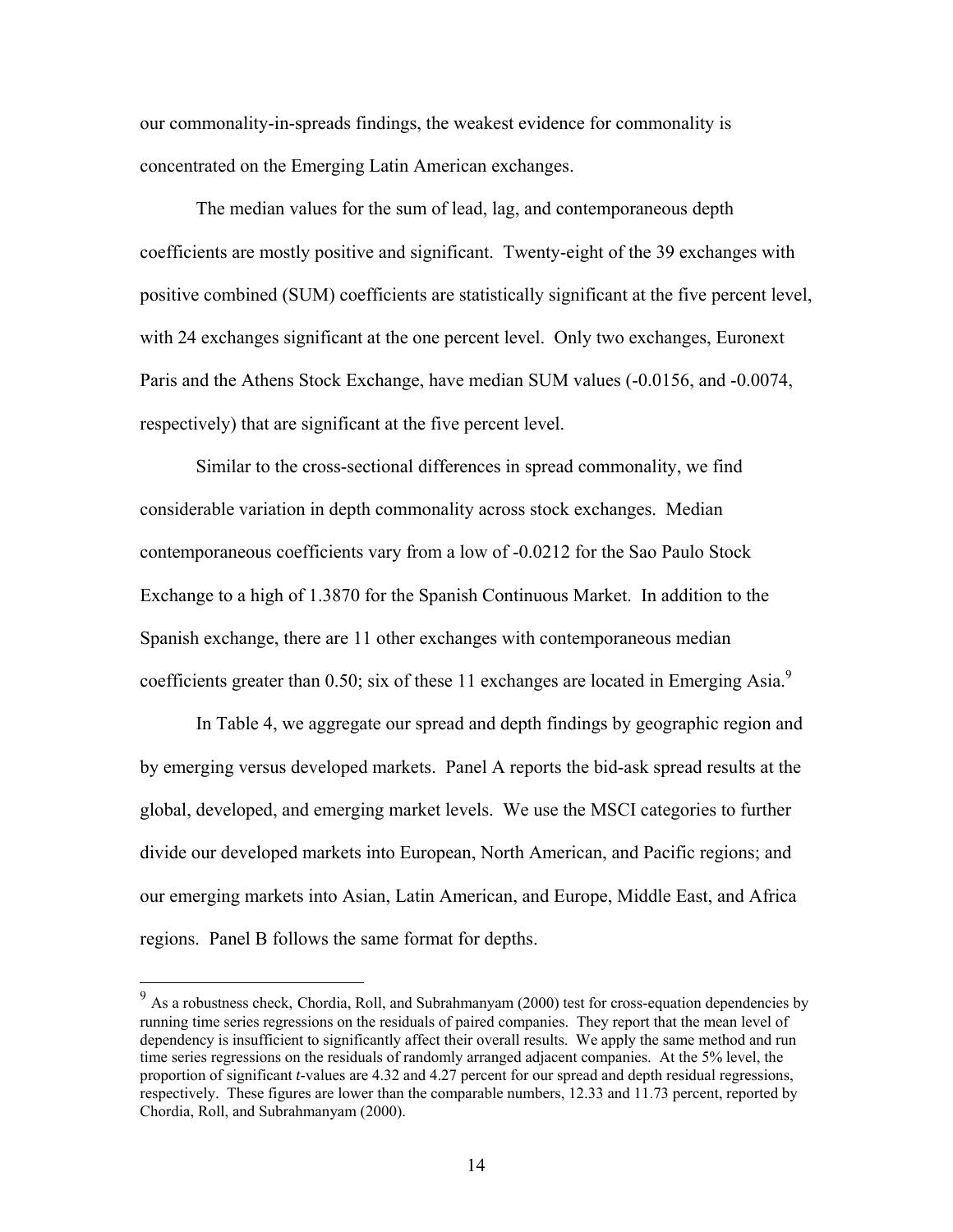Turning to the results in Panel A, we find that the average (median)

contemporaneous spread coefficient is 0.5986 (0.4271). These positive coefficients are significant at the five percent level for 48.78 percent of the firms in our global database. The median of the combined lead, lag, and contemporaneous coefficient is 0.4327 and highly significant. We find this same general pattern in the developed markets, where the average (median) contemporaneous spread coefficient is 0.6036 (0.3733). Almost 43 percent of the developed market firms have positive and significant coefficients. Among the three regions, North American firms are more susceptible to commonality in liquidity than their European counterparts.

For the emerging markets, the average (median) contemporaneous spread coefficient is 0.5845 (0.5677). Over 66 percent of the emerging market firms have positive and significant coefficients. In sharp contrast to the developed markets, emerging markets exhibit large variations in spread commonality. There is no evidence of spread commonality in the Latin American region, whether one looks at the average or median contemporaneous coefficients, percent of firms with significant coefficients, or the combined lead, lag, and contemporaneous coefficient. The Asian emerging market, on the other hand, has the largest commonality coefficients (average, median, and combined) and the highest percent of significant coefficients across all regions including the developed markets.

In Panel B, we report parallel results for our depth measures. The average (median) contemporaneous depth coefficient is 0.6205 (0.5204), and these coefficients are significant for 41.54 percent of global firms. The median of the combined lead, lag, and contemporaneous coefficient is 0.5343 and highly significant. Similar to the spread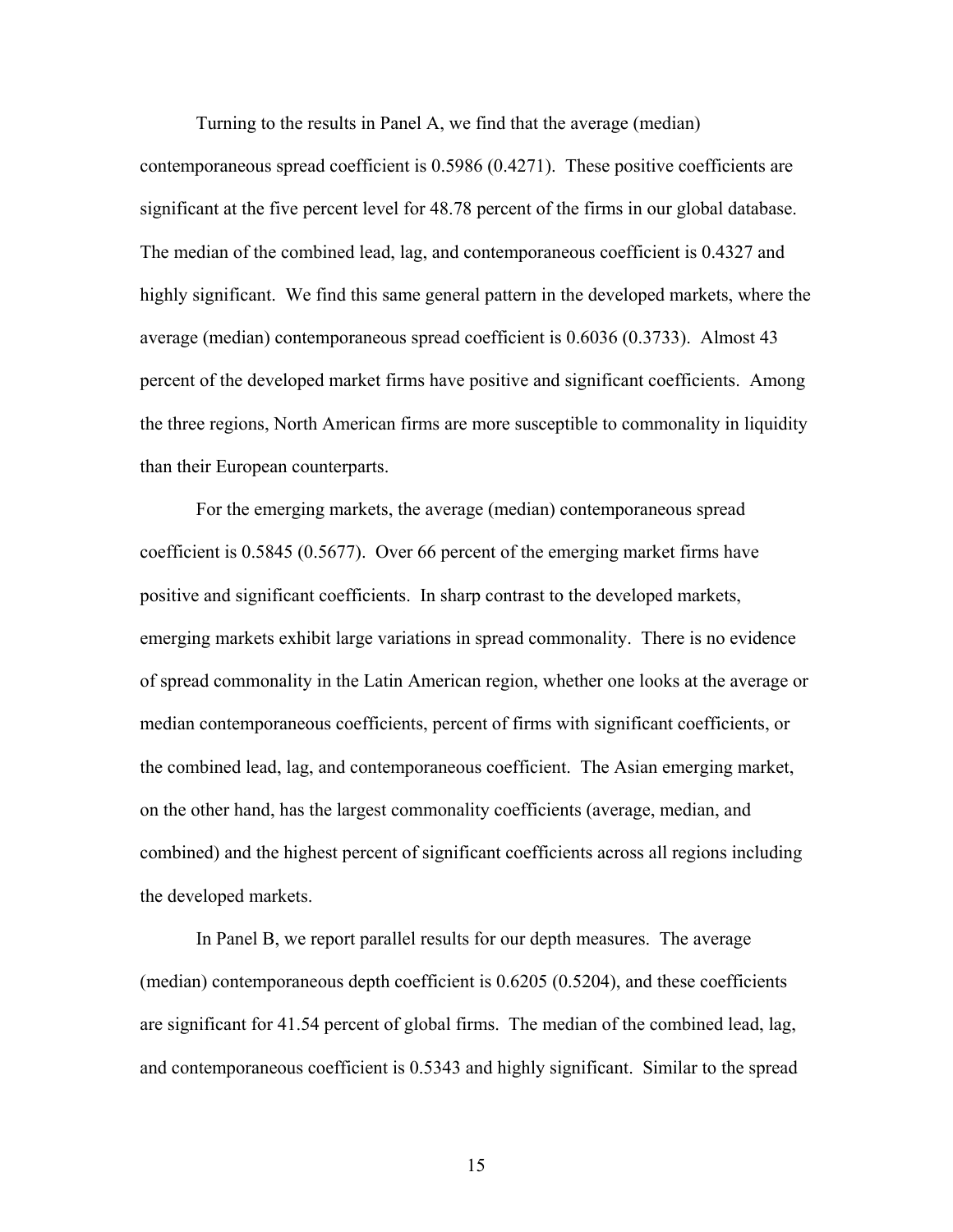results in Panel A, the developed market's contemporaneous and combined coefficients are positive and highly significant. Again, the North American firms appear to be more susceptible to commonality in liquidity than their European counterparts. Unlike the spread results in Panel A, all emerging markets display significant commonality in depth liquidity, with the exception of Latin America's combined coefficient. The emerging areas of Europe, Middle East, and Africa, in particular, have large and highly significant contemporaneous depth coefficients.

#### *3.1.1. Exchange-Level Commonality: Size Effects*

 In Table 5, we examine the relation between firm size (i.e., market capitalization) and commonality. Our spread results in Panel A show that average, median, and combined (SUM) coefficients are overwhelmingly positive and significant across all size quintiles. Firms in second-smallest size quintile (Quintile 2) have the highest mean and median coefficients (0.7231 and 0.6164, respectively), while firms in the largest size quintile (Quintile 5) have the smallest mean and median coefficients (0.3986 and 0.2142, respectively). These global findings are in stark contrast to previous size-based results looking at NYSE firms. Chordia, Roll, and Subrahmanyam's (2000) find that large NYSE firms have the highest commonality-in-spread coefficients. On the other hand, these global commonality-in-spread coefficients are consistent with the size-based findings for an order-driven, non-US stock exchange (e.g., the Stock Exchange of Hong Kong) in Brockman and Chung (2002).

 Our Panel B depth results show that average, median, and combined (SUM) coefficients are positive and significant across all size quintiles. Firms in the largest size quintile have the highest mean and median coefficients (0.7416 and 0.6876, respectively),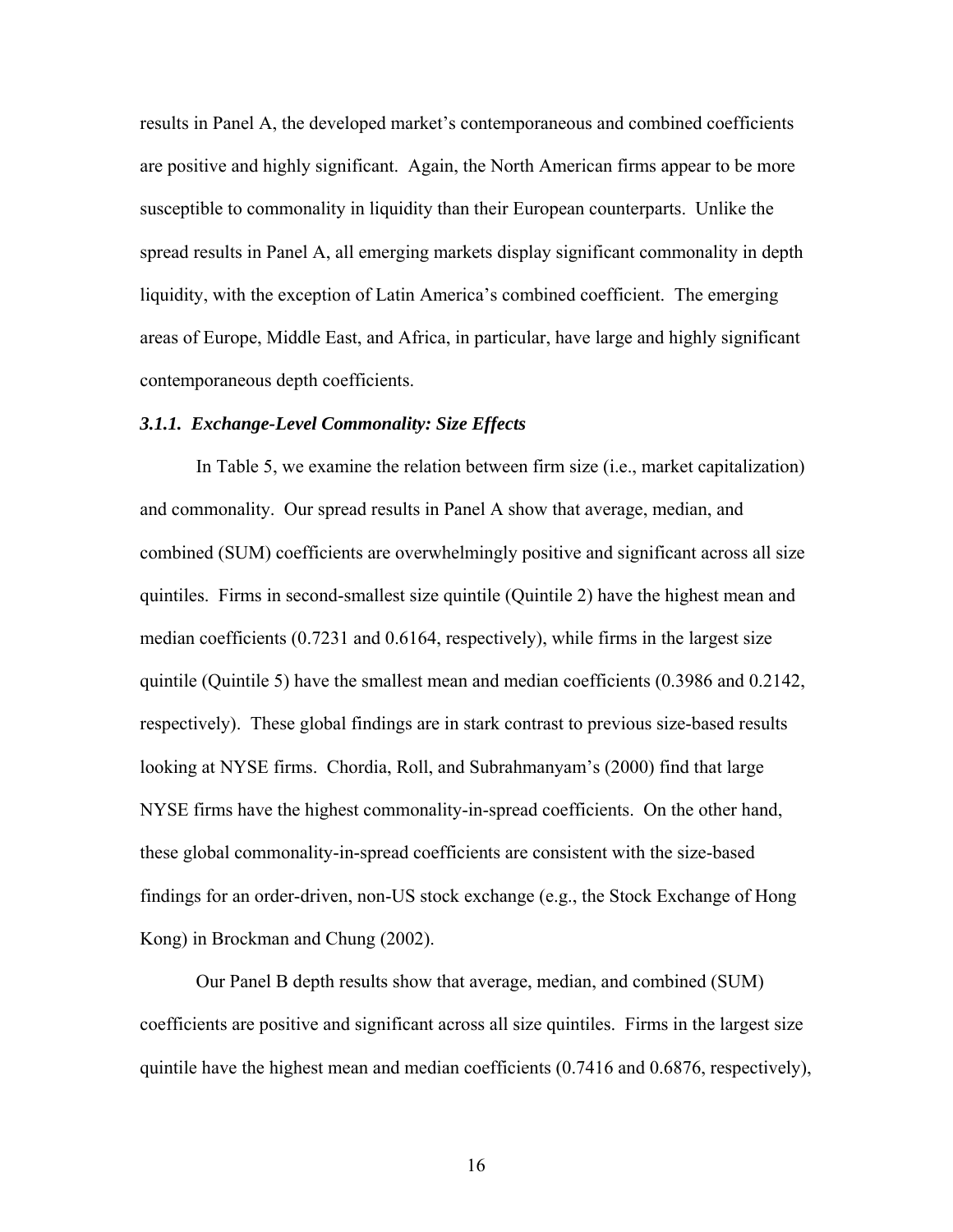while firms in the smallest size quintile have the smallest mean and median coefficients (0.5016 and 0.3339, respectively). Unlike the spreads results in Panel A, our depth results show a clear, monotonically-increasing relation between firm size and commonality in depths.

Overall, these findings show that commonality is prevalent across all firm sizes; small firms are more susceptible to commonality in spreads than large firms, but large firms experience more commonality in depths than small firms.

#### *3.1.2. Exchange-Level Commonality: Industry Effects*

We report exchange-level commonality by industry (regression model (2)) in Table 6. The spread results in Panel A reveal positive and highly significant mean, median, and SUM coefficients. The percent of firms with positive and significant contemporaneous spread coefficients (at the five percent level) varies from a low of 32.51 percent for Utilities to a high of 58.65 percent for Consumer Non-Cyclicals. Every industry has a highly significant and positive median sum of lead, lag, and contemporaneous coefficients (all *p*-values less than 0.001). The Consumer Cyclical industry has the highest mean, median, and SUM coefficients (0.7532, 0.6164, and 0.6103, respectively), while the Utilities industry has the lowest mean, median, and SUM coefficients (0.2932, 0.1216, and 0.1345, respectively).

In Panel B, we report commonality in depth by industry. Similar to the Panel A results, the mean and median contemporaneous depth coefficients are all positive and highly significant. The percent of firms with positive and significant contemporaneous depth coefficients varies from a low of 23.44 percent for the Basic Material industry to a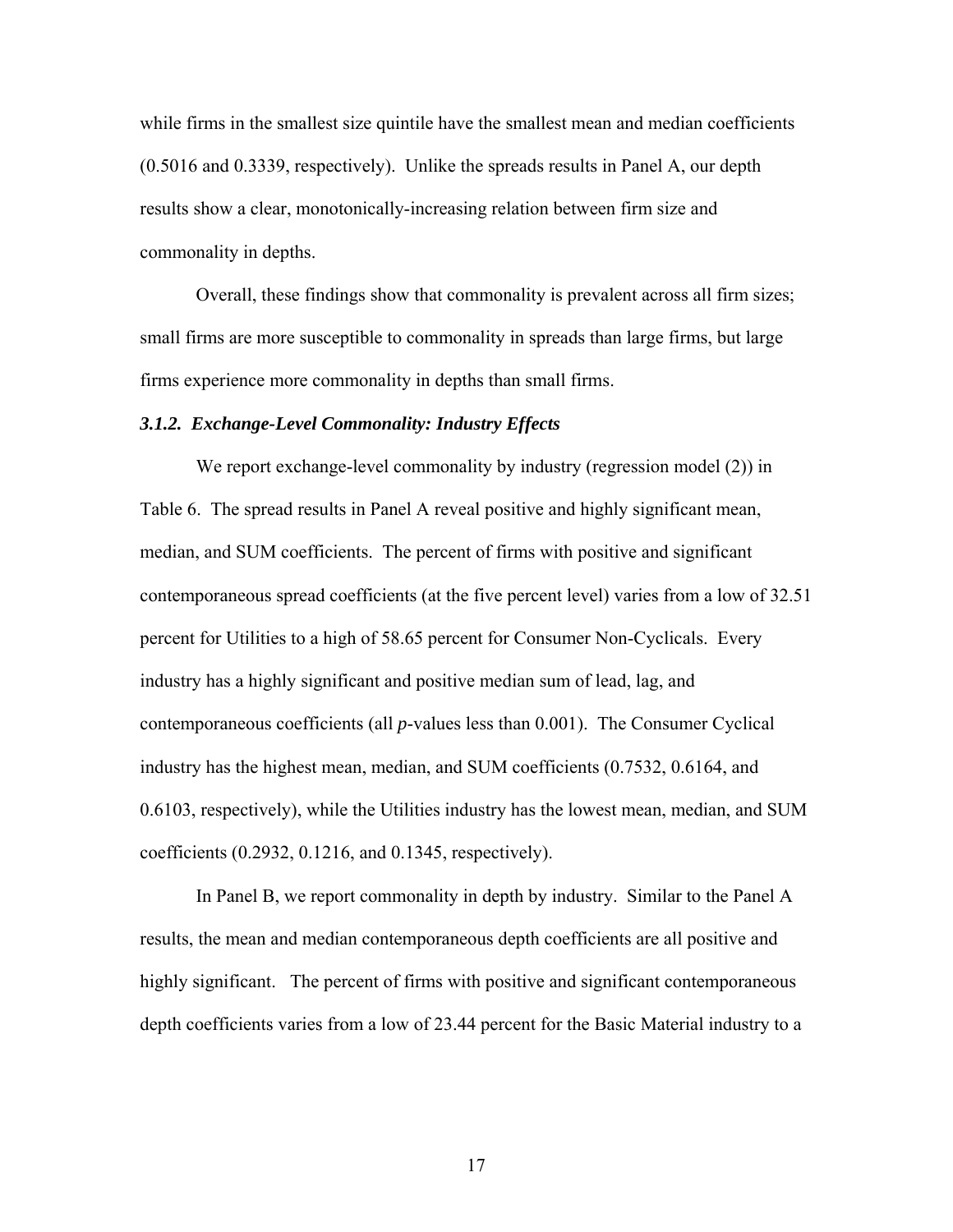high of 74.23 percent for Utilities. All of the combined SUM coefficients are positive and significant at the five percent level.

Looking across the results in Panels A and B, we find some evidence of substitution between spread and depth commonalities. That is, the Utilities industry exhibits the weakest commonality in spreads, but also shows the strongest commonality in depths. The Consumer-related industries (both Cyclical and Non-Cyclical) have the strongest commonality in spreads, and relatively weak commonality in depths. This same pattern is also apparent in our Table 5 size-based results. The smallest (largest) firms are subject to the strongest (weakest) commonality-in-spread liquidity, while the largest (smallest) firms are susceptible to the strongest (weakest) commonality-in-depth liquidity. We are not aware of any market microstructure theory that would predict this empirical pattern.

In addition to categorizing our commonality results by industry, we also estimate commonality in liquidity at the industry level while controlling for commonality in liquidity at the exchange level (i.e., regression model (2)). We report the spread coefficients in Panel A of Table 7, and the depth coefficients in Panel B. For the global spreads results in Panel A, our average (median) contemporaneous coefficient related to industry commonality is 0.1064 (0.0334). Over ten percent of all firms have positive and significant contemporaneous coefficients, and the SUM coefficient of 0.0344 is highly significant. We find similar results for both the 27 developed and 20 emerging markets. The median coefficients are 0.0340 and 0.0304, respectively, and they are significant for 10.07 and 11.73 percent of all in-sample firms.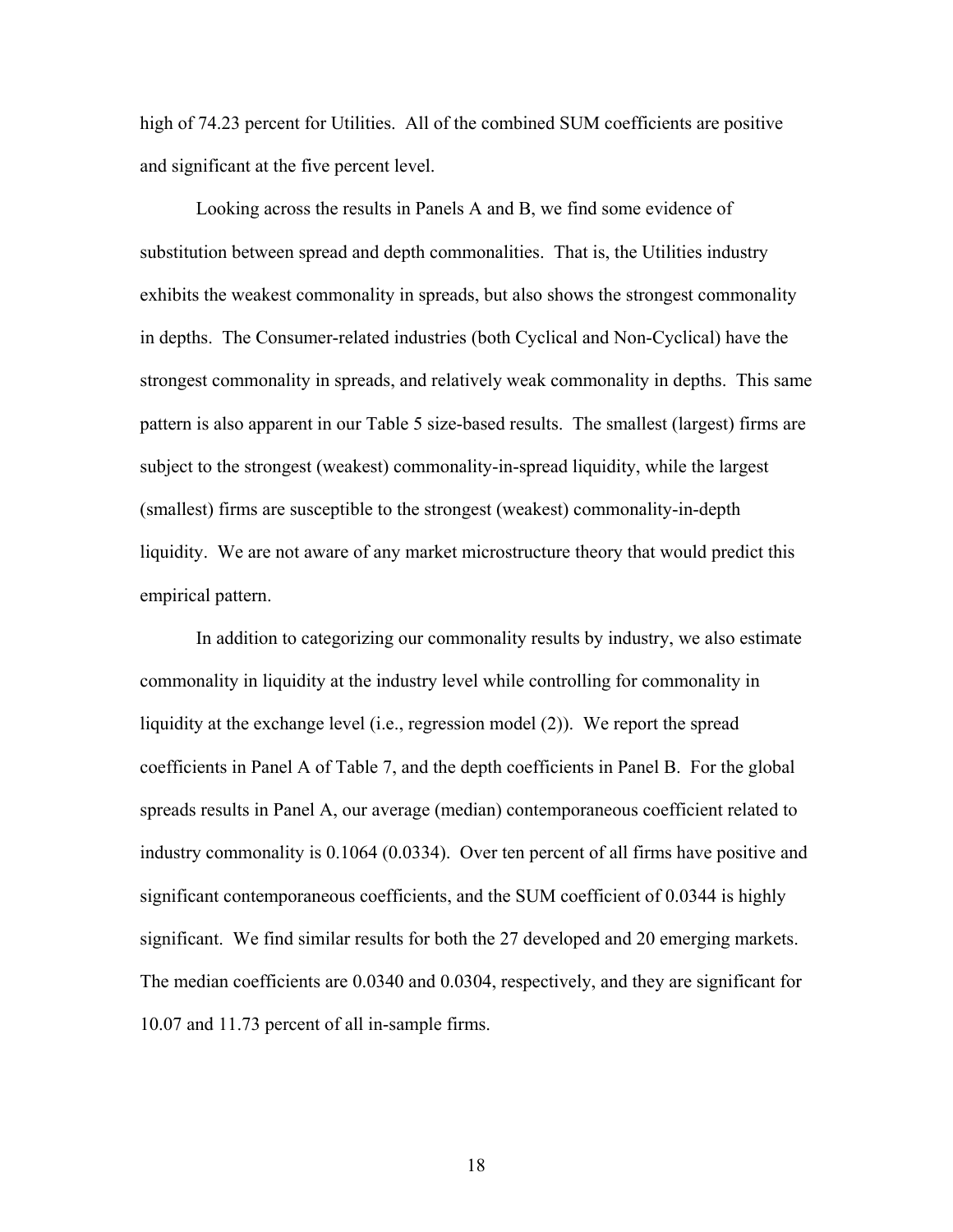For the global depth results in Panel B, our average (median) contemporaneous coefficient related to industry commonality is 0.1315 (0.0749). Over 13 percent of all firms have positive and significant contemporaneous coefficients, and the SUM coefficient of 0.0799 is highly significant. Again, we find similar results for both the developed and emerging markets. The median coefficients are 0.0787 and 0.0662, respectively, and they are significant for 12.80 and 14.42 percent of in-sample firms.

Overall, the results in Table 7 demonstrate that there is a significant industry component in firm-level liquidity. The industry component is present in spreads and depths, as well as in developed and emerging markets. However, industry-level commonality is not as influential as the exchange-level component in terms of average, median, or SUM coefficient magnitudes or significance levels. Comparing our global findings to Chordia, Roll, and Subrahmanyam's (2000) NYSE findings, we note that the industry effect is much more prominent for NYSE firms than for the typical global firm. For three of their five liquidity measures, Chordia, Roll, and Subrahmanyam (2000) find that contemporaneous and SUM industry coefficients are larger than the respective exchange-level (i.e., NYSE) coefficients. The industry coefficients for NYSE firms are also much larger than for our global firms.<sup>10</sup> Although these differences could be related to the specialist market structure (Coughenour and Saad (2004)), further research is certainly warranted.

 $\overline{a}$ 

 $10$  Their industry-related spread (SUM) coefficients for NYSE firms range from a low of 0.259 for relative effective spreads to a high of 0.527 for quoted spreads. Their industry-related depth (SUM) coefficient for NYSE firms is 0.480. In contrast, none of our comparable spread coefficients is larger than 0.0375, and none of our depth (SUM) coefficients is larger than 0.0854.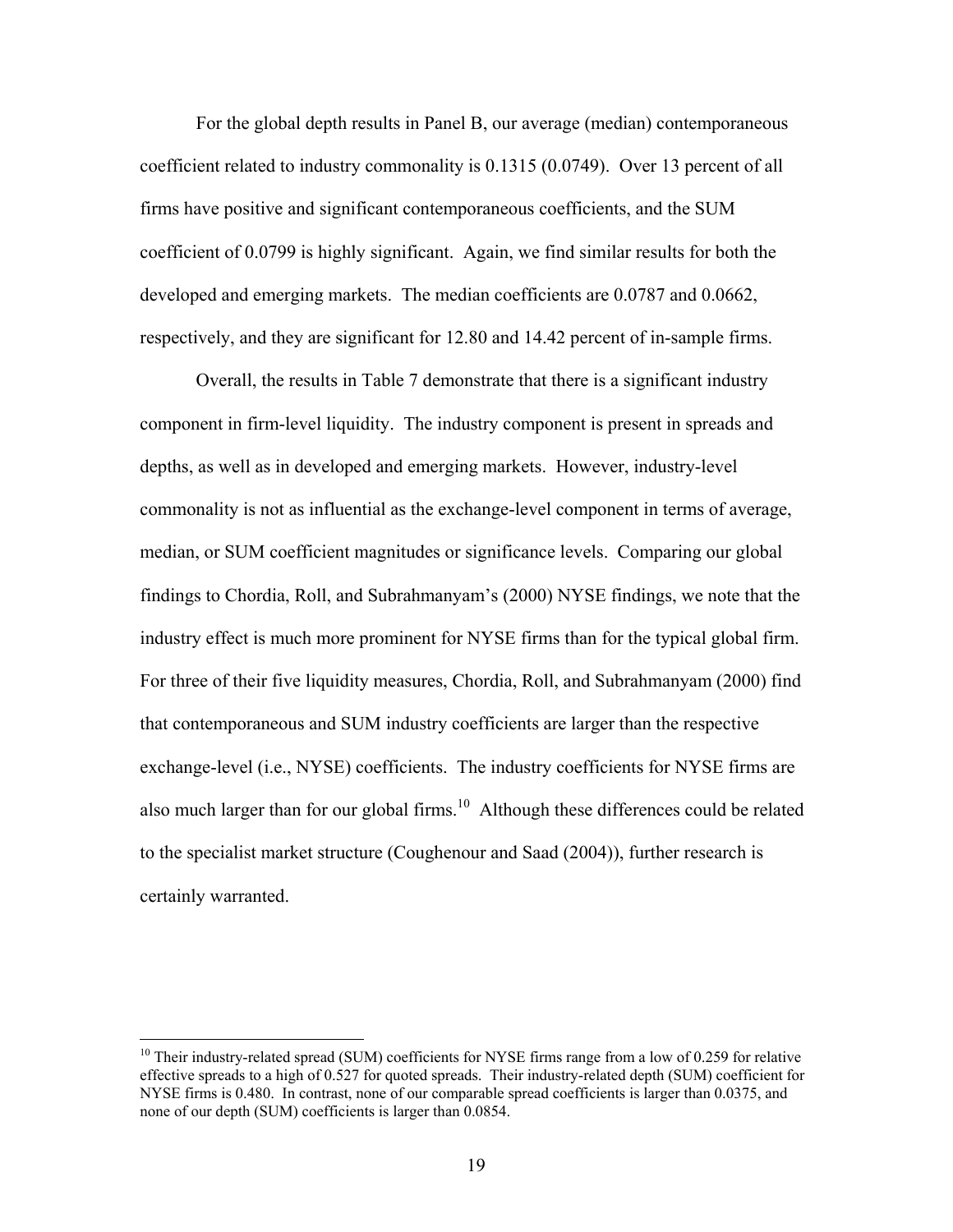#### *3.2. Global Commonality*

 Our exchange-level results provide direct evidence that the commonality in liquidity found in previous studies for the NYSE is in fact a pervasive phenomenon across most of the world's stock exchanges. We also document cross-sectional variations in commonality at the level of the individual exchange, geographic region (e.g., Pacific, Latin America), developed versus emerging market, size-based quintiles, and industry. We turn now to examining commonality at the global scale. Our primary objective in this section is to determine whether commonality in liquidity has a natural boundary at the exchange's frontier, or whether it spills over onto other exchanges.

#### *3.2.1. Global Commonality: Comovement across Exchanges*

 In Table 8, we investigate the global scope of commonality in liquidity. We use regression model (3) to estimate changes in aggregate exchange liquidity attributable to changes in global liquidity (i.e., excluding the exchange of interest). Panel A reports our spread results and Panel B provides our depth results. The average (median) contemporaneous spread coefficient is 0.1753 (0.1764) across all stock exchanges. This coefficient is positive and significant at the five percent level for 44.68 percent of our exchanges. It is negative and significant for 2.13 percent of exchanges. The median sum of lead, lagged, and contemporaneous coefficients is 0.2275, and it is highly significant. These findings represent unambiguous evidence of global commonality in bid-ask spreads.

We investigate global commonality in more detail by dividing our 47 exchanges into 27 developed markets and 20 emerging markets. This partition allows us to analyze separately the global components in developed versus emerging markets, although it also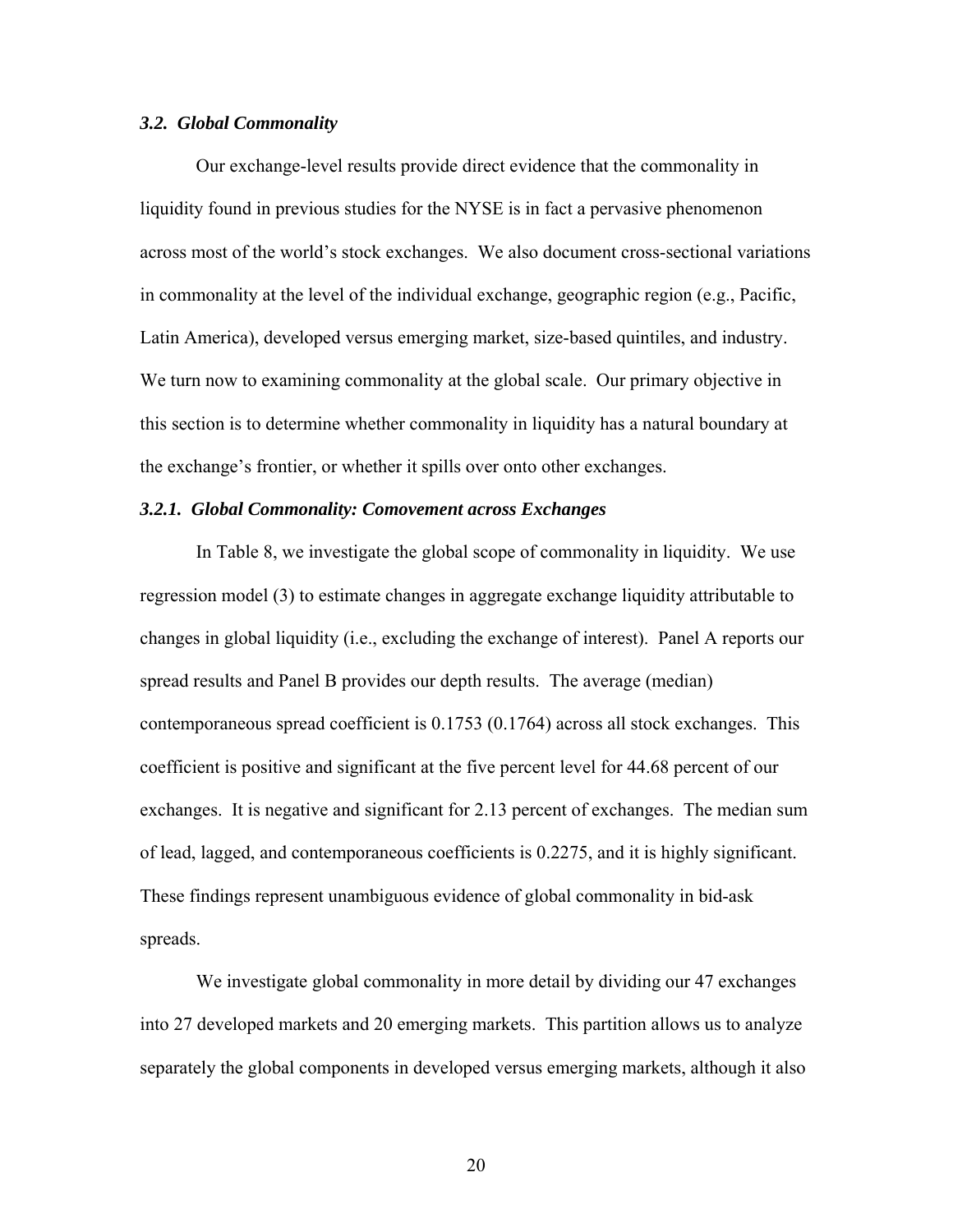reduces the power of our tests by creating two small samples. The developed markets average (median) contemporaneous spread coefficient is 0.2494 (0.2440). Almost 60 percent of these coefficients are positive and significant, and none is negative and significant. The SUM coefficient (0.2546) is significant at the one percent level. Our emerging markets results are similar in significance, if smaller in magnitude. The emerging markets average (median) contemporaneous spread coefficient is 0.0752 (0.1296). Twenty-five percent of these coefficients are positive and significant, and five percent are negative and significant. The median SUM coefficient (0.1234) is significant at the five percent level. Overall, we find that changes in bid-ask spreads strongly covary across both developed and emerging markets.

 Turning to the depth results in Panel B, we see that the average (median) contemporaneous depth coefficient is 0.0674 (0.0352) across all stock exchanges. This coefficient is positive and significant for 26.67 percent of our exchanges, and negative and significant for 4.44 percent of our exchanges. The median SUM coefficient is 0.0750, and it is significant at the one percent level.

The developed markets average (median) contemporaneous depth coefficient is 0.0711 (0.0404). Thirty-two percent of these coefficients are positive and significant, while only four percent are negative and significant. The SUM coefficient  $(0.1055)$  is positive and significant at the 5.2 percent level. The emerging-markets average (median) contemporaneous depth coefficient is 0.0628 (0.0325). Twenty percent of these coefficients are positive and significant, and five percent are negative and significant. The median SUM coefficient (0.0614) is positive but insignificant at conventional levels  $(p$ -value = 0.115).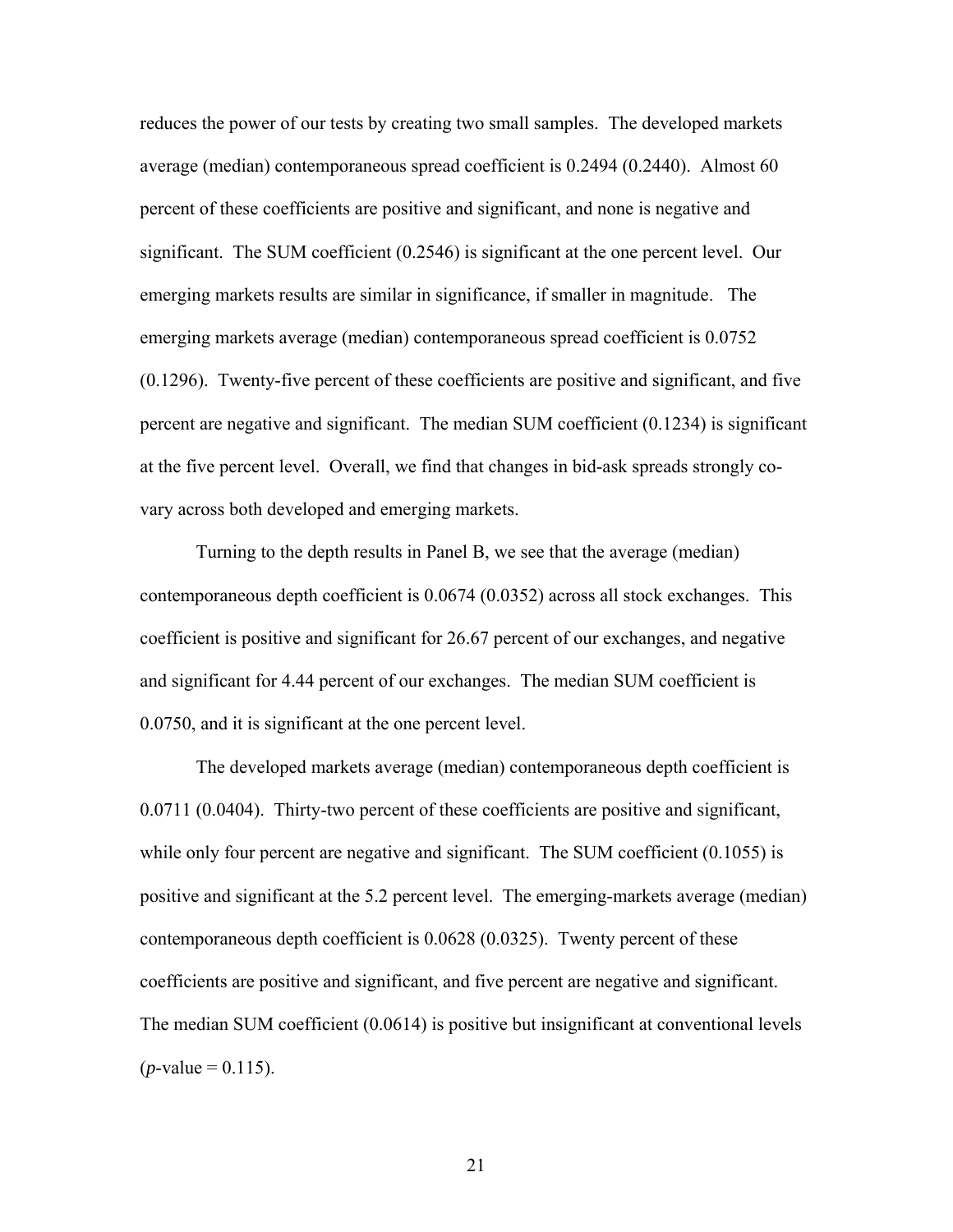Overall, our Table 8 findings represent the first empirical evidence of global commonality in spreads and depths. Global commonality in spreads and depths significantly affects both developed and emerging markets, with some evidence that its impact is strongest on the developed market exchanges.<sup>11</sup>

#### *3.2.2. Global Commonality: Size Effects*

 $\overline{a}$ 

In Table 9, we report global commonality coefficients by exchange size in order to test whether commonality is restricted to exchanges of a given size. We divide all 47 exchanges into small, medium, and large categories based on their total market capitalizations. The spread results in Panel A demonstrate that while spread commonality is significant across all exchange sizes, larger exchanges are more sensitive to liquidity spillover than small exchanges. The average (median) contemporaneous coefficient increases from 0.1664 (0.1296) for small exchanges to 0.2011 (0.2075) for large exchanges. Similarly, the percent of exchanges with positive and significant coefficients is 31.25 percent for small exchanges and 68.7 percent for large exchanges, with medium size exchanges somewhere in between. In contrast to Table 5's firm-size results where spread commonality decreases with size, our exchange-based results show that spread commonality increases with size.

The depth results in Panel B reveal that depth commonality is significant across all exchange sizes. Small exchanges are relatively more sensitive to depth-related liquidity spillover than large exchanges. The average (median) contemporaneous coefficient decreases from 0.0926 (0.0812) for small exchanges to 0.0329 (0.0348) for

 $11$  Following Chordia, Roll, and Subrahmanyam (2000), we test for cross-equation dependencies by running time series regressions on the residuals of paired exchanges. At the 5% level, the proportion of significant *t*-values are 6.52 and 9.09 percent for our spread and depth residual regressions, respectively. These figures are lower than the firm-level NYSE results reported in Chordia, Roll, and Subrahmanyam (2000).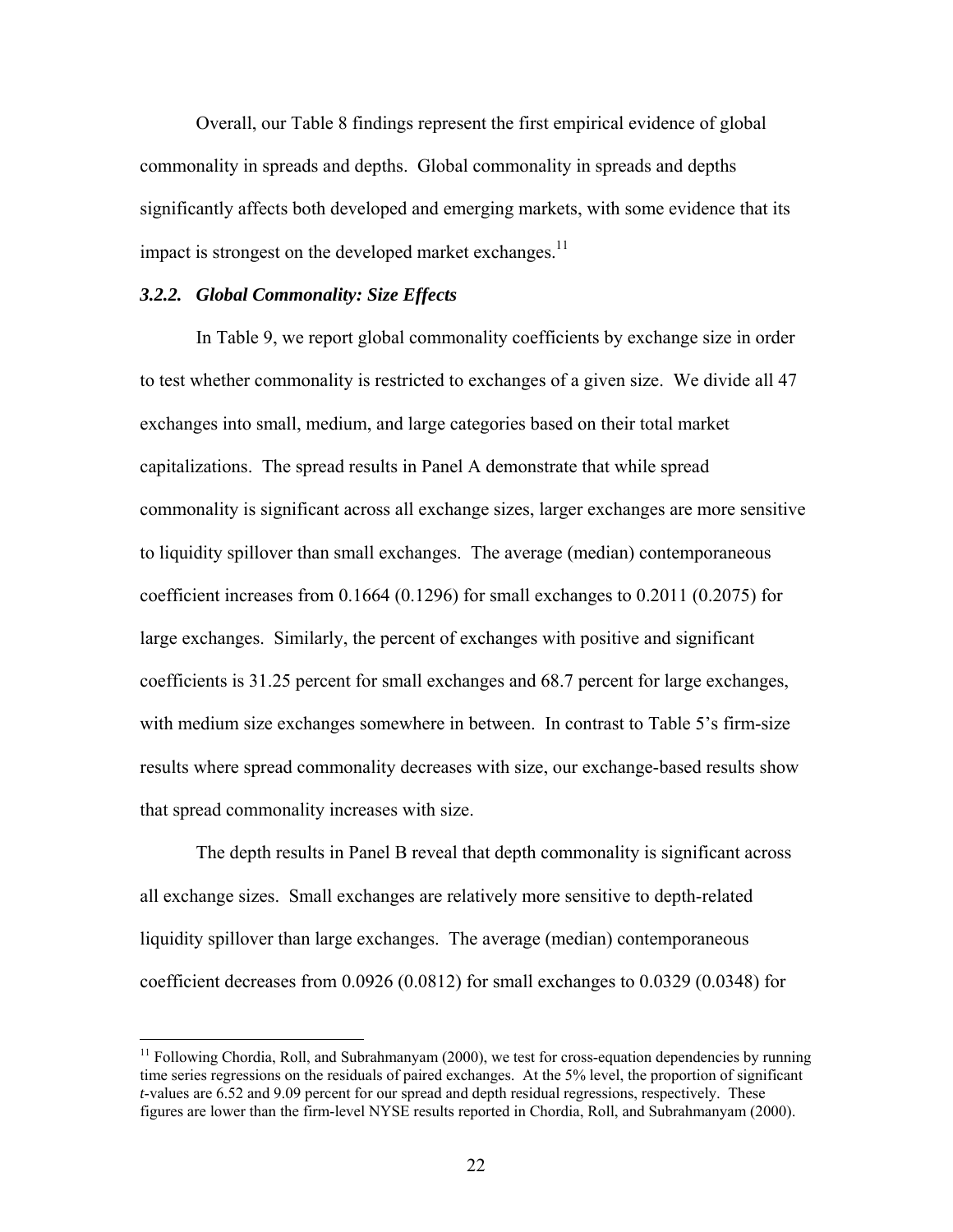large exchanges. Similarly, the percent of exchanges with positive and significant coefficients is 31.25 percent for small exchanges and 20.00 percent for large exchanges, with medium exchanges in between. Again, in contrast to Table 5's firm-size results where depth commonality increases with size, our exchange-based results show that depth commonality decreases with size.

The size of the exchange, in terms of market capitalization, appears to play a significant role in liquidity transmission. Larger exchanges experience greater spillover effects in the spread dimension, while smaller exchanges experience greater spillover effects in the depth dimension. The main finding in Table 9, however, is that all exchange sizes are susceptible to global commonality in liquidity.

#### *3.2.3. Global Commonality: Regional Effects*

In Table 10, we apply regression model (4) in order to measure any regional effects on commonality. Similar to our analysis of clusters of firms (by industry) on exchange-level commonality in Table 7, we examine clusters of exchanges (by MSCI region) on global commonality in Table 10. We report separate global and regional coefficients for all world exchanges, developed markets, and emerging markets. For the global (regional) spread results in Panel A, our average contemporaneous coefficient is 0.1231 (0.1142), and our median coefficient is 0.1135 (0.0475). The regional contemporaneous coefficients are smaller and less significant than their global counterparts. The regional SUM coefficient is 0.0540 with a *p*-value of 0.243, while the global SUM coefficient is 0.1852 with a *p*-value of 0.001. For all exchanges combined, regional commonality plays a smaller (though still significant) role than global commonality.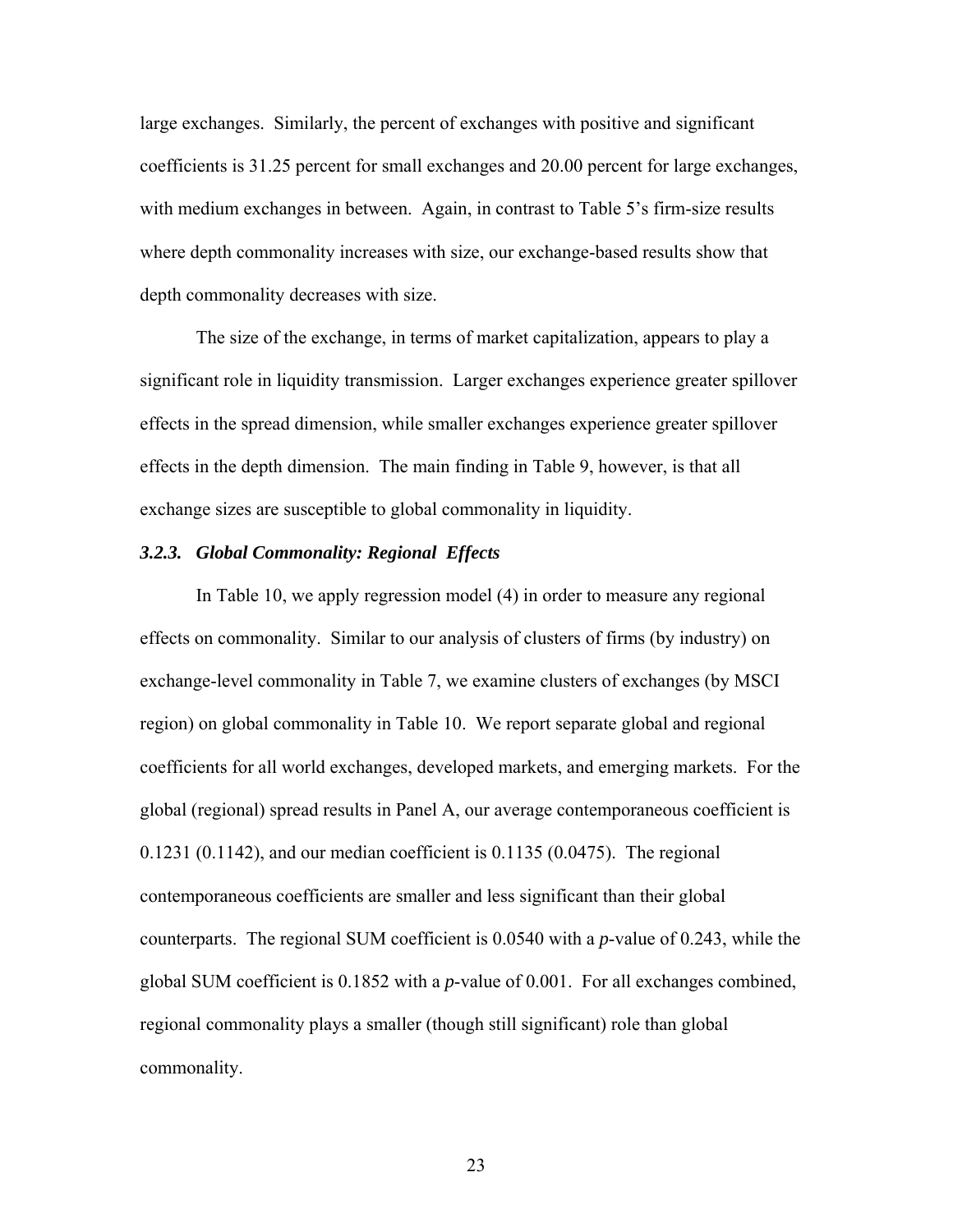We find very different results, however, when we compare the developed market mix of regional versus global commonality to the emerging market mix. The regional component in developed markets is larger and equally significant as the global component. The average global (regional) contemporaneous coefficient is 0.1553 (0.1934), and the median global (regional) coefficient is 0.1553 (0.1873). The global SUM coefficient is larger (0.2327 versus 0.1837) but less significant (*p*-values = 0.052 versus 0.006) than the regional SUM coefficient. In contrast, we find only weak evidence for regional commonality in spreads for the emerging markets. The average (median) contemporaneous coefficient is 0.0073 (0.0003), while the SUM coefficient is negative and insignificant. Developed markets are clearly more affected by changes in regional markets' spreads than emerging markets.

In Panel B, we analyze the separate impacts of global and regional liquidity on depth commonality. For global (regional) depth across all exchanges, we find an average contemporaneous coefficient of 0.0479 (0.0751), and a median coefficient of 0.0344 (0.0398). The regional contemporaneous coefficients are larger and more significant than their global counterparts, although this relation does not hold for the SUM coefficients. Turning to the developed-versus-emerging market coefficients, we find a similar pattern to the spread results in Panel A. The regional source of commonality is larger and more significant than the global source of commonality for the developed markets. The average global contemporaneous coefficient for developed markets is 0.0398, compared to an average regional coefficient of 0.1234. Similarly, the median global coefficient is 0.0248 and the median regional coefficient is 0.0546. While 12 percent of the global coefficients are positive and significant at the five percent level, 32 percent of the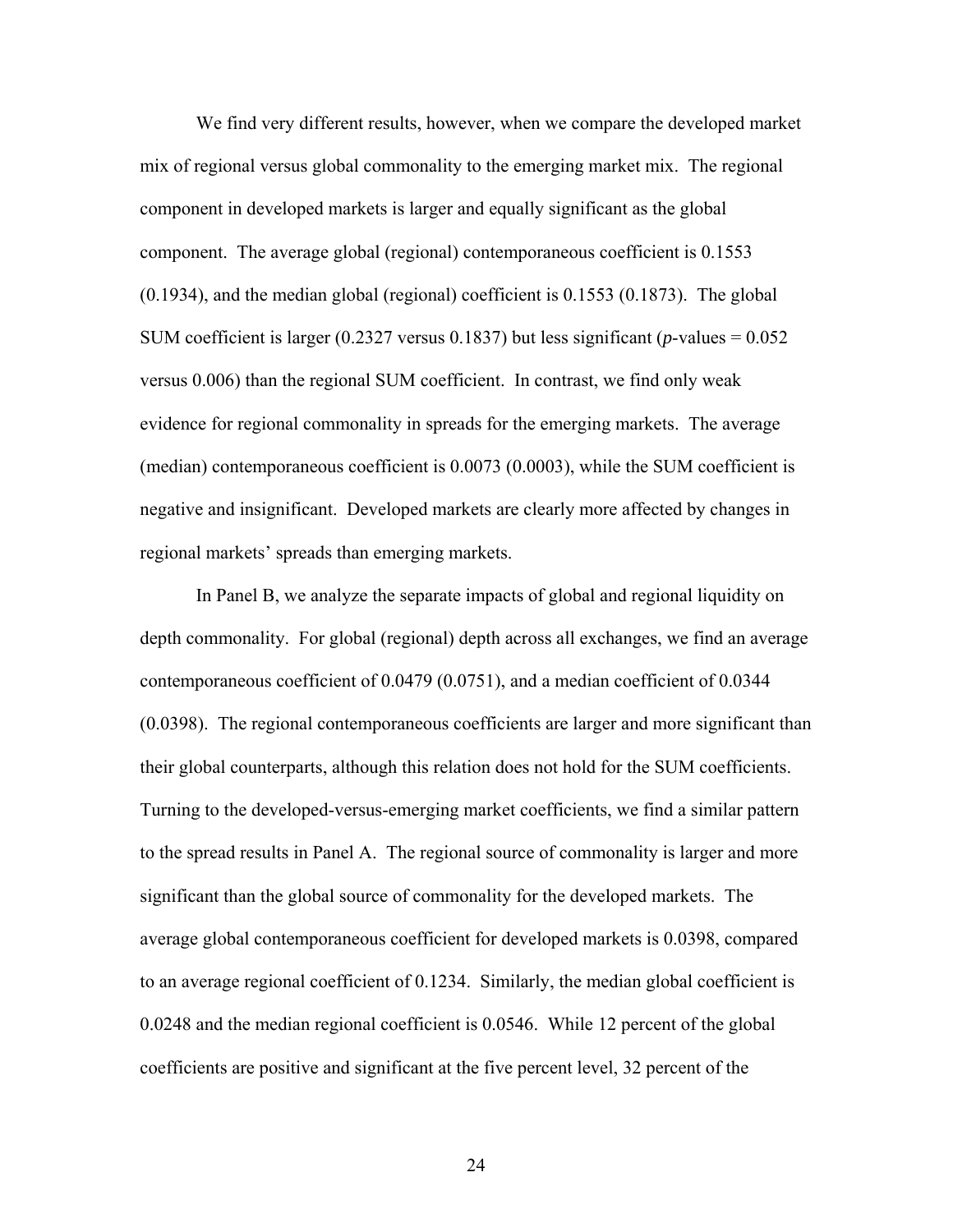regional coefficients are positive and significant. The SUM coefficients give mixed results, with a smaller but more significant regional SUM coefficient.

 In the emerging markets, the regional source of commonality is smaller than the global source of commonality. The average global contemporaneous coefficient for emerging markets is 0.0580, compared to an average regional coefficient of 0.0147; the median global coefficient is 0.0482 and the median regional coefficient is only 0.0035. The regional SUM coefficient is negative and insignificant, while the global SUM coefficient is positive and insignificant.

Overall, these results demonstrate that a significant source of commonality in liquidity among exchanges is attributable to regional effects. This regional effect, while significant for spreads and depths across developed and emerging markets, does not fully account for global commonality. That is, there is a separate and distinct source of commonality in liquidity that spills over from exchanges outside of one's MSCI region. For developed markets, a larger portion of commonality in both spreads and depths comes from regional sources. For emerging markets, the global (non-regional) source dominates.

#### *3.2.4. Global Commonality: Robustness*

 $\overline{a}$ 

In Table 11, we test the robustness of our global commonality results by redefining the global liquidity portfolio.<sup>12</sup> We rerun the results in Table 8 after excluding the effect of several influential exchanges; NYSE, Nasdaq, the London Stock Exchange, and the Tokyo Stock Exchange. It is possible that the significant global commonality reported in Table 8 is due to the influence of one or more of these large exchanges. We

<sup>&</sup>lt;sup>12</sup> In addition to analyzing various definitions of global liquidity portfolios, we also test the robustness of our global commonality findings after controlling for industry effects. There remains a significant global commonality component in exchange-level liquidity after accounting for industry effects.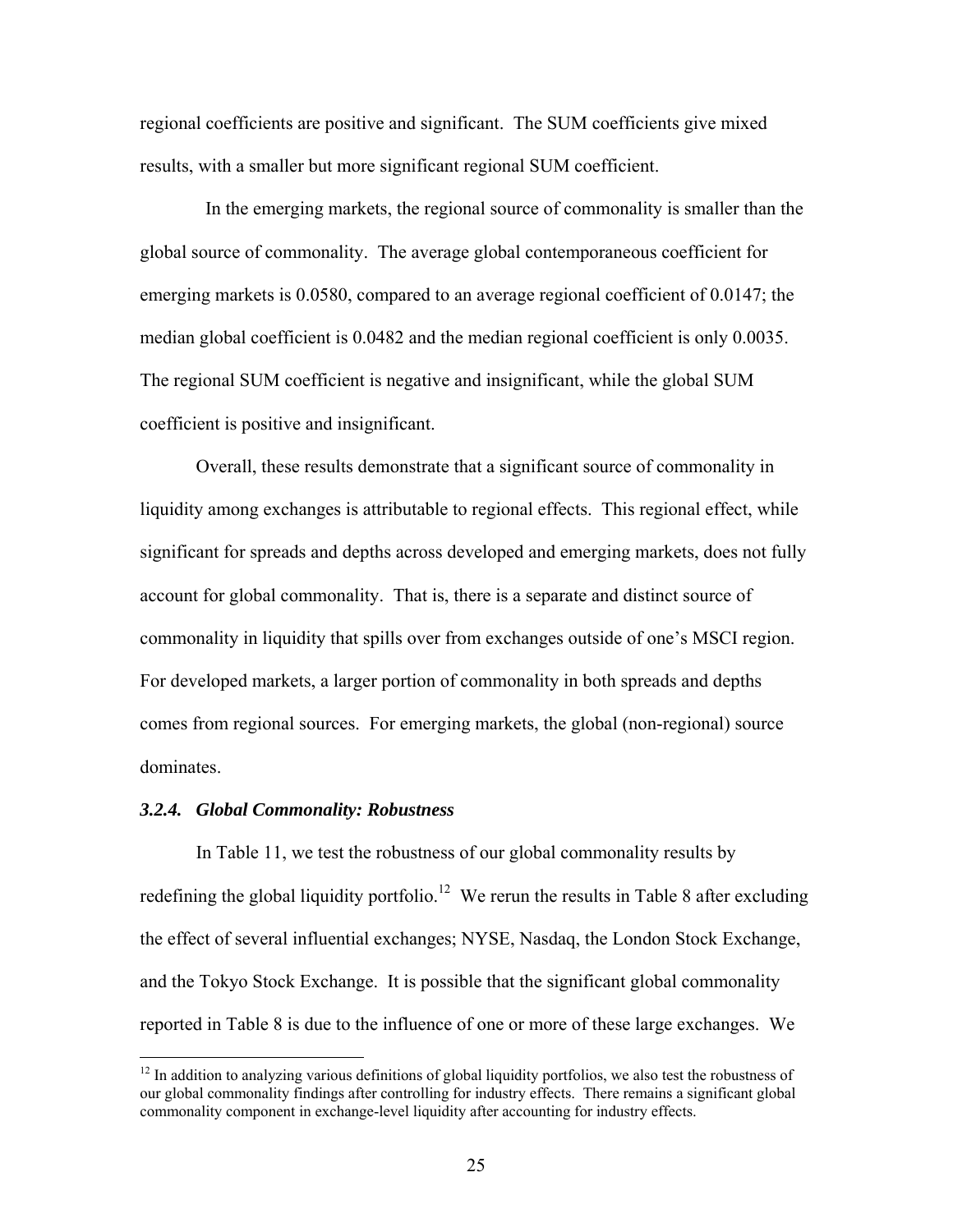select the four largest exchanges in the world; the smallest of the four, the London Stock Exchange, has more than twice the market capitalization of the fifth largest exchange, Euronext Paris.

In Panel A of Table 11, we show that excluding the NYSE, Nasdaq, or London Stock Exchange from the global liquidity portfolio (on an individual basis) has little impact on the magnitude or significance of the average, median, or SUM liquidity coefficients. Excluding the Tokyo Stock Exchange, on the other hand, reduces substantially the magnitude and significance of all liquidity coefficients. After excluding all four exchanges, the average (median) contemporaneous coefficient falls to 0.0987 (0.0864) from a value of 0.1705 (0.1745) with all exchanges included. We find a similar reduction in the SUM coefficient from 0.2275 to 0.0907.

Our Panel B results mirror those in Panel A. Although there is more variation in the depth effects of individual exchange exclusions, the largest change from any single exchange continues to be from the Tokyo Stock Exchange. The average (median) contemporaneous coefficient changes from 0.0899 (0.0277) with all exchanges included to 0.0154 (0.0488) with the four large exchanges excluded. The SUM coefficient changes from 0.0623 to 0.0744.

In summary, there is a clear reduction in the magnitudes and significance levels for spread commonality after excluding the four largest exchanges. There is some reduction in magnitudes and significance levels for depth commonality as well, although this pattern is not as regular (e.g., the average coefficient increases, while the median coefficient decreases). The main point, however, is that commonality in global liquidity remains significant for both spreads and depths after excluding any influence from the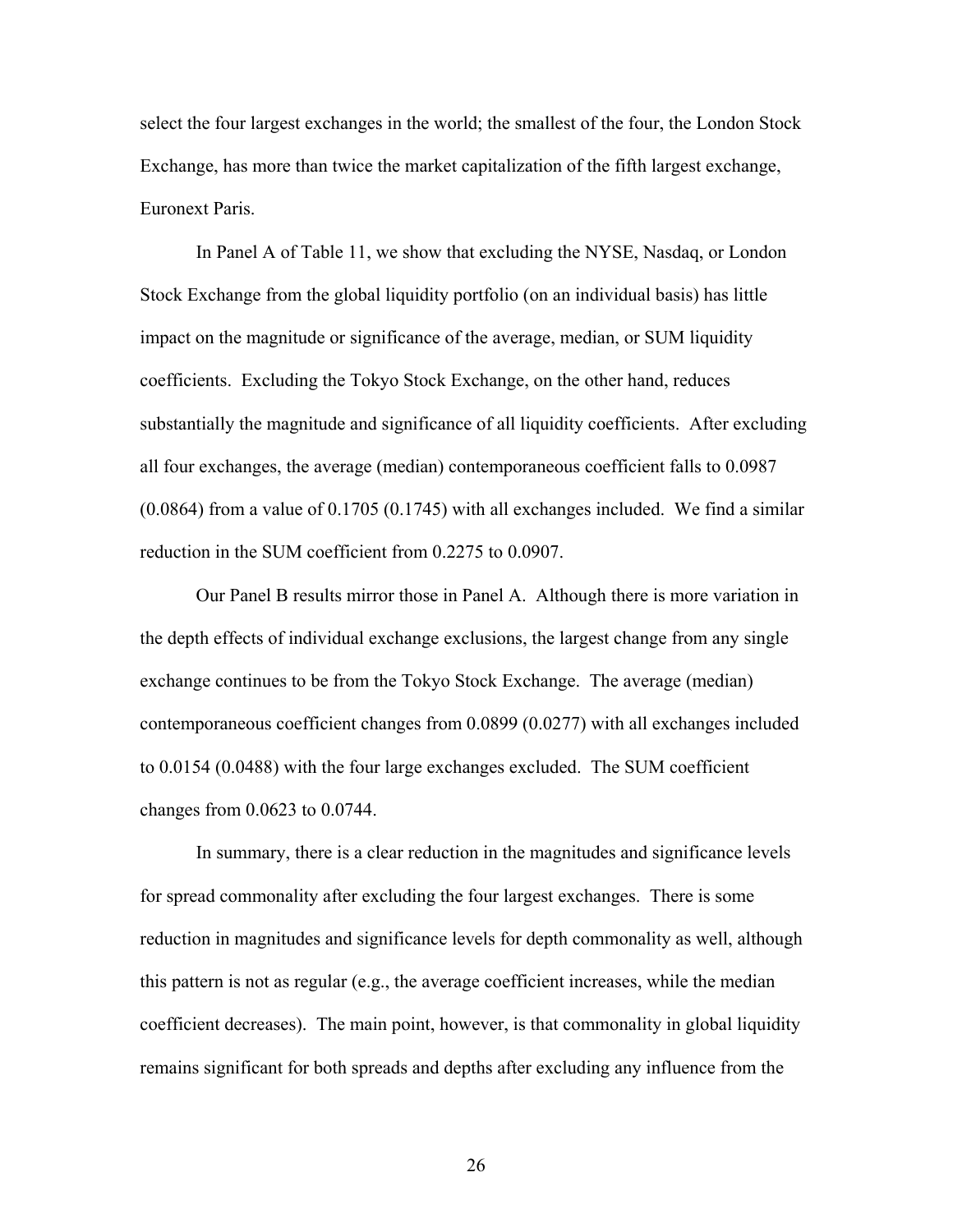largest global exchanges. Global commonality is not driven solely from New York, London, or Tokyo.

# 4. Summary and Conclusions

Previous empirical research finds a common exchange-level component that influences firm-level liquidity, both in terms of bid-ask spreads and depths. Although most of the empirical evidence is restricted to firms trading on a US exchange (Chordia, Roll, and Subrahmanyam (2000), Hasbrouck and Seppi (2001), and Huberman and Halka (2001)), there is limited evidence of commonality on non-US exchanges (Fabre and Frino (2004) and Brockman and Chung (2002)). All previous studies that examine commonality in intraday spreads and depths are single-exchange studies.

Our study contributes to this literature in two primary ways. First, we conduct the first comprehensive investigation of commonality in liquidity using intraday spread and depth data from 47 stock exchanges. Second, we examine the impact of a global liquidity factor on spread and depth commonality. Given the size and scope of our Bloomberg database, we are able to analyze several aspects of commonality that previous, singleexchange studies could not address. These unresolved issues include the pervasiveness of spread and depth commonality, the cross-sectional variation in commonality among exchanges and regions, and the possible existence of a global liquidity factor.

Our empirical results confirm that exchange-level commonality is a widespread phenomenon across the globe. For most exchanges in our sample, the individual firm's bid-ask spreads are significantly influenced by changes in the aggregate market's bid-ask spreads. Similarly, changes in the individual firm's depths are significantly influenced by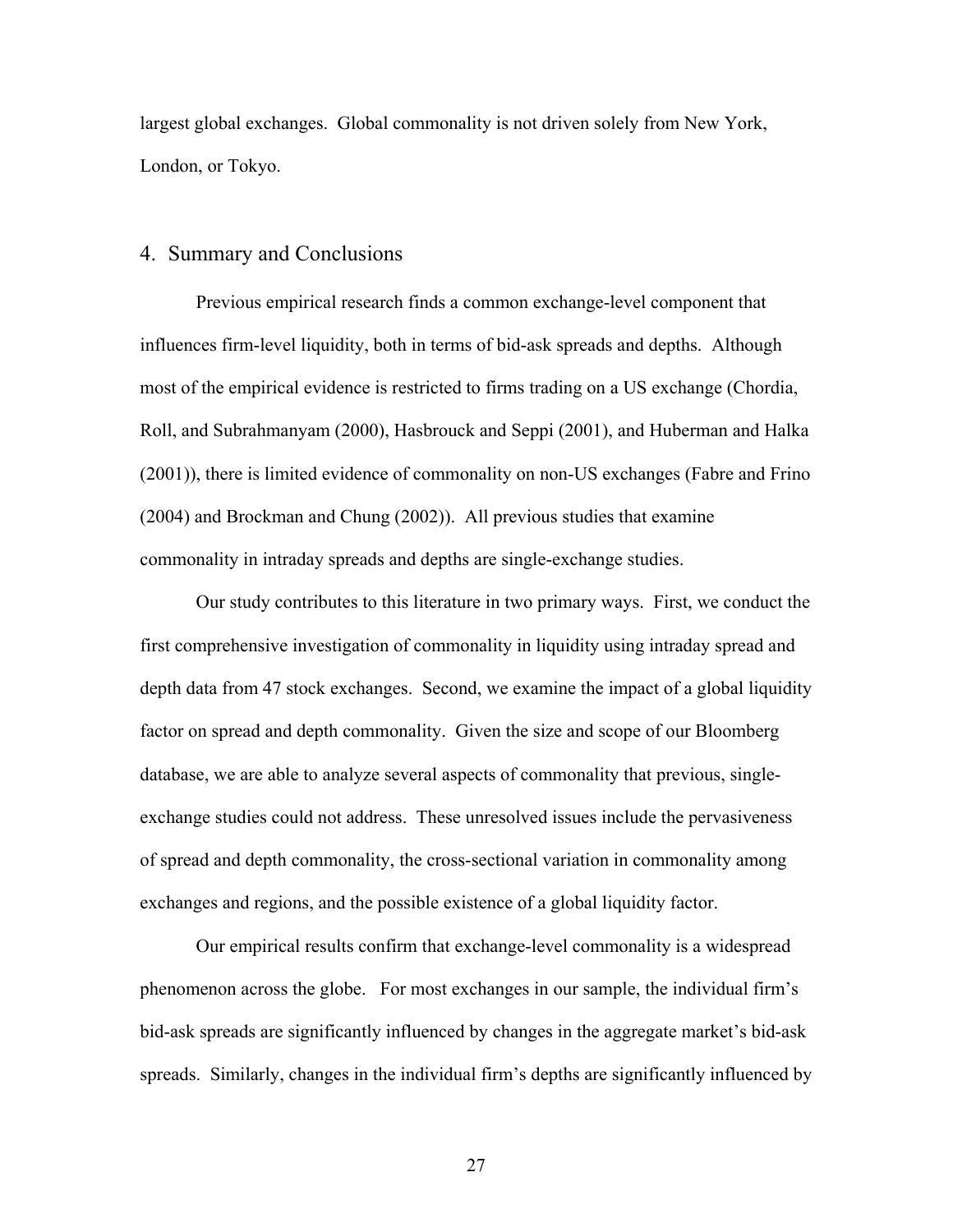changes in exchange-level depths. Our cross-sectional results show that the Emerging Asia stock exchanges exhibit exceptionally strong commonality in spreads and depths, while the stock exchanges of Latin American have little, if any, commonality at the exchange level.

We investigate the importance of firm size and industry within each of our 47 stock exchanges. We find that commonality in bid-ask spreads is strongest among small firms, in contrast to previous NYSE-based results. Depth commonality, on the other hand, exhibits a positive and monotonic relation with firm size. Our industry results show that while commonality is significant in each industry, there is considerable variation across industries. Utilities, for example, tend to have less commonality in spreads than other industries, while the basic materials industry is less sensitive to commonality in depths. We also show that industry-level commonality is significantly weaker than exchange-level commonality across our 47 exchanges. This finding is different from previously-reported NYSE results showing that industry effects often dominate exchange effects.

After documenting the pervasive role of commonality *within* individual stock exchanges, we turn our attention to examining commonality *across* stock exchanges. We extend the empirical model of Chordia, Roll, and Subrahmanyam (2000) in order to measure the impact of changes in intraday global liquidity on changes in aggregate exchange-level liquidity. Our findings represent the first empirical evidence for the existence of global commonality in spreads and depths.

We find unambiguous support for the hypothesis that commonality in liquidity spills over the national border. Movements in aggregate bid-ask spreads and depths on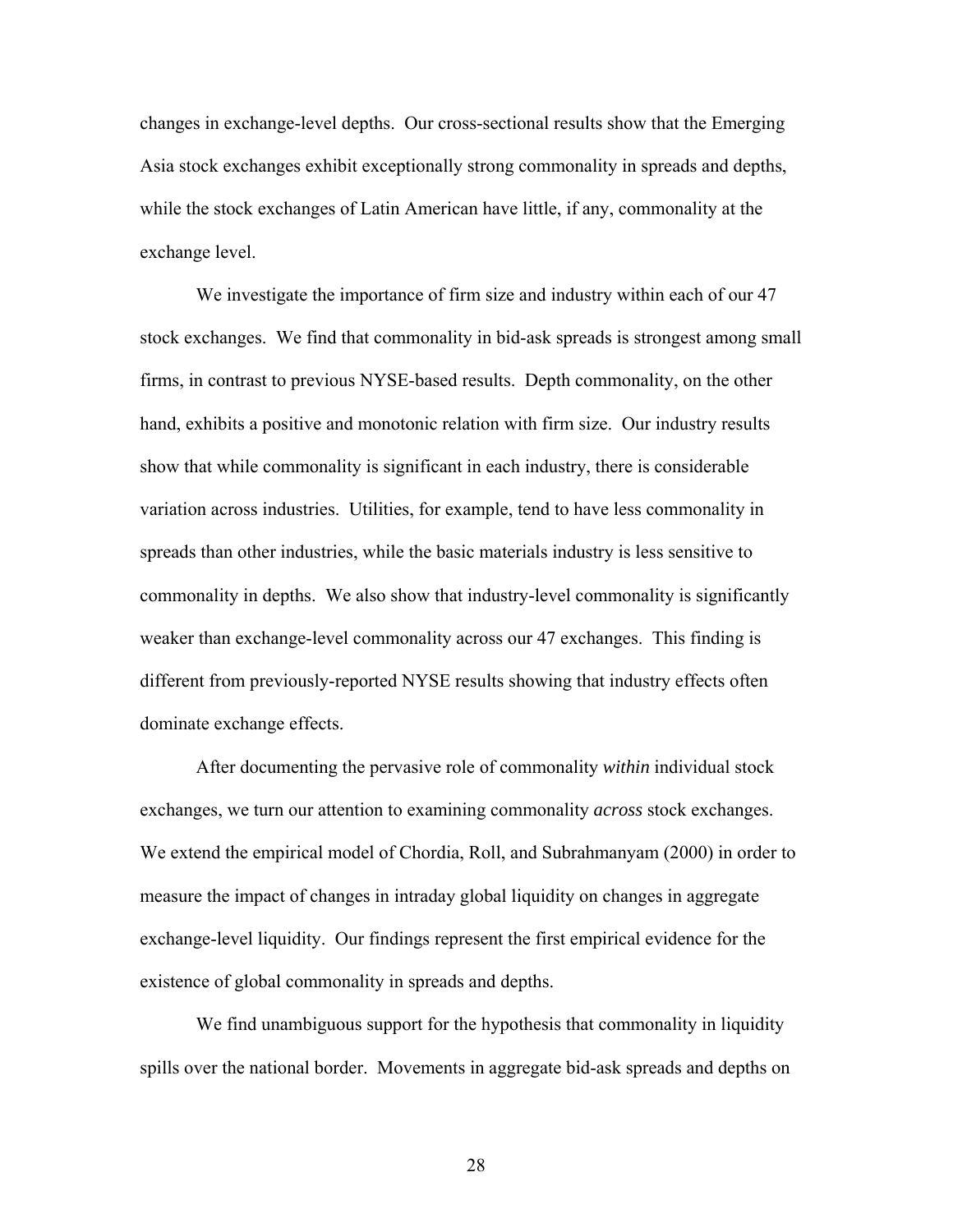an individual exchange are significantly influenced by movements in spreads and depths at the global scale. The global commonality in liquidity component that we find for spreads and depths is significant in both developed and emerging markets. Comparing the two market categories, we show that developed markets experience more liquidity spillover than emerging market. We also find that liquidity spillover extends beyond the regional level. Again, developed markets appear to be more susceptible to regional commonality influences than emerging markets. For developed markets, a larger portion of depth and spread commonality comes from regional sources. For emerging markets, the non-regional (i.e., global) source dominates. Finally, we show that the total market capitalization of the exchange plays a significant role in the liquidity transmission process.

In summary, our results verify that neither firm- nor exchange-level liquidity can be understood in isolation. Individual firm liquidity is partly determined by an exchangelevel commonality component, and aggregate exchange liquidity is partly determined by a global commonality component. Future research is needed to understand the causes of global liquidity co-movements, as well as to identify the channels through which liquidity changes on one exchange affect the liquidity on another.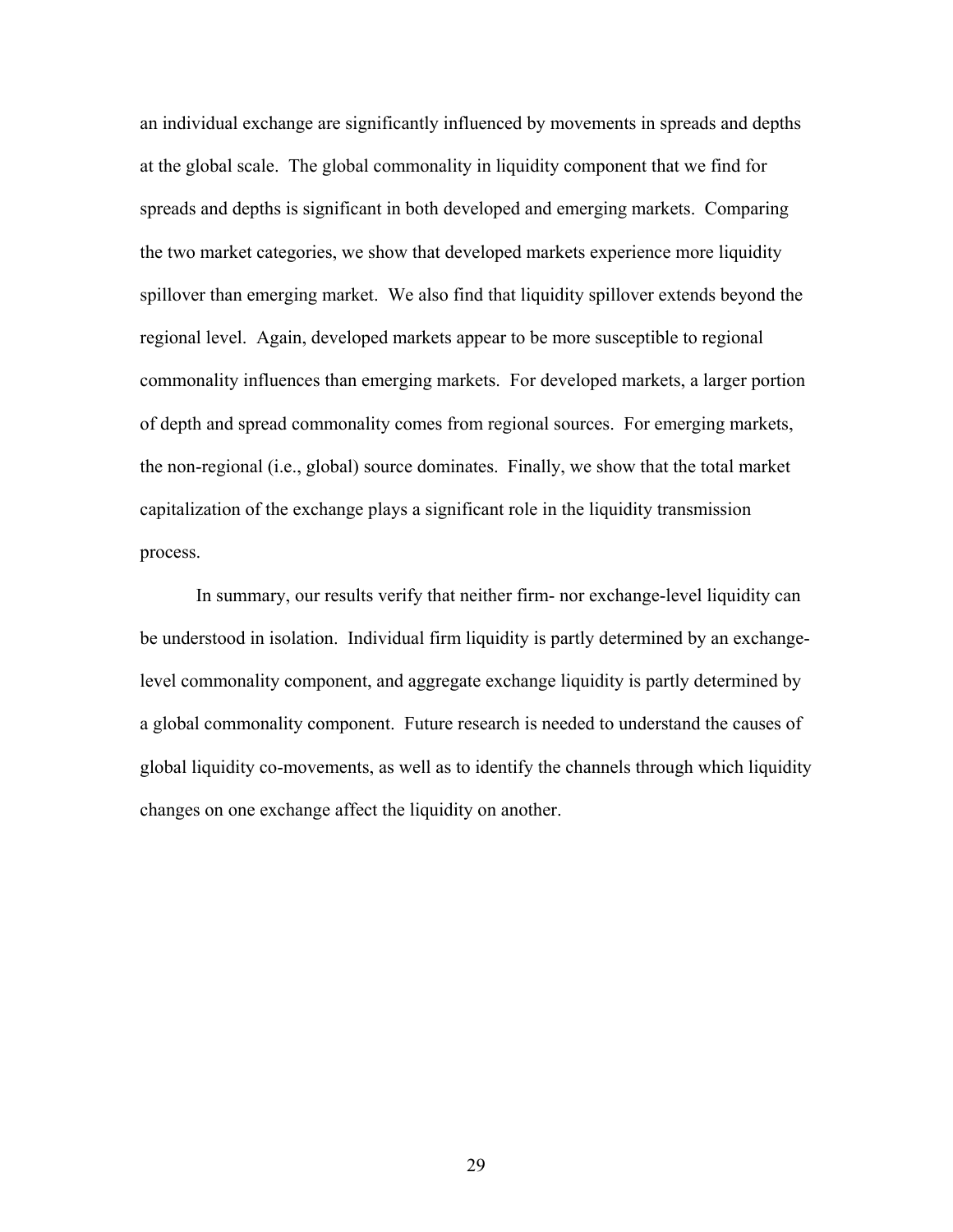#### **References**

- Acharya, V.V., and L.H. Pedersen, 2005, Asset pricing and liquidity risk, *Journal of Financial Economics* 77, 375-410.
- Amihud, Y., and H. Mendelson, 1986, Asset pricing and the bid-ask spread, *Journal of Financial Economics* 17, 223-249.
- Barclay, M., and C. Smith, Jr., 1988, Corporate payout policy: Cash dividends versus open-market repurchases, *Journal of Financial Economics* 22, 61-82.
- Benston, G., and R. Hagerman, 1974, Determinants of bid-ask spreads in the over-thecounter market, *Journal of Financial Economics* 1, 353-364.
- Brennan, M.J., and A. Subrahmanyam, 1996, Market microstructure and asset pricing: On the compensation for illiquidity in stock returns, *Journal of Financial Economics* 41, 441-464.
- Brockman, P., and D.Y. Chung, 1999, An analysis of depth behavior in an electronic, order-driven environment, *Journal of Banking and Finance* 23, 1861-1886.
- Brockman, P., and D.Y. Chung, 2002, Commonality in liquidity: Evidence from an order-driven market structure, *Journal of Financial Research* 25, 521-539.
- Chordia, T., R. Roll, and A. Subrahmanyam, 2000, Commonality in liquidity, *Journal of Financial Economics* 56, 3-28.
- Chordia, T., A. Sarkar, and A. Subrahmanyam, 2005, An empirical analysis of stock and bond market liquidity, *Review of Financial Studies* 18, 85-129.
- Coughenour, J.F., and M.M. Saad, 2004, Common market makers and commonality in liquidity, *Journal of Financial Economics* 73, 37-69.
- Datar, V.T., N.Y. Naik, and R. Radcliffe, 1998, Liquidity and stock returns: An alternative test, *Journal of Financial Markets* 1, 203-219.
- Easley, D., S. Hvidkjaer, and M. O'Hara, 2002, Is information risk a determinant of asset returns?, *Journal of Finance* 62, 2185-2221.
- Fabre, J., and A. Frino, 2004, Commonality in liquidity: Evidence from the Australian Stock Exchange, *Accounting and Finance* 44, 357-368.
- Franz, D.R., R.P. Rao, and N. Tripathy, 1995, Informed trading risk and bid-ask spread changes around open market stock repurchases in the NASDAQ market, *Journal of Financial Research* 18, 311-327.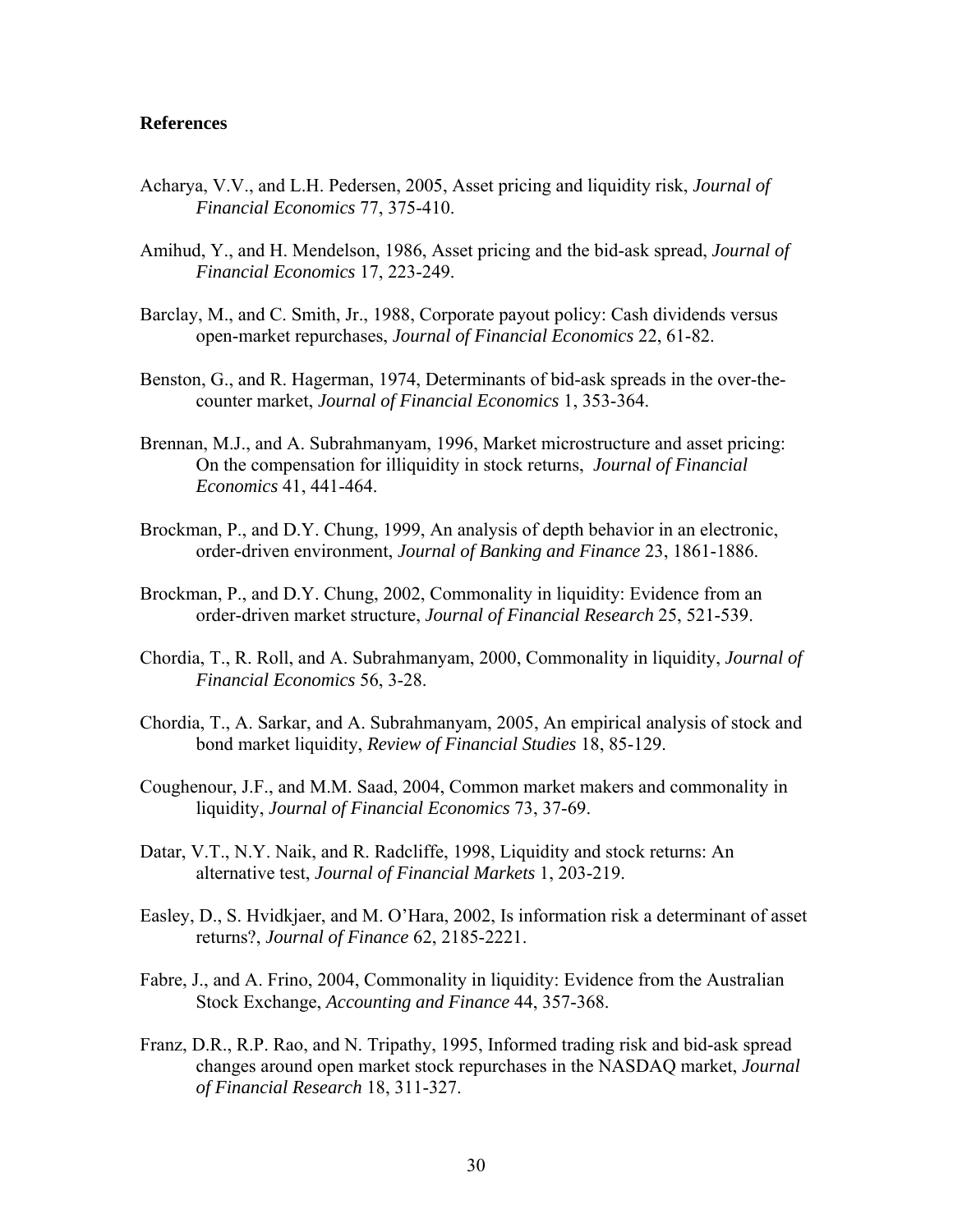- Hasbrouck, J., and D.J. Seppi, 2001, Common factors in prices, order flows, and liquidity, *Journal of Financial Economics* 59, 383-411.
- Huberman, G., and D. Halka, 2001, Systematic liquidity, *Journal of Financial Research* 24, 161-178.
- Noronha, G., A. Sarin, and S. Saudagaran, 1996, Testing for liquidity effects of international dual listings using intraday data, *Journal of Banking and Finance* 20, 965-983.
- Pastor, L., and R. Stambaugh, 2003, Liquidity risk and expected stock returns, *Journal of Political Economy* 113, 642-685.
- Stahel, C.W., 2003, Is there a global liquidity factor? Working Paper, George Mason University.
- Stahel, C.W., 2005, Liquidity across developed and emerging markets? Working Paper, George Mason University.
- Stoll, H.R., 1978, The supply of dealer services in securities markets, *Journal of Finance* 33, 1133-1151.
- Weinberg, P., 2006, How London can close gap on Wall Street, *Financial Times*, internet edition, March 29.
- Wurgler, J., 2000, Financial markets and the allocation of capital, *Journal of Financial Economics* 58, 187-214.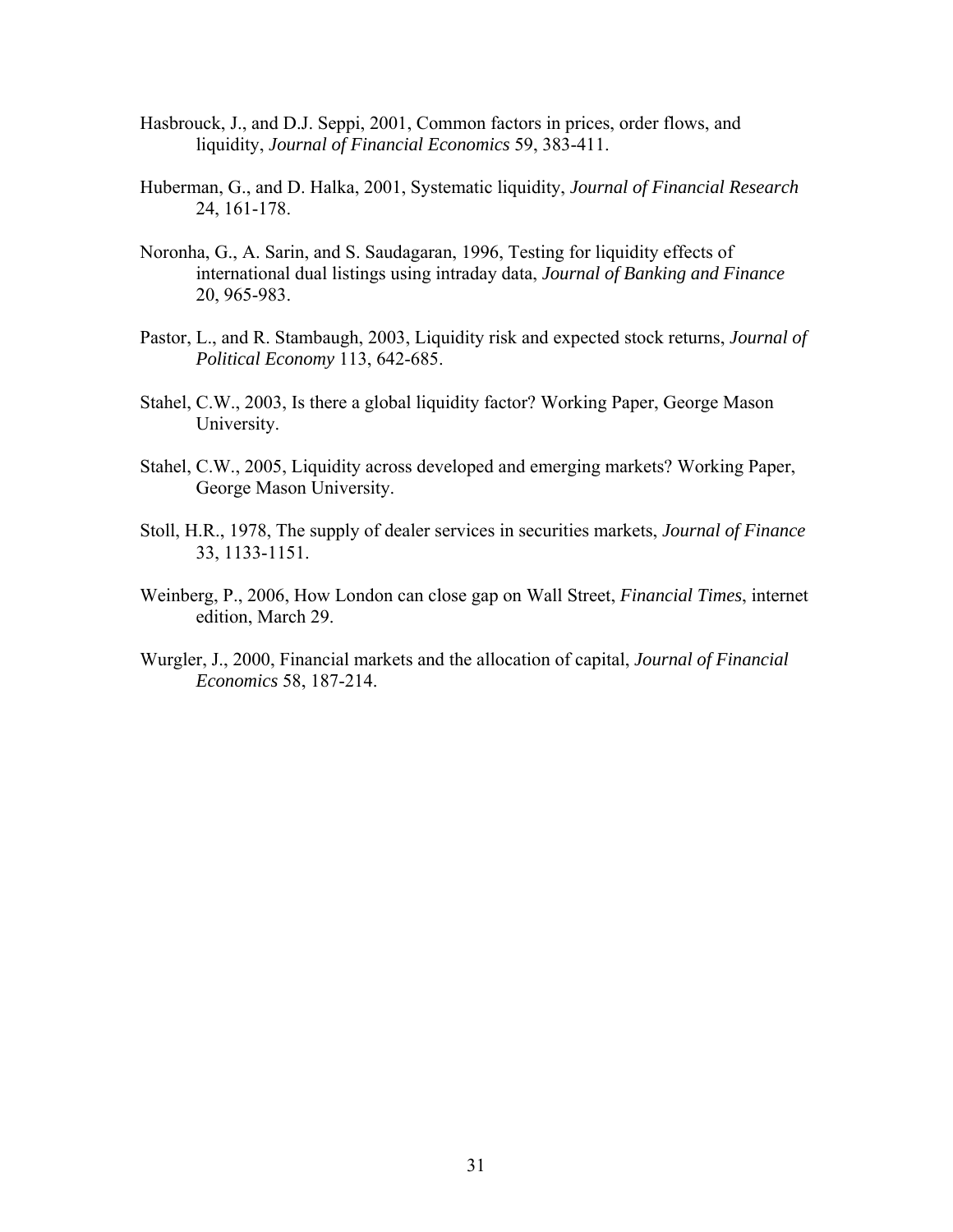| #  | <b>Exchange</b>                  | Country     | <b>Region</b> | <b>Number</b><br>of Firms | <b>Total</b><br><b>Market</b><br>Cap.<br>(Billion<br>$\mathbf{U}\mathbf{S}\mathbf{\$}$ | <b>Trading</b><br><b>Volume</b><br>(Thousand<br><b>US\$)</b> | <b>Number</b><br>of<br><b>Trades</b> | $%$ of<br><b>Days</b><br>with<br><b>Trades</b> | <b>Relative</b><br><b>Effective</b><br><b>Spread</b> | <b>Total</b><br>Depth in<br><b>Value</b><br>(US\$) |
|----|----------------------------------|-------------|---------------|---------------------------|----------------------------------------------------------------------------------------|--------------------------------------------------------------|--------------------------------------|------------------------------------------------|------------------------------------------------------|----------------------------------------------------|
|    | Vienna Stock Exchange            | Austria     | Europe        | 27                        | 25.3                                                                                   | $1,100.\overline{1}$                                         | 26                                   | 94%                                            | 0.0088                                               | 120,603                                            |
| 2  | Copenhagen Stock Ex.             | Denmark     | Europe        | 60                        | 81.7                                                                                   | 2,942.5                                                      | 91                                   | 95%                                            | 0.0093                                               | 145,705                                            |
| 3  | Helsinki Stock Exchange          | Finland     | Europe        | 62                        | 152.1                                                                                  | 7,487.1                                                      | 163                                  | 94%                                            | 0.0105                                               | 146,615                                            |
| 4  | <b>Euronext Paris</b>            | France      | Europe        | 221                       | 913.0                                                                                  | 12,388.5                                                     | 502                                  | 69%                                            | 0.0092                                               | 191,320                                            |
| 5  | Deutsche Boerse                  | Germany     | Europe        | 134                       | 579.8                                                                                  | 25,033.9                                                     | 369                                  | 98%                                            | 0.0082                                               | 61,895                                             |
| 6  | Frankfurt Stock Exchange         | Germany     | Europe        | 41                        | 63.1                                                                                   | 317.5                                                        | 20                                   | 82%                                            | 0.0170                                               | 35,308                                             |
| 7  | Athens Stock Exchange            | Greece      | Europe        | 90                        | 52.6                                                                                   | 772.4                                                        | 177                                  | 99%                                            | 0.0080                                               | 130,324                                            |
| 8  | <b>Irish Stock Exchange</b>      | Ireland     | Europe        | 25                        | 56.7                                                                                   | 5,617.8                                                      | 36                                   | 95%                                            | 0.0122                                               | 136,911                                            |
| 9  | Borsa Italiana                   | Italy       | Europe        | 121                       | 408.6                                                                                  | 13,786.8                                                     | 611                                  | 98%                                            | 0.0075                                               | 40,307                                             |
| 10 | Oslo Stock Exchange              | Norway      | Europe        | 52                        | 47.9                                                                                   | 4,018.2                                                      | 113                                  | 92%                                            | 0.0127                                               | 140,424                                            |
| 11 | <b>Euronext Lisbon</b>           | Portugal    | Europe        | 28                        | 44.5                                                                                   | 2,988.2                                                      | 158                                  | 95%                                            | 0.0093                                               | 299,436                                            |
| 12 | Spanish Continuous Market        | Spain       | Europe        | 86                        | 360.2                                                                                  | 18,071.4                                                     | 430                                  | 98%                                            | 0.0058                                               | 465,967                                            |
| 13 | <b>Stockholm Stock Exchange</b>  | Sweden      | Europe        | 117                       | 264.3                                                                                  | 8,636.2                                                      | 237                                  | 97%                                            | 0.0090                                               | 476,574                                            |
| 14 | Swiss Exchange                   | Switzerland | Europe        | 106                       | 137.0                                                                                  | 727.1                                                        | 42                                   | 91%                                            | 0.0111                                               | 89,735                                             |
| 15 | Virt-X                           | Switzerland | Europe        | 26                        | 472.4                                                                                  | 50,596.3                                                     | 1,121                                | 100%                                           | 0.0021                                               | 827,649                                            |
| 16 | London Stock Exchange            | <b>UK</b>   | Europe        | 550                       | 1,852.6                                                                                | 5,315.3                                                      | 57                                   | 96%                                            | 0.0139                                               | N/A                                                |
| 17 | <b>Toronto Stock Exchange</b>    | Canada      | N-America     | 314                       | 567.8                                                                                  | 3,990.7                                                      | 240                                  | 97%                                            | 0.0085                                               | 585                                                |
| 18 | American Stock Exchange          | <b>USA</b>  | N-America     | 55                        | 40.6                                                                                   | 2,198.0                                                      | 169                                  | 98%                                            | 0.0115                                               | 52,798                                             |
| 19 | <b>NASDAQ</b>                    | <b>USA</b>  | N-America     | 1,515                     | 2,137.7                                                                                | 6,938.5                                                      | 688                                  | 99%                                            | 0.0060                                               | 21,243                                             |
| 20 | New York Stock Exchange          | <b>USA</b>  | N-America     | 1,475                     | 9,092.1                                                                                | 20,690.6                                                     | 729                                  | 100%                                           | 0.0041                                               | 57,880                                             |
| 21 | <b>Australian Stock Exchange</b> | Australia   | Pacific       | 199                       | 406.5                                                                                  | 4,276.4                                                      | 177                                  | 98%                                            | 0.0066                                               | 153,750                                            |
| 22 | Hong Kong Exchange               | Hong Kong   | Pacific       | 225                       | 566.7                                                                                  | 8,689.9                                                      | 151                                  | 96%                                            | 0.0108                                               | 606,525                                            |
| 23 | <b>JASDAQ</b>                    | Japan       | Pacific       | 59                        | 14.9                                                                                   | 921.3                                                        | 69                                   | 93%                                            | 0.0111                                               | 43,288                                             |
| 24 | <b>Osaka Securities Exchange</b> | Japan       | Pacific       | 70                        | 80.1                                                                                   | 2,568.4                                                      | 121                                  | 90%                                            | 0.0068                                               | 58,794                                             |
| 25 | Tokyo Stock Exchange             | Japan       | Pacific       | 1,201                     | 1,873.8                                                                                | 4,754.5                                                      | 164                                  | 91%                                            | 0.0049                                               | 146,937                                            |
| 26 | New Zealand Exchange             | New Zeal.   | Pacific       | 33                        | 65.5                                                                                   | 869.5                                                        | 32                                   | 98%                                            | 0.0076                                               | N/A                                                |
| 27 | Singapore Exchange Ltd           | Singapore   | Pacific       | 105                       | 151.6                                                                                  | 2,061.0                                                      | 86                                   | 98%                                            | 0.0104                                               | 381,579                                            |
| 28 | Shanghai Stock Exchange          | China       | Asia          | 598                       | 271.3                                                                                  | 779.6                                                        | 183                                  | 98%                                            | 0.0025                                               | 13,202                                             |
| 29 | Shenzhen Stock Exchange          | China       | Asia          | 527                       | 191.3                                                                                  | 755.1                                                        | 204                                  | 98%                                            | 0.0026                                               | 12,682                                             |
| 30 | <b>Bombay Stock Exchange</b>     | India       | Asia          | 119                       | 104.8                                                                                  | 701.1                                                        | 505                                  | 98%                                            | 0.0035                                               | 2,695                                              |

# **Table 1: Descriptive Statistics**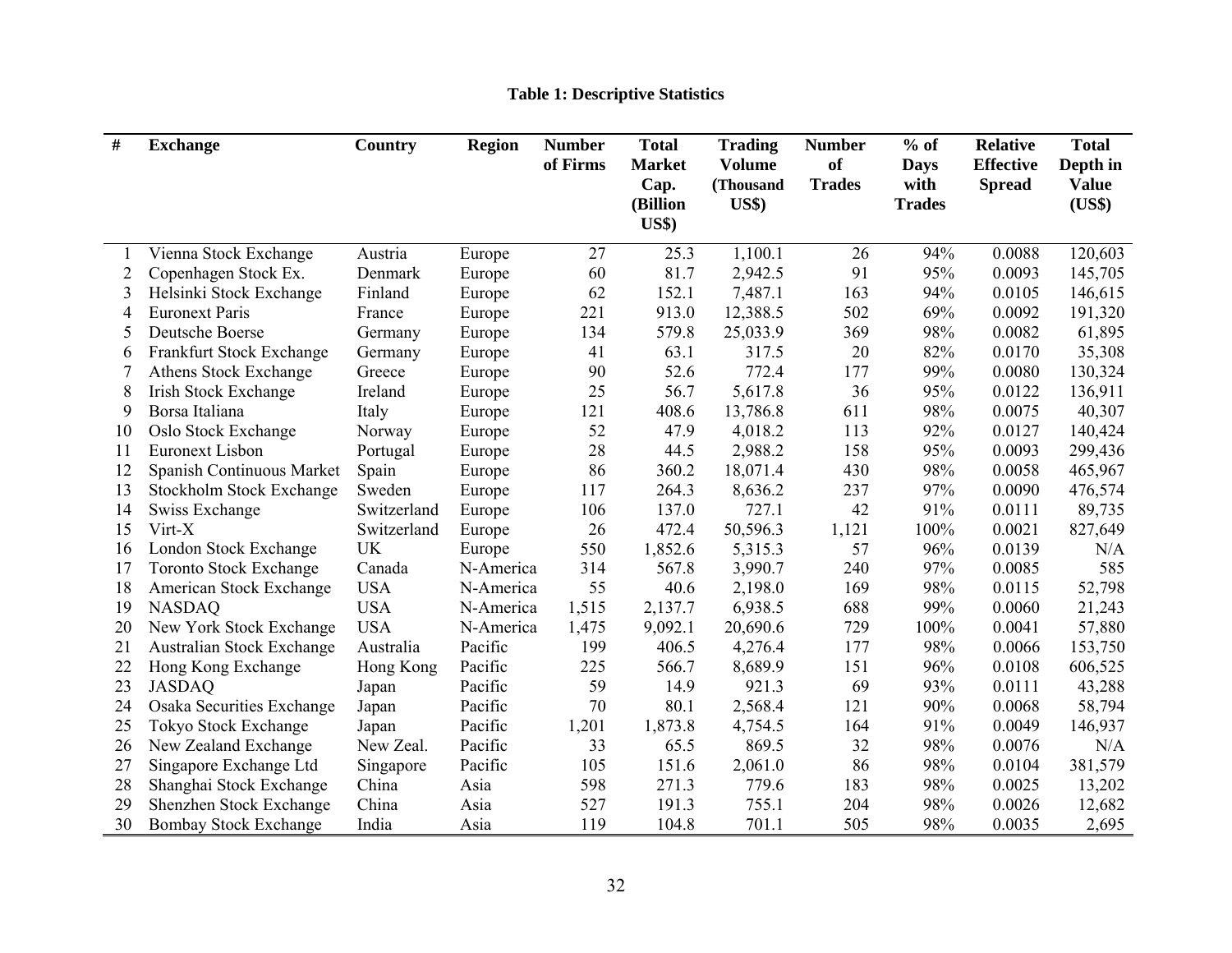| #  | <b>Exchange</b>                | Country       | <b>Region</b> | <b>Number</b> | <b>Total</b>          | <b>Trading</b>                    | <b>Number</b>       | $%$ of              | <b>Relative</b>                   | <b>Total</b>      |
|----|--------------------------------|---------------|---------------|---------------|-----------------------|-----------------------------------|---------------------|---------------------|-----------------------------------|-------------------|
|    |                                |               |               | of Firms      | <b>Market</b><br>Cap. | <b>Volume</b><br>(Thousand        | of<br><b>Trades</b> | <b>Days</b><br>with | <b>Effective</b><br><b>Spread</b> | Depth in<br>Value |
|    |                                |               |               |               | (Billion              | $\mathbf{U}\mathbf{S}\mathbf{\$}$ |                     | <b>Trades</b>       |                                   | (US\$)            |
|    |                                |               |               |               | <b>US\$</b> )         |                                   |                     |                     |                                   |                   |
| 31 | National Stock Ex. of India    | India         | Asia          | 111           | 102.2                 | 1,512.1                           | 501                 | 98%                 | 0.0025                            | 3,425             |
| 32 | Jakarta Stock Exchange         | Indonesia     | Asia          | 32            | 25.4                  | 1,199.5                           | 137                 | 96%                 | 0.0295                            | 469,623           |
| 33 | <b>KOSDAQ Market Division</b>  | Korea         | Asia          | 16            | 6.8                   | 6,489.1                           | 1,697               | 100%                | 0.0040                            | 54,332            |
| 34 | Korea Exchange                 | Korea         | Asia          | 140           | 176.2                 | 6,430.0                           | 1,037               | 99%                 | 0.0039                            | 111,408           |
| 35 | Bursa Malaysia                 | Malaysia      | Asia          | 160           | 106.4                 | 606.5                             | 60                  | 97%                 | 0.0094                            | 92,281            |
| 36 | Philippine Stock Exchange      | Philippines   | Asia          | 27            | 30.4                  | 290.3                             | 44                  | 93%                 | 0.0183                            | 70,642            |
| 37 | Taiwan Stock Exchange          | Taiwan        | Asia          | 289           | 212.4                 | 5,763.2                           | 221                 | 99%                 | 0.0053                            | 294,005           |
| 38 | Stock Ex. of Thailand          | Thailand      | Asia          | 80            | 49.5                  | 2,202.8                           | 203                 | 96%                 | 0.0094                            | 193,232           |
| 39 | <b>Budapest Stock Exchange</b> | Hungary       | Europe-MEA    | 13            | 12.0                  | 1,745.2                           | 127                 | 96%                 | 0.0124                            | 27,841            |
| 40 | Warsaw Stock Exchange          | Poland        | Europe-MEA    | 26            | 22.9                  | 987.1                             | 156                 | 96%                 | 0.0084                            | 49,190            |
| 41 | Johannesburg Stock Ex.         | South Africa  | Europe-MEA    | 74            | 145.9                 | 717.2                             | 4                   | 82%                 | 0.0100                            | 149,975           |
| 42 | <b>Istanbul Stock Exchange</b> | Turkey        | Europe-MEA    | 59            | 39.2                  | 5.6                               | 883                 | 100%                | 0.0098                            | 523               |
| 43 | Buenos Aires Stock Ex.         | Argentina     | Latin America | 19            | 87.4                  | 456.6                             | 103                 | 97%                 | 0.0116                            | 23,169            |
| 44 | Sao Paulo Stock Exchange       | <b>Brazil</b> | Latin America | 45            | 90.1                  | 649.9                             | 66                  | 86%                 | 0.0238                            | 31,987            |
| 45 | Santiago Stock Exchange        | Chile         | Latin America | 43            | 42.4                  | 508.2                             | 19                  | 85%                 | 0.0180                            | 25,770            |
| 46 | Mexican Stock Exchange         | Mexico        | Latin America | 39            | 146.4                 | 2,318.3                           | 84                  | 93%                 | 0.0124                            | 118,985           |
| 47 | Lima Stock Exchange            | Peru          | Latin America | 13            | 10.0                  | 103.0                             | 10                  | 86%                 | 0.0276                            | 235,586           |
|    | <b>All Exchanges Combined</b>  | All           | All           | 9,427         | 22,382.4              | 7,593.6                           | 378                 | 96%                 | 0.0067                            | 105,646           |

**Table 1: Descriptive Statistics (Continued)** 

Note: This table presents for each sample exchange, the name, country, region (MSCI), number of listed firms, total market capitalization in billions of US\$, and several descriptive statistics computed over the period October 1, 2002 to June 30, 2004. The MSCI regions are *Europe* (Developed Markets - Europe), *N-America* (Developed Markets - North America), *Pacific* (Developed Markets - Pacific), *Asia* (Emerging Markets - Asia), *Europe-MEA* (Emerging Markets – Europe, Middle East, and Africa), and *Latin America* (Emerging Markets - Latin America). *Trading Volume (Thousand US\$)* is the average value of shares traded per day and per firm measured in thousands of US\$, *Number of Trades* is the average number of transactions per day and per firm, % *of Days with Trades* is the percent of trading days with at least one transaction, *Relative Effective Spread* is the effective spread (i.e., twice the absolute trading price deviation from the bid-ask midpoint) divided by the bid-ask midpoint, and *Total Depth in Value* is the number of shares at the bid and ask multiplied by their respective prices converted in US\$. Each trading activity and liquidity measure is averaged across day for each firm, and then their mean is computed across firms.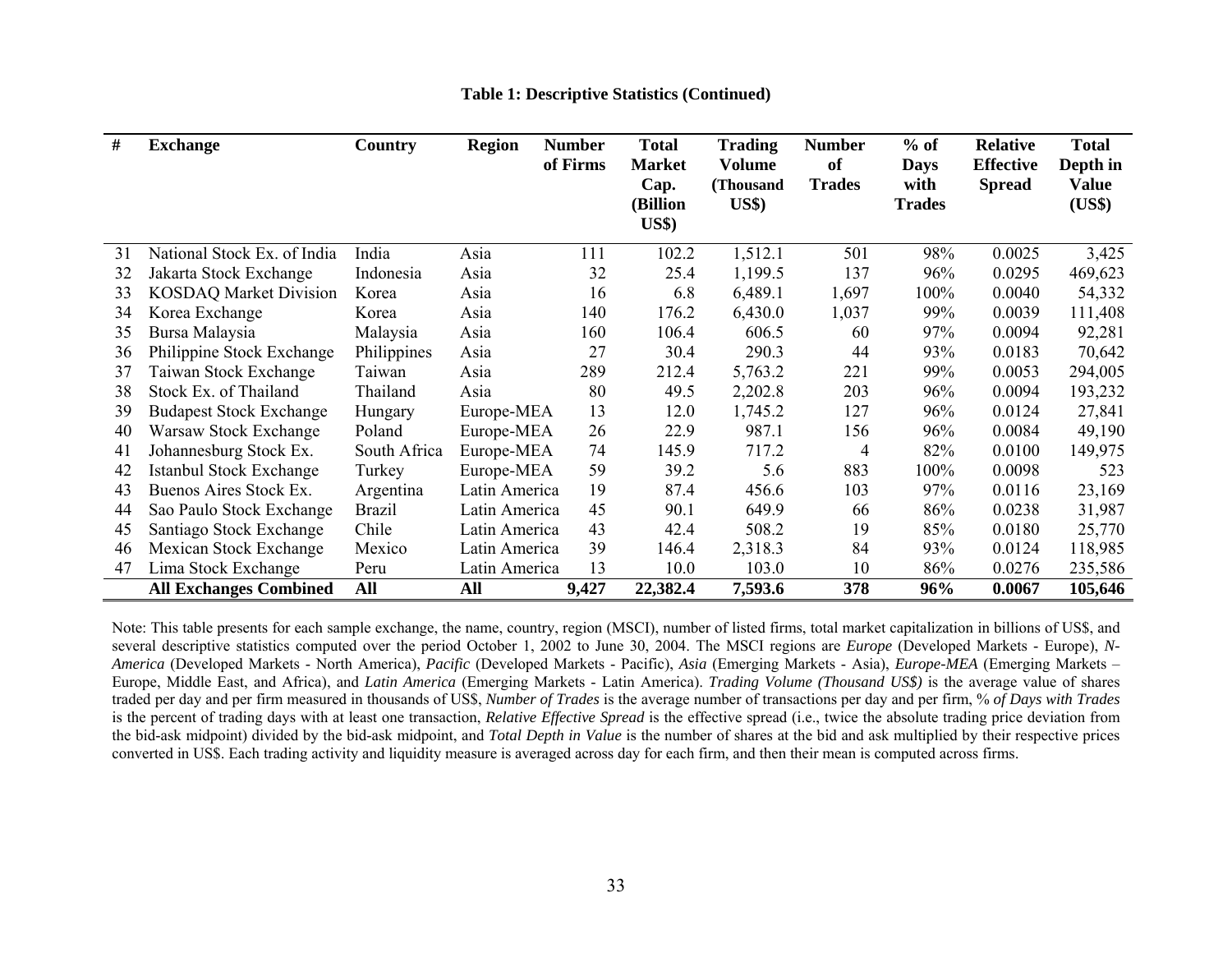|                |                                 | Average | <b>Median</b> | % Firms            | % Firms                       | % Firms                        | % Firms             | <b>Median</b>    | p-value            |
|----------------|---------------------------------|---------|---------------|--------------------|-------------------------------|--------------------------------|---------------------|------------------|--------------------|
|                |                                 | Coef.   | Coef.         | with $>0$<br>Coef. | with $>0$<br><b>Coef. Not</b> | with $<$ 0<br><b>Coef. Not</b> | with $<$ 0<br>Coef. | $SUM_E$<br>Coef. | (Median<br>$SUM_E$ |
|                |                                 |         |               | Signif. $5%$       | Signif. $5%$                  | Signif. $5%$                   | Signif. 5%          |                  | Coef.)             |
|                |                                 |         |               | Level              | Level                         | <b>Level</b>                   | Level               |                  |                    |
|                | <b>Europe</b>                   |         |               |                    |                               |                                |                     |                  |                    |
|                | Vienna Stock Exchange           | 0.2041  | 0.2464        | 29.63%             | 40.74%                        | 22.22%                         | 7.41%               | 0.1361           | 0.248              |
| $\overline{c}$ | Copenhagen Stock Ex.            | 0.1958  | 0.1918        | 16.67%             | 58.33%                        | 25.00%                         | $0.00\%$            | 0.2456           | 0.006              |
| 3              | Helsinki Stock Exchange         | 0.1673  | 0.0885        | 12.90%             | 58.06%                        | 27.42%                         | 1.61%               | 0.0344           | 0.374              |
| 4              | <b>Euronext Paris</b>           | 0.2115  | 0.1347        | 7.73%              | 60.00%                        | 31.36%                         | 0.91%               | 0.1663           | 0.000              |
| 5              | Deutsche Boerse                 | 0.2065  | 0.2484        | 25.56%             | 53.38%                        | 21.05%                         | $0.00\%$            | 0.3845           | 0.000              |
| 6              | Frankfurt Stock Exchange        | 0.2871  | 0.0696        | 5.13%              | 48.72%                        | 43.59%                         | 2.56%               | 0.0084           | 1.000              |
| $\overline{7}$ | Athens Stock Exchange           | 0.2054  | 0.2099        | 23.33%             | 64.44%                        | 11.11%                         | 1.11%               | 0.1166           | 0.001              |
| 8              | <b>Irish Stock Exchange</b>     | 0.2409  | 0.2274        | 52.00%             | 36.00%                        | 12.00%                         | $0.00\%$            | 0.2886           | 0.000              |
| 9              | Borsa Italiana                  | 0.0614  | 0.0198        | 5.79%              | 57.02%                        | 36.36%                         | 0.83%               | 0.0318           | 0.001              |
| 10             | Oslo Stock Exchange             | 0.1075  | 0.0372        | 13.46%             | 42.31%                        | 42.31%                         | 1.92%               | 0.0098           | 0.489              |
| 11             | <b>Euronext Lisbon</b>          | 0.2687  | 0.1596        | 25.00%             | 60.71%                        | 14.29%                         | $0.00\%$            | 0.1381           | 0.000              |
| 12             | Spanish Cont. Market            | 0.1337  | 0.1845        | 30.59%             | 54.12%                        | 15.29%                         | $0.00\%$            | 0.1821           | 0.000              |
| 13             | <b>Stockholm Stock Exchange</b> | 0.0644  | 0.0391        | 10.26%             | 54.70%                        | 31.62%                         | 3.42%               | 0.0544           | 0.042              |
| 14             | Swiss Exchange                  | 0.1817  | 0.2195        | 8.49%              | 65.09%                        | 25.47%                         | 0.94%               | 0.2602           | 0.003              |
| 15             | Virt-X                          | 0.3384  | 0.3283        | 80.77%             | 15.38%                        | 3.85%                          | $0.00\%$            | 0.4916           | 0.000              |
| 16             | London Stock Exchange           | 1.2183  | 1.1251        | 42.07%             | 47.42%                        | 9.96%                          | 0.55%               | 1.2318           | 0.000              |
|                | <b>North America</b>            |         |               |                    |                               |                                |                     |                  |                    |
| 17             | <b>Toronto Stock Exchange</b>   | 0.7902  | 0.6675        | 57.56%             | 35.69%                        | 6.75%                          | $0.00\%$            | 0.7724           | 0.000              |
| 18             | American Stock Exchange         | 0.2900  | 0.0665        | 22.64%             | 50.94%                        | 26.42%                         | $0.00\%$            | 0.0295           | 0.419              |
| 19             | <b>NASDAQ</b>                   | 0.9248  | 0.6995        | 72.98%             | 24.30%                        | 2.72%                          | $0.00\%$            | 0.6661           | 0.000              |
| 20             | New York Stock Exchange         | 0.3550  | 0.2022        | 20.73%             | 55.46%                        | 22.86%                         | 0.96%               | 0.1796           | 0.000              |
|                | Pacific                         |         |               |                    |                               |                                |                     |                  |                    |
| 21             | Australian Stock Exchange       | 0.5880  | 0.3581        | 58.08%             | 33.84%                        | 8.08%                          | $0.00\%$            | 0.2629           | 0.000              |
| 22             | Hong Kong Exchange              | 0.1662  | 0.0703        | 8.89%              | 59.56%                        | 28.44%                         | 3.11%               | 0.0594           | 0.016              |
| 23             | <b>JASDAQ</b>                   | 0.1229  | 0.0515        | 1.69%              | 59.32%                        | 37.29%                         | 1.69%               | 0.0612           | 0.795              |
| 24             | Osaka Securities Exchange       | 0.2336  | 0.1677        | 17.14%             | 61.43%                        | 17.14%                         | 4.29%               | 0.1588           | 0.006              |
| 25             | Tokyo Stock Exchange            | 0.8011  | 0.5388        | 64.15%             | 29.15%                        | 6.62%                          | 0.08%               | 0.5187           | 0.000              |
| 26             | New Zealand Exchange            | 0.1671  | 0.1139        | 12.12%             | 57.58%                        | 30.30%                         | $0.00\%$            | 0.1089           | 0.487              |
| 27             | Singapore Exchange Ltd          | 0.1341  | 0.0813        | 15.24%             | 56.19%                        | 23.81%                         | 4.76%               | 0.1140           | 0.006              |

**Table 2: Exchange-Level Commonality – Spread Results**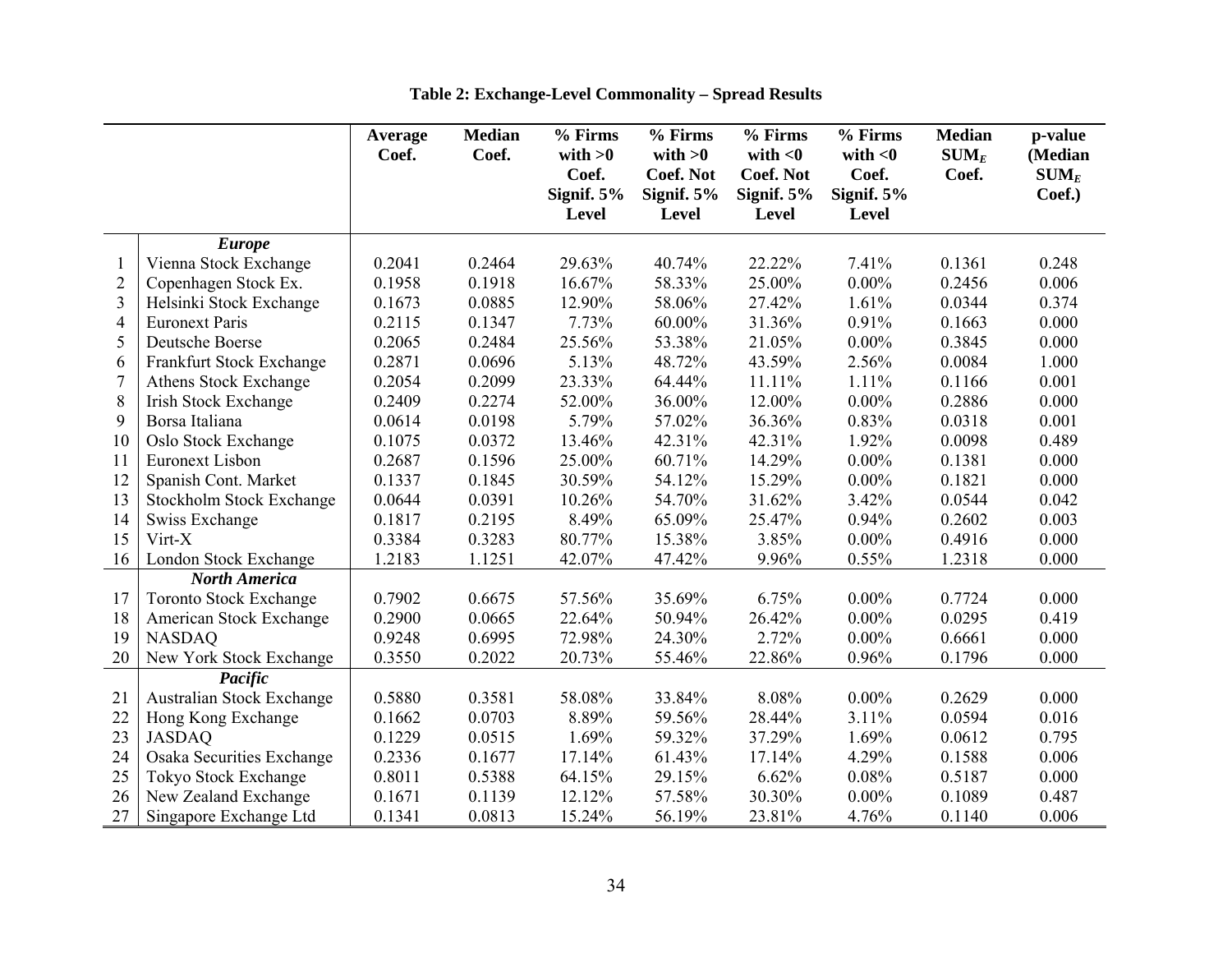|    |                                 | Average<br>Coef. | <b>Median</b><br>Coef. | % Firms<br>with $>0$<br>Coef.<br>Signif. $5%$ | % Firms<br>with $>0$<br><b>Coef. Not</b><br>Signif. $5%$ | % Firms<br>with $<$ 0<br><b>Coef. Not</b><br>Signif. $5%$ | % Firms<br>with $<$ 0<br>Coef.<br>Signif. $5%$ | <b>Median</b><br>$\textbf{SUM}_E$<br>Coef. | p-value<br>(Median<br>$\textbf{SUM}_E$<br>Coef.) |
|----|---------------------------------|------------------|------------------------|-----------------------------------------------|----------------------------------------------------------|-----------------------------------------------------------|------------------------------------------------|--------------------------------------------|--------------------------------------------------|
|    |                                 |                  |                        | <b>Level</b>                                  | Level                                                    | <b>Level</b>                                              | Level                                          |                                            |                                                  |
|    | Emerging - Asia                 |                  |                        |                                               |                                                          |                                                           |                                                |                                            |                                                  |
| 28 | Shanghai Stock Exchange         | 0.7586           | 0.7273                 | 82.61%                                        | 14.38%                                                   | 3.01%                                                     | $0.00\%$                                       | 0.6746                                     | 0.000                                            |
| 29 | Shenzhen Stock Exchange         | 0.7472           | 0.6996                 | 86.91%                                        | 11.20%                                                   | 1.90%                                                     | $0.00\%$                                       | 0.6492                                     | 0.000                                            |
| 30 | <b>Bombay Stock Exchange</b>    | 0.5414           | 0.5608                 | 80.67%                                        | 16.81%                                                   | 2.52%                                                     | $0.00\%$                                       | 0.8396                                     | 0.000                                            |
| 31 | National Stock Ex. of India     | 0.6590           | 0.6679                 | 91.89%                                        | 8.11%                                                    | $0.00\%$                                                  | $0.00\%$                                       | 0.7834                                     | 0.000                                            |
| 32 | Jakarta Stock Exchange          | 0.2293           | 0.0571                 | 18.75%                                        | 53.13%                                                   | 21.88%                                                    | 6.25%                                          | 0.0431                                     | 0.597                                            |
| 33 | <b>KOSDAQ Market Division</b>   | 0.1620           | 0.1339                 | 62.50%                                        | 31.25%                                                   | 6.25%                                                     | $0.00\%$                                       | 0.1551                                     | 0.021                                            |
| 34 | Korea Exchange                  | 0.4534           | 0.3993                 | 63.57%                                        | 31.43%                                                   | 5.00%                                                     | $0.00\%$                                       | 0.3597                                     | 0.000                                            |
| 35 | Bursa Malaysia                  | 0.3290           | 0.1755                 | 22.50%                                        | 55.63%                                                   | 21.25%                                                    | 0.63%                                          | 0.2371                                     | 0.000                                            |
| 36 | Philippine Stock Exchange       | 0.2803           | 0.0121                 | 11.11%                                        | 48.15%                                                   | 37.04%                                                    | 3.70%                                          | 0.0477                                     | 0.248                                            |
| 37 | Taiwan Stock Exchange           | 0.9136           | 0.8789                 | 84.78%                                        | 13.15%                                                   | 1.73%                                                     | 0.35%                                          | 0.8345                                     | 0.000                                            |
| 38 | Stock Ex. of Thailand           | $-0.0031$        | 0.0150                 | 7.50%                                         | 61.25%                                                   | 30.00%                                                    | 1.25%                                          | 0.0093                                     | 0.314                                            |
|    | <b>Emerging – Europe MEA</b>    |                  |                        |                                               |                                                          |                                                           |                                                |                                            |                                                  |
| 39 | <b>Budapest Stock Exchange</b>  | 0.0455           | 0.0322                 | $0.00\%$                                      | 69.23%                                                   | 23.08%                                                    | 7.69%                                          | 0.0648                                     | 0.581                                            |
| 40 | Warsaw Stock Exchange           | 0.2055           | 0.1287                 | 11.54%                                        | 73.08%                                                   | 15.38%                                                    | $0.00\%$                                       | 0.1365                                     | 0.076                                            |
| 41 | Johannesburg Stock Ex.          | 0.0792           | 0.2116                 | 9.59%                                         | 54.79%                                                   | 34.25%                                                    | 1.37%                                          | 0.2936                                     | 0.416                                            |
| 42 | Istanbul Stock Exchange         | 0.4611           | 0.4747                 | 83.05%                                        | 15.25%                                                   | 1.69%                                                     | $0.00\%$                                       | 0.7464                                     | 0.000                                            |
|    | <b>Emerging – Latin America</b> |                  |                        |                                               |                                                          |                                                           |                                                |                                            |                                                  |
| 43 | Buenos Aires Stock Ex.          | $-0.1441$        | 0.0077                 | 5.26%                                         | 47.37%                                                   | 36.84%                                                    | 10.53%                                         | 0.0160                                     | 1.000                                            |
| 44 | Sao Paulo Stock Exchange        | $-0.0599$        | 0.0670                 | 6.98%                                         | 51.16%                                                   | 39.53%                                                    | 2.33%                                          | 0.0376                                     | 1.000                                            |
| 45 | Santiago Stock Exchange         | $-0.1196$        | $-0.1123$              | 2.44%                                         | 31.71%                                                   | 63.41%                                                    | 2.44%                                          | $-0.1415$                                  | 0.222                                            |
| 46 | Mexican Stock Exchange          | 0.1013           | 0.0506                 | 7.69%                                         | 61.54%                                                   | 30.77%                                                    | $0.00\%$                                       | 0.0213                                     | 0.337                                            |
| 47 | Lima Stock Exchange             | 0.1774           | 0.0003                 | 7.69%                                         | 46.15%                                                   | 46.15%                                                    | $0.00\%$                                       | 0.0940                                     | 0.581                                            |

**Table 2: Exchange-Level Commonality – Spread Results (Continued)** 

Note: Firm-by-firm (9,427) time-series regressions of liquidity measures are estimated using:

 $\Delta$ Liquidity<sub>F,t</sub> =  $\alpha + \beta_1 \Delta$ Liquidity<sub>E,t</sub> +  $\beta_2 \Delta$ Liquidity<sub>E,t-1</sub> +  $\beta_3 \Delta$ Liquidity<sub>E,t-1</sub> +  $\delta_1$  Return<sub>E,t</sub> +  $\delta_2$  Return<sub>E,t-1</sub> +  $\delta_3$  Return<sub>E,t-1</sub> +  $\delta_4$   $\Delta$ Volatility<sub>F,t</sub> +  $\varepsilon$ <sub>F,t</sub>

*Liquidity<sub>E,t</sub>* is the relative effective spread of firm *F* on day *t*. *Liquidity<sub>E,t</sub>* is the exchange-level liquidity index and *Return<sub>E,t</sub>* is the exchange-level return computed on day *t* using an equal-weighted average of the liquidity measure and return, respectively, for all firms trading on the same exchange, except firm *F*. *Volatility<sub>Et</sub>* is the return volatility for firm *F* on day *t* and is measured as the squared return for the day. The symbol ∆ preceding a variable name denotes a proportional change in the variable across successive trading days. We present the average and median coefficient estimate of the exchange-level liquidity beta  $\beta_l$ , along with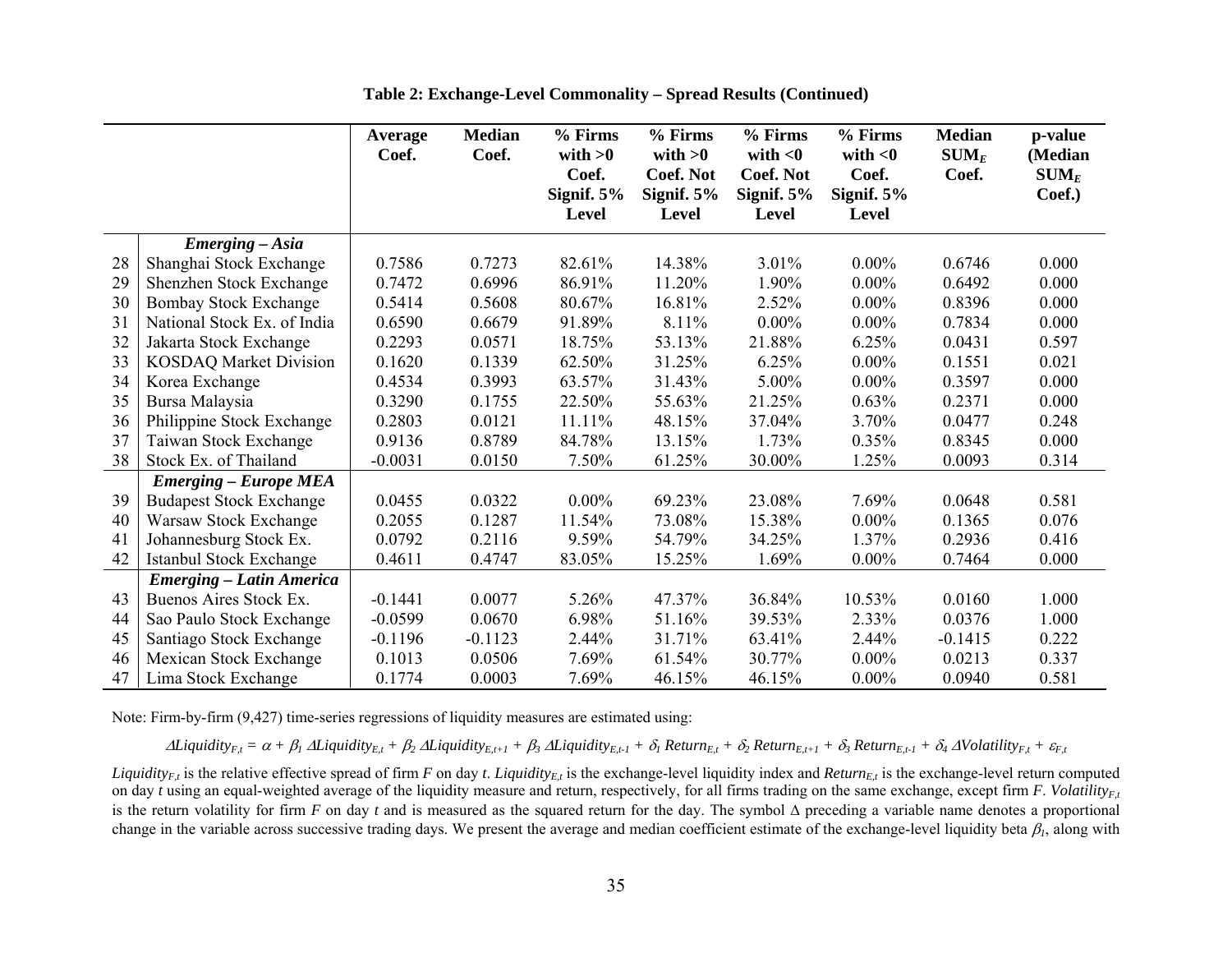the percent of firms for which  $\beta_l$  is positive and significant at the 5% confidence level (t-statistic > 1.645), positive and not significant at the 5% confidence level, negative and not significant at the 5% confidence level, and negative and significant at the 5% confidence level, respectively. We report in the last two columns the median of the sum of the concurrent, lead and lag coefficient estimates (SUM $_E = \beta_1 + \beta_2 + \beta_3$ ) and the p-value of a sign test testing whether Median  $(SUM<sub>E</sub>) = 0.$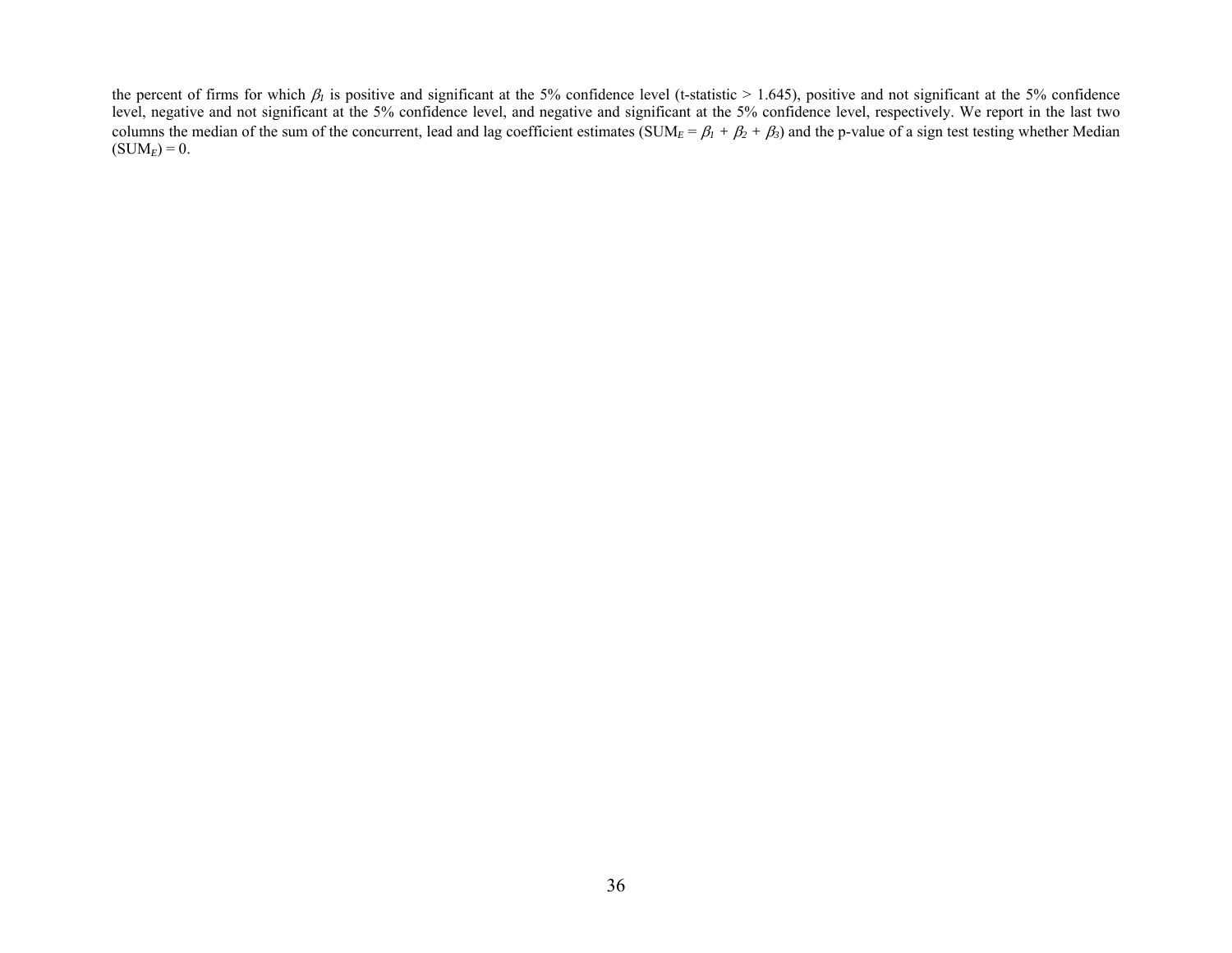|                |                                 | Average<br>Coef. | <b>Median</b><br>Coef. | % Firms<br>with $>0$ | % Firms<br>with $>0$ | % Firms<br>with $<$ 0 | % Firms<br>with $<$ 0 | <b>Median</b><br>$SUM_E$ | p-value<br>(Median |
|----------------|---------------------------------|------------------|------------------------|----------------------|----------------------|-----------------------|-----------------------|--------------------------|--------------------|
|                |                                 |                  |                        | Coef.                | <b>Coef. Not</b>     | <b>Coef. Not</b>      | Coef.                 | Coef.                    | $SUM_E$            |
|                |                                 |                  |                        | Signif. $5%$         | Signif. $5%$         | Signif. $5%$          | Signif. 5%            |                          | Coef.)             |
|                |                                 |                  |                        | <b>Level</b>         | Level                | <b>Level</b>          | <b>Level</b>          |                          |                    |
|                | <b>Europe</b>                   |                  |                        |                      |                      |                       |                       |                          |                    |
|                | Vienna Stock Exchange           | 0.2112           | 0.2036                 | 22.22%               | 59.26%               | 18.52%                | $0.00\%$              | 0.3353                   | 0.019              |
| $\overline{c}$ | Copenhagen Stock Ex.            | 0.0162           | 0.1236                 | 16.67%               | 45.00%               | 35.00%                | 3.33%                 | 0.0289                   | 0.519              |
| $\overline{3}$ | Helsinki Stock Exchange         | $-0.0068$        | 0.0007                 | 4.84%                | 46.77%               | 48.39%                | $0.00\%$              | $-0.0154$                | 0.098              |
| 4              | <b>Euronext Paris</b>           | 0.0269           | 0.0021                 | 8.60%                | 44.34%               | 47.06%                | $0.00\%$              | $-0.0156$                | 0.031              |
| 5              | Deutsche Boerse                 | 0.2082           | 0.2059                 | 21.19%               | 52.54%               | 26.27%                | $0.00\%$              | 0.1663                   | 0.342              |
| 6              | Frankfurt Stock Exchange        | 0.4283           | 0.0631                 | 20.00%               | 46.67%               | 33.33%                | $0.00\%$              | 0.0205                   | 0.000              |
| 7              | Athens Stock Exchange           | $-0.0066$        | $-0.0028$              | 4.44%                | 40.00%               | 55.56%                | $0.00\%$              | $-0.0074$                | 0.015              |
| 8              | <b>Irish Stock Exchange</b>     | 0.1832           | 0.1800                 | 12.00%               | 64.00%               | 24.00%                | $0.00\%$              | 0.2481                   | 0.001              |
| 9              | Borsa Italiana                  | 0.3874           | 0.2955                 | 25.21%               | 54.62%               | 20.17%                | $0.00\%$              | 0.2976                   | 0.001              |
| 10             | Oslo Stock Exchange             | 0.1832           | 0.2495                 | 30.77%               | 48.08%               | 21.15%                | $0.00\%$              | 0.1893                   | 0.000              |
| 11             | <b>Euronext Lisbon</b>          | 0.3709           | 0.2937                 | 37.04%               | 51.85%               | 11.11%                | $0.00\%$              | 0.1277                   | 0.087              |
| 12             | Spanish Cont. Market            | 3.5136           | 1.3870                 | 72.00%               | 16.00%               | 12.00%                | $0.00\%$              | 1.5532                   | 0.000              |
| 13             | <b>Stockholm Stock Exchange</b> | 0.2392           | 0.3424                 | 43.97%               | 41.38%               | 12.93%                | 1.72%                 | 0.4571                   | 0.000              |
| 14             | Swiss Exchange                  | $-0.0185$        | 0.1017                 | 5.77%                | 52.88%               | 39.42%                | 1.92%                 | $-0.0962$                | 0.382              |
| 15             | Virt-X                          | 0.3195           | 0.3243                 | 73.08%               | 23.08%               | 3.85%                 | $0.00\%$              | 0.2450                   | 0.003              |
| 16             | London Stock Exchange           | N/A              | N/A                    | N/A                  | N/A                  | N/A                   | N/A                   | N/A                      | N/A                |
|                | <b>North America</b>            |                  |                        |                      |                      |                       |                       |                          |                    |
| 17             | <b>Toronto Stock Exchange</b>   | 0.8905           | 0.8420                 | 54.31%               | 35.14%               | 9.90%                 | 0.64%                 | 1.0900                   | 0.000              |
| 18             | American Stock Exchange         | 0.0110           | $-0.0061$              | 9.09%                | 36.36%               | 54.55%                | $0.00\%$              | $-0.0386$                | 0.590              |
| 19             | <b>NASDAQ</b>                   | 0.8254           | 0.7291                 | 28.68%               | 53.58%               | 17.42%                | 0.33%                 | 0.7468                   | 0.000              |
| 20             | New York Stock Exchange         | 0.7703           | 0.7951                 | 47.43%               | 41.19%               | 11.10%                | 0.27%                 | 0.8407                   | 0.000              |
|                | Pacific                         |                  |                        |                      |                      |                       |                       |                          |                    |
| 21             | Australian Stock Exchange       | 0.2654           | 0.1305                 | 25.51%               | 49.49%               | 22.96%                | 2.04%                 | 0.0291                   | 0.023              |
| 22             | Hong Kong Exchange              | 0.3208           | 0.3558                 | 48.44%               | 37.78%               | 12.89%                | 0.89%                 | 0.3799                   | 0.000              |
| 23             | <b>JASDAQ</b>                   | 0.1310           | 0.0512                 | 8.47%                | 57.63%               | 33.90%                | $0.00\%$              | 0.0872                   | 0.067              |
| 24             | Osaka Securities Exchange       | 0.0520           | 0.0359                 | 10.14%               | 50.72%               | 39.13%                | $0.00\%$              | 0.1142                   | 0.120              |
| 25             | Tokyo Stock Exchange            | 0.5136           | 0.5047                 | 39.95%               | 47.71%               | 12.01%                | 0.33%                 | 0.5321                   | 0.000              |
| 26             | New Zealand Exchange            | N/A              | N/A                    | N/A                  | N/A                  | N/A                   | N/A                   | N/A                      | N/A                |
| 27             | Singapore Exchange Ltd          | 0.3126           | 0.2785                 | 40.95%               | 48.57%               | 10.48%                | $0.00\%$              | 0.3107                   | 0.000              |

**Table 3: Exchange-Level Commonality – Depth Results**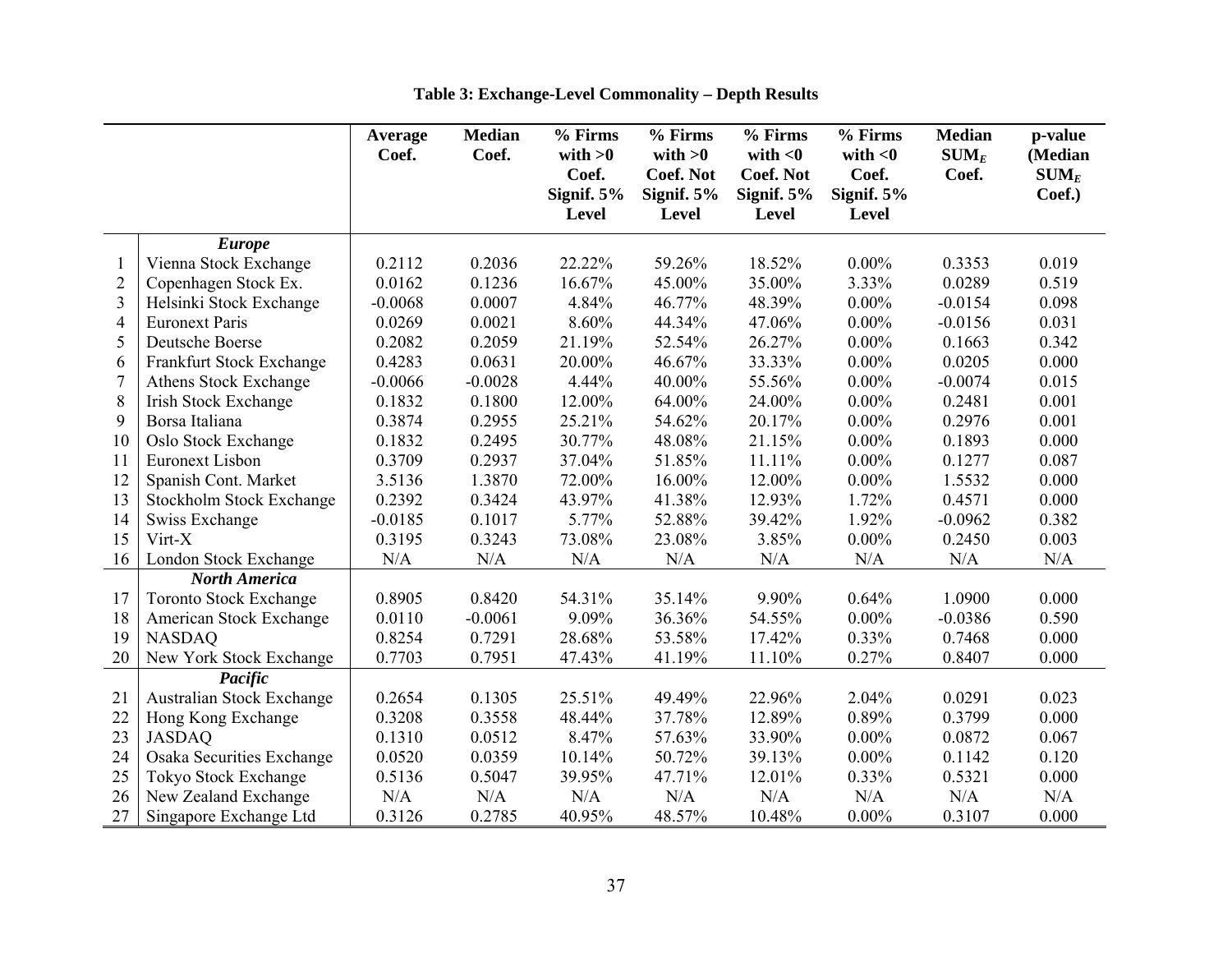|    |                                 | Average<br>Coef. | <b>Median</b><br>Coef. | % Firms<br>with $>0$<br>Coef.<br>Signif. $5%$<br><b>Level</b> | % Firms<br>with $>0$<br><b>Coef. Not</b><br>Signif. $5%$<br>Level | % Firms<br>with $<$ 0<br><b>Coef. Not</b><br>Signif. $5%$<br><b>Level</b> | % Firms<br>with $<$ 0<br>Coef.<br>Signif. 5%<br>Level | <b>Median</b><br>$\mathbf{SUM}_{E}$<br>Coef. | p-value<br>(Median<br>$\textbf{SUM}_E$<br>Coef.) |
|----|---------------------------------|------------------|------------------------|---------------------------------------------------------------|-------------------------------------------------------------------|---------------------------------------------------------------------------|-------------------------------------------------------|----------------------------------------------|--------------------------------------------------|
|    | Emerging - Asia                 |                  |                        |                                                               |                                                                   |                                                                           |                                                       |                                              |                                                  |
| 28 | Shanghai Stock Exchange         | 0.7824           | 0.7322                 | 67.89%                                                        | 27.26%                                                            | 4.85%                                                                     | $0.00\%$                                              | 0.8356                                       | 0.000                                            |
| 29 | Shenzhen Stock Exchange         | 0.6710           | 0.6546                 | 58.06%                                                        | 37.00%                                                            | 4.74%                                                                     | 0.19%                                                 | 0.7436                                       | 0.000                                            |
| 30 | <b>Bombay Stock Exchange</b>    | 0.4048           | 0.3514                 | 22.88%                                                        | 55.08%                                                            | 21.19%                                                                    | 0.85%                                                 | 0.4325                                       | 0.000                                            |
| 31 | National Stock Ex. of India     | 0.5089           | 0.3833                 | 31.82%                                                        | 55.45%                                                            | 11.82%                                                                    | 0.91%                                                 | 0.4998                                       | 0.000                                            |
| 32 | Jakarta Stock Exchange          | 0.3030           | 0.3302                 | 48.28%                                                        | 44.83%                                                            | 3.45%                                                                     | 3.45%                                                 | 0.2391                                       | 0.215                                            |
| 33 | <b>KOSDAQ Market Division</b>   | 0.2610           | 0.3055                 | 50.00%                                                        | 31.25%                                                            | 18.75%                                                                    | $0.00\%$                                              | 0.3990                                       | 0.021                                            |
| 34 | Korea Exchange                  | 0.1680           | 0.1747                 | 30.71%                                                        | 51.43%                                                            | 17.86%                                                                    | $0.00\%$                                              | 0.1204                                       | 0.001                                            |
| 35 | Bursa Malaysia                  | 1.4947           | 1.0664                 | 97.50%                                                        | 1.87%                                                             | 0.63%                                                                     | $0.00\%$                                              | 1.0759                                       | 0.000                                            |
| 36 | Philippine Stock Exchange       | 0.2937           | 0.3128                 | 37.04%                                                        | 48.15%                                                            | 14.81%                                                                    | $0.00\%$                                              | 0.3401                                       | 0.000                                            |
| 37 | Taiwan Stock Exchange           | 0.5963           | 0.5566                 | 71.63%                                                        | 25.26%                                                            | 3.11%                                                                     | $0.00\%$                                              | 0.5997                                       | 0.000                                            |
| 38 | Stock Ex. of Thailand           | 0.7348           | 0.7574                 | 72.50%                                                        | 21.25%                                                            | 6.25%                                                                     | $0.00\%$                                              | 0.8965                                       | 0.000                                            |
|    | <b>Emerging – Europe MEA</b>    |                  |                        |                                                               |                                                                   |                                                                           |                                                       |                                              |                                                  |
| 39 | <b>Budapest Stock Exchange</b>  | 0.1861           | 0.2313                 | 46.15%                                                        | 23.08%                                                            | 30.77%                                                                    | $0.00\%$                                              | 0.4057                                       | 0.267                                            |
| 40 | Warsaw Stock Exchange           | 0.2139           | 0.2790                 | 42.31%                                                        | 38.46%                                                            | 15.38%                                                                    | 3.85%                                                 | 0.1974                                       | 0.169                                            |
| 41 | Johannesburg Stock Ex.          | 1.0312           | 0.8344                 | 35.82%                                                        | 43.28%                                                            | 19.40%                                                                    | 1.49%                                                 | 1.2190                                       | 0.047                                            |
| 42 | Istanbul Stock Exchange         | 0.8078           | 0.8865                 | 88.14%                                                        | 8.47%                                                             | 3.39%                                                                     | $0.00\%$                                              | 0.8645                                       | 0.000                                            |
|    | <b>Emerging - Latin America</b> |                  |                        |                                                               |                                                                   |                                                                           |                                                       |                                              |                                                  |
| 43 | Buenos Aires Stock Ex.          | 0.3334           | 0.3094                 | 47.37%                                                        | 52.63%                                                            | $0.00\%$                                                                  | $0.00\%$                                              | 0.5166                                       | 0.001                                            |
| 44 | Sao Paulo Stock Exchange        | 0.3434           | $-0.0212$              | 6.67%                                                         | 35.56%                                                            | 57.78%                                                                    | $0.00\%$                                              | 0.0025                                       | 0.766                                            |
| 45 | Santiago Stock Exchange         | $-0.0468$        | 0.1577                 | 17.07%                                                        | 41.46%                                                            | 39.02%                                                                    | 2.44%                                                 | 0.0800                                       | 0.761                                            |
| 46 | Mexican Stock Exchange          | $-0.0297$        | $-0.0054$              | 5.13%                                                         | 33.33%                                                            | 61.54%                                                                    | $0.00\%$                                              | $-0.0149$                                    | 0.108                                            |
| 47 | Lima Stock Exchange             | $-0.0016$        | $-0.0017$              | 7.69%                                                         | 30.77%                                                            | 61.54%                                                                    | $0.00\%$                                              | 0.0004                                       | 1.000                                            |

**Table 3: Exchange-Level Commonality – Depth Results (Continued)** 

Note: Firm-by-firm (9,427) time-series regressions of liquidity measures are estimated using:

 $\Delta$ Liquidity<sub>F,t</sub> =  $\alpha + \beta_1 \Delta$ Liquidity<sub>E,t</sub> +  $\beta_2 \Delta$ Liquidity<sub>E,t+1</sub> +  $\beta_3 \Delta$ Liquidity<sub>E,t-1</sub> +  $\delta_1$  Return<sub>E,t</sub> +  $\delta_2$  Return<sub>E,t+1</sub> +  $\delta_3$  Return<sub>E,t-1</sub> +  $\delta_4$  AVolatility<sub>F,t</sub> +  $\varepsilon$ <sub>F,t</sub>

*Liquidity<sub>E,t</sub>* is the total depth in value of firm *F* on day *t*. *Liquidity<sub>E,t</sub>* is the exchange-level liquidity index and *Return<sub>E,t</sub>* is the exchange-level return computed on day *t* using an equal-weighted average of the liquidity measure and return, respectively, for all firms trading on the same exchange, except firm *F*. *Volatility<sub>Et</sub>* is the return volatility for firm *F* on day *t* and is measured as the squared return for the day. The symbol ∆ preceding a variable name denotes a proportional change in the variable across successive trading days. We present the average and median coefficient estimate of the exchange-level liquidity beta  $\beta_l$ , along with the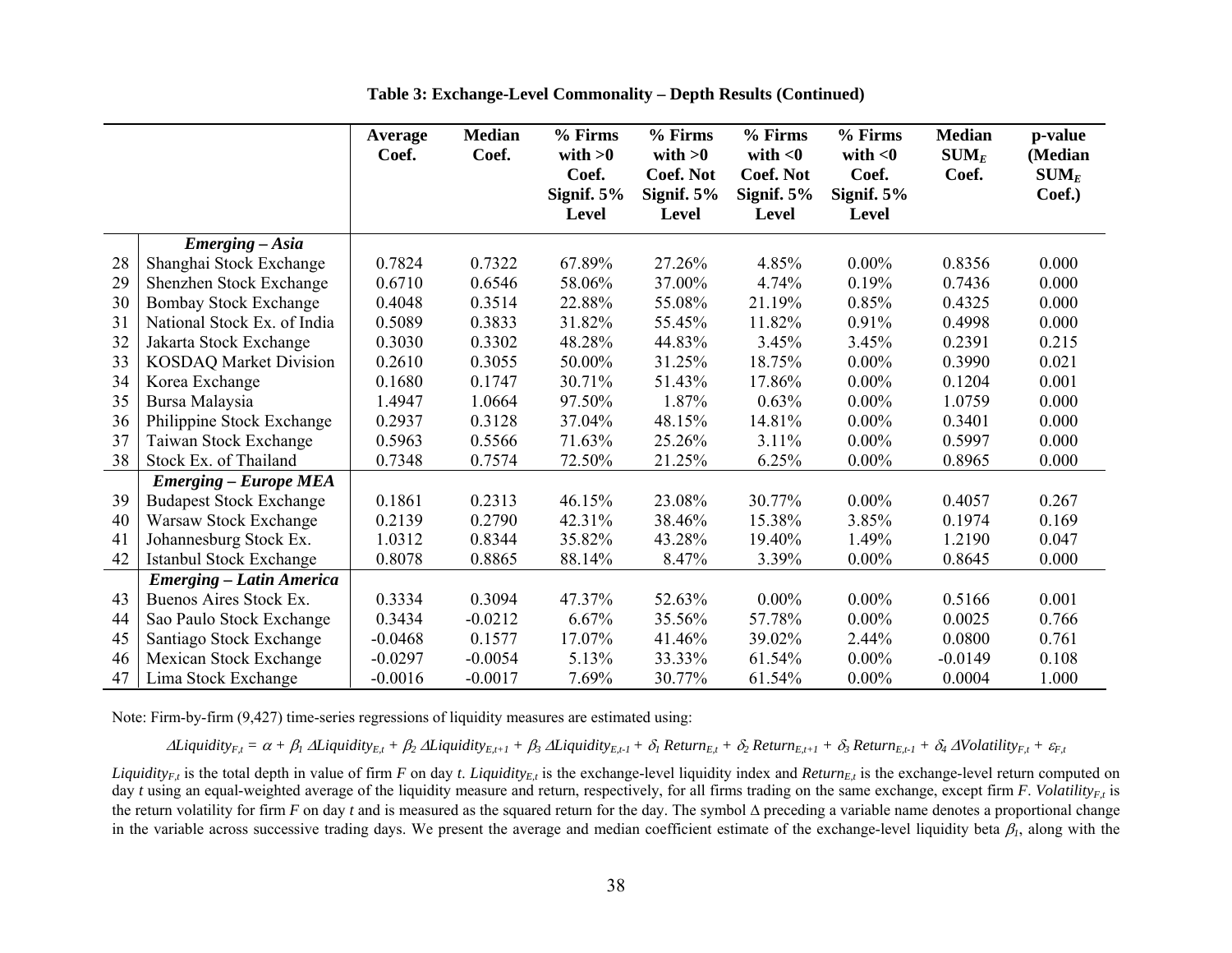percent of firms for which  $\beta_l$  is positive and significant at the 5% confidence level (t-statistic > 1.645), positive and not significant at the 5% confidence level, negative and not significant at the 5% confidence level, and negative and significant at the 5% confidence level, respectively. We report in the last two columns the median of the sum of the concurrent, lead and lag coefficient estimates (SUM<sub>E</sub> =  $\beta_1 + \beta_2 + \beta_3$ ) and the p-value of a sign test testing whether Median (SUM<sub>E</sub>)  $= 0.$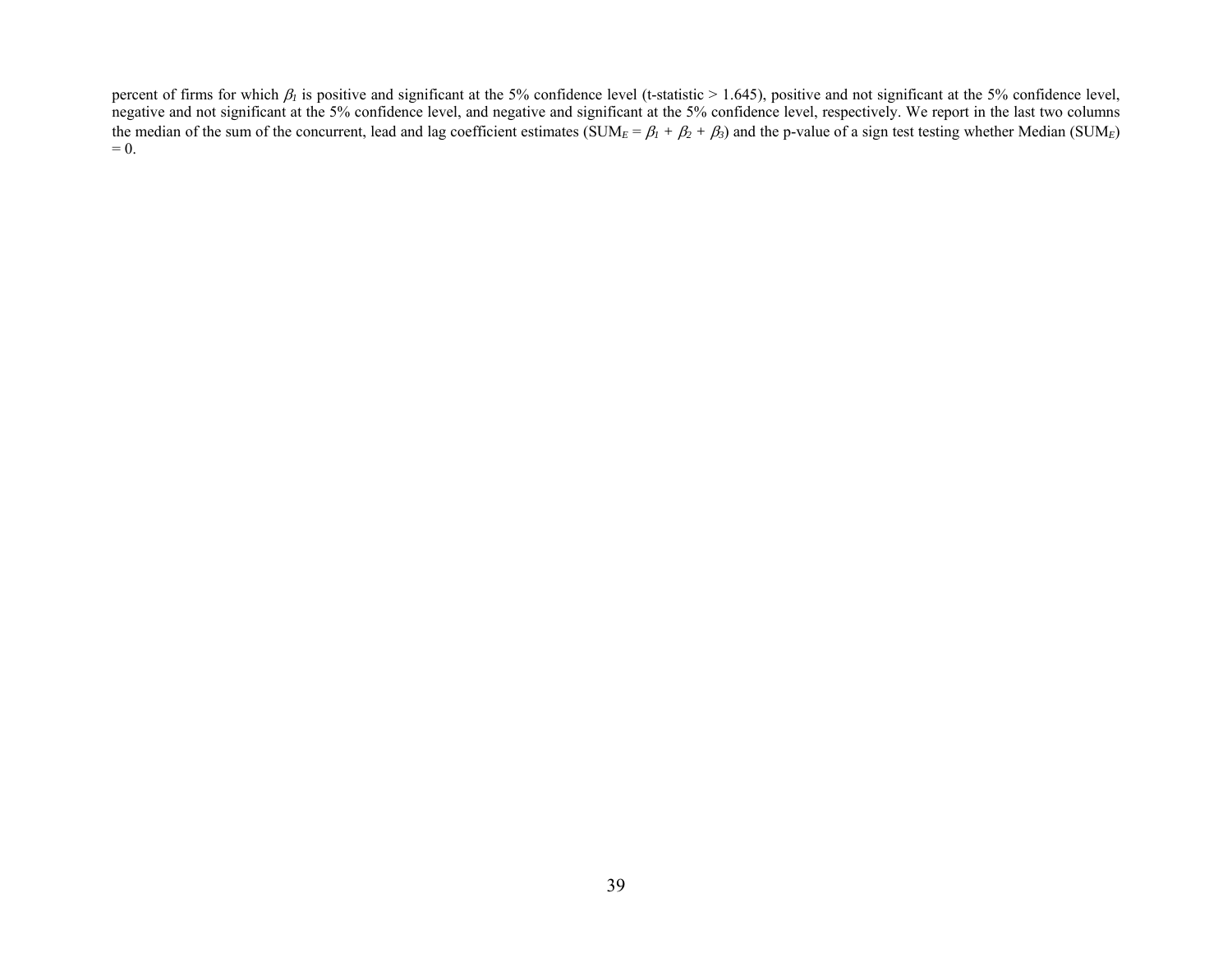|                             | Average<br>Coef. | <b>Median</b><br>Coef. | % Firms<br>with $>0$<br><b>Coefficient</b><br>Signif. 5%<br><b>Level</b> | % Firms<br>with $>0$<br><b>Coeff. Not</b><br>Signif. $5%$<br>Level | % Firms<br>with $<$ 0<br><b>Coeff. Not</b><br>Signif. $5%$<br>Level | % Firms<br>with $<$ 0<br><b>Coefficient</b><br>Signif. $5%$<br><b>Level</b> | <b>Median</b><br>$SUM_E$<br>coefficient | p-value<br>(Median<br>$SUM_E$<br>coefficient) |
|-----------------------------|------------------|------------------------|--------------------------------------------------------------------------|--------------------------------------------------------------------|---------------------------------------------------------------------|-----------------------------------------------------------------------------|-----------------------------------------|-----------------------------------------------|
|                             |                  |                        | <b>Panel A: Spread</b>                                                   |                                                                    |                                                                     |                                                                             |                                         |                                               |
| World (All Exchanges)       | 0.5986           | 0.4271                 | 48.78%                                                                   | 37.52%                                                             | 13.06%                                                              | 0.64%                                                                       | 0.4327                                  | 0.000                                         |
| <b>Developed Markets:</b>   |                  |                        |                                                                          |                                                                    |                                                                     |                                                                             |                                         |                                               |
| Europe                      | 0.4992           | 0.2526                 | 24.81%                                                                   | 53.03%                                                             | 21.18%                                                              | 0.98%                                                                       | 0.2776                                  | 0.000                                         |
| North America               | 0.6529           | 0.4563                 | 47.88%                                                                   | 39.42%                                                             | 12.28%                                                              | 0.42%                                                                       | 0.4447                                  | 0.000                                         |
| Pacific                     | 0.6123           | 0.3426                 | 49.58%                                                                   | 37.42%                                                             | 12.10%                                                              | 0.90%                                                                       | 0.3558                                  | 0.000                                         |
| All Developed Markets       | 0.6036           | 0.3733                 | 42.59%                                                                   | 42.27%                                                             | 14.45%                                                              | 0.69%                                                                       | 0.3783                                  | 0.000                                         |
| <b>Emerging Markets:</b>    |                  |                        |                                                                          |                                                                    |                                                                     |                                                                             |                                         |                                               |
| Asia                        | 0.6586           | 0.6357                 | 73.61%                                                                   | 20.44%                                                             | 5.67%                                                               | 0.29%                                                                       | 0.6134                                  | 0.000                                         |
| Europe, Middle East, Africa | 0.2276           | 0.3010                 | 34.50%                                                                   | 45.03%                                                             | 19.30%                                                              | 1.17%                                                                       | 0.4628                                  | 0.000                                         |
| Latin America               | $-0.0255$        | 0.0100                 | 5.81%                                                                    | 47.74%                                                             | 43.87%                                                              | 2.58%                                                                       | 0.0083                                  | 0.874                                         |
| All Emerging Markets        | 0.5845           | 0.5677                 | 66.52%                                                                   | 23.92%                                                             | 9.07%                                                               | 0.49%                                                                       | 0.5703                                  | 0.000                                         |
|                             |                  |                        | <b>Panel B: Depth</b>                                                    |                                                                    |                                                                     |                                                                             |                                         |                                               |
| World (All Exchanges)       | 0.6205           | 0.5204                 | 41.54%                                                                   | 42.60%                                                             | 15.46%                                                              | 0.40%                                                                       | 0.5343                                  | 0.000                                         |
| Developed Markets:          |                  |                        |                                                                          |                                                                    |                                                                     |                                                                             |                                         |                                               |
| Europe                      | 0.3610           | 0.0815                 | 22.78%                                                                   | 45.38%                                                             | 31.31%                                                              | 0.53%                                                                       | 0.0444                                  | 0.000                                         |
| North America               | 0.7946           | 0.7638                 | 38.86%                                                                   | 46.38%                                                             | 14.41%                                                              | 0.36%                                                                       | 0.8082                                  | 0.000                                         |
| Pacific                     | 0.4232           | 0.3979                 | 37.40%                                                                   | 47.17%                                                             | 14.89%                                                              | 0.54%                                                                       | 0.3827                                  | 0.000                                         |
| All Developed Markets       | 0.6082           | 0.4924                 | 35.54%                                                                   | 46.43%                                                             | 17.59%                                                              | 0.44%                                                                       | 0.4828                                  | 0.000                                         |
| <b>Emerging Markets:</b>    |                  |                        |                                                                          |                                                                    |                                                                     |                                                                             |                                         |                                               |
| Asia                        | 0.6876           | 0.6141                 | 60.65%                                                                   | 32.47%                                                             | 6.69%                                                               | 0.19%                                                                       | 0.6828                                  | 0.000                                         |
| Europe, Middle East, Africa | 0.7559           | 0.6952                 | 56.36%                                                                   | 28.48%                                                             | 13.94%                                                              | 1.21%                                                                       | 0.7638                                  | 0.000                                         |
| Latin America               | 0.1191           | 0.0011                 | 14.01%                                                                   | 38.22%                                                             | 47.13%                                                              | 0.64%                                                                       | 0.0025                                  | 0.428                                         |
| All Emerging Markets        | 0.6553           | 0.5792                 | 57.33%                                                                   | 32.57%                                                             | 9.81%                                                               | 0.29%                                                                       | 0.6496                                  | 0.000                                         |

**Table 4: Exchange-Level Commonality** 

Note: Firm-by-firm (9,427) time-series regressions of liquidity measures are estimated using:

 $\Delta$ Liquidity<sub>F,t</sub> =  $\alpha + \beta_1 \Delta$ Liquidity<sub>E,t</sub> +  $\beta_2 \Delta$ Liquidity<sub>E,t+1</sub> +  $\beta_3 \Delta$ Liquidity<sub>E,t-1</sub> +  $\delta_1$  Return<sub>E,t</sub> +  $\delta_2$  Return<sub>E,t+1</sub> +  $\delta_3$  Return<sub>E,t-1</sub> +  $\delta_4$  AVolatility<sub>F,t</sub> +  $\varepsilon$ <sub>F,t</sub>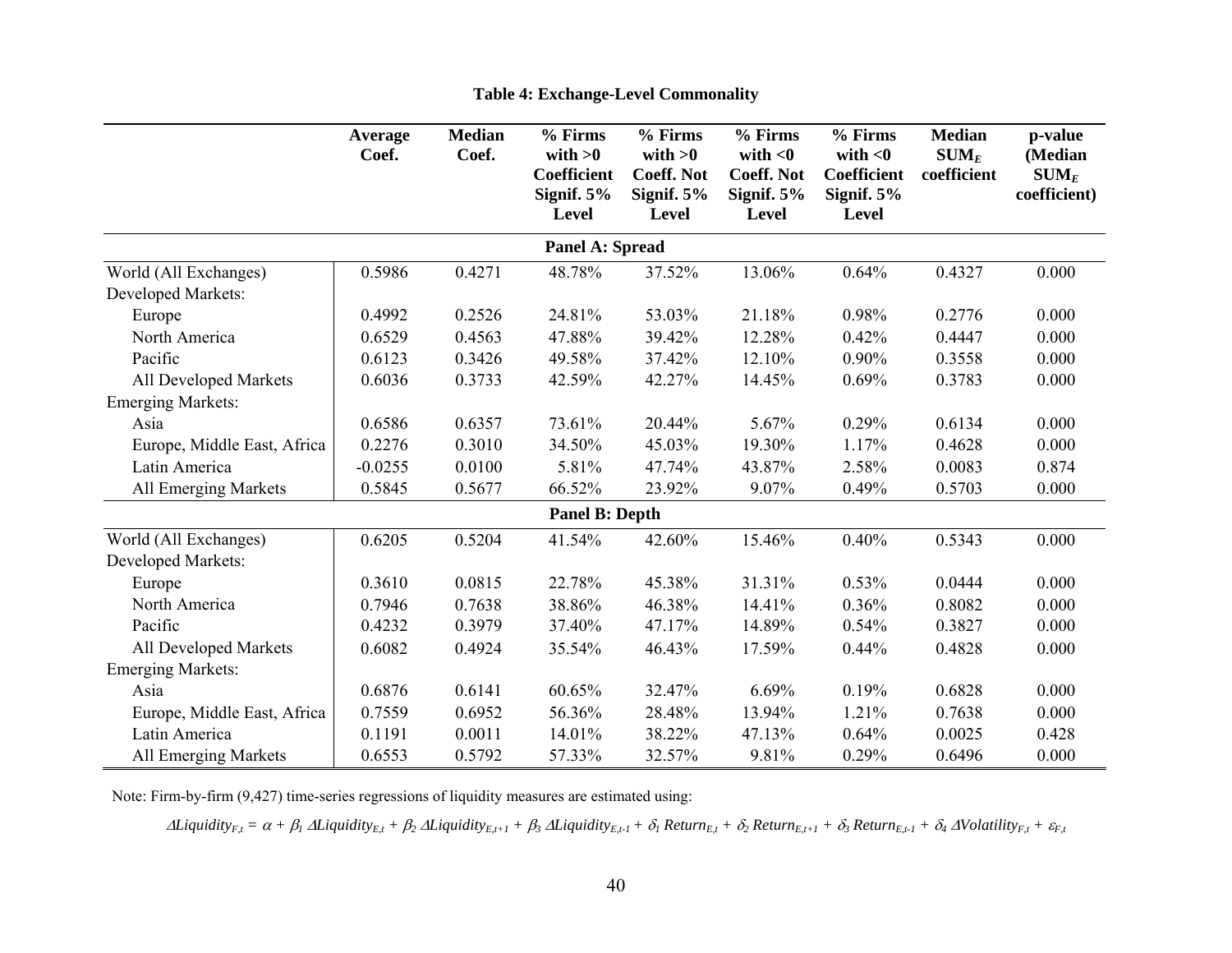*Liquidity<sub>E,t</sub>* is the relative effective spread (Panel A) and the total depth in value (Panel B) of firm *F* on day *t*. *Liquidity<sub>E,t</sub>* is the exchange-level liquidity index and *Return<sub>E,t</sub>* is the exchange-level return computed on day *t* using an equal-weighted average of each corresponding liquidity measure and return, respectively, for all firms trading on the same exchange, except firm *F*. *Volatility<sub>F,t</sub>* is the return volatility for firm *F* on day *t* and is measured as the squared return for the day. The symbol ∆ preceding a variable name denotes a proportional change in the variable across successive trading days. We present the average and median coefficient estimate of the exchange-level liquidity beta  $\beta_l$ , along with the percent of firms for which  $\beta_l$  is positive and significant at the 5% confidence level (t-statistic > 1.645), positive and not significant at the 5% confidence level, negative and not significant at the 5% confidence level, and negative and significant at the 5% confidence level, respectively. We report in the last two columns the median of the sum of the concurrent, lead and lag coefficient estimates (SUM<sub>*E*</sub> =  $\beta_1 + \beta_2 + \beta_3$  $\beta_3$ ) and the p-value of a sign test testing whether Median (SUM<sub>E</sub>) = 0.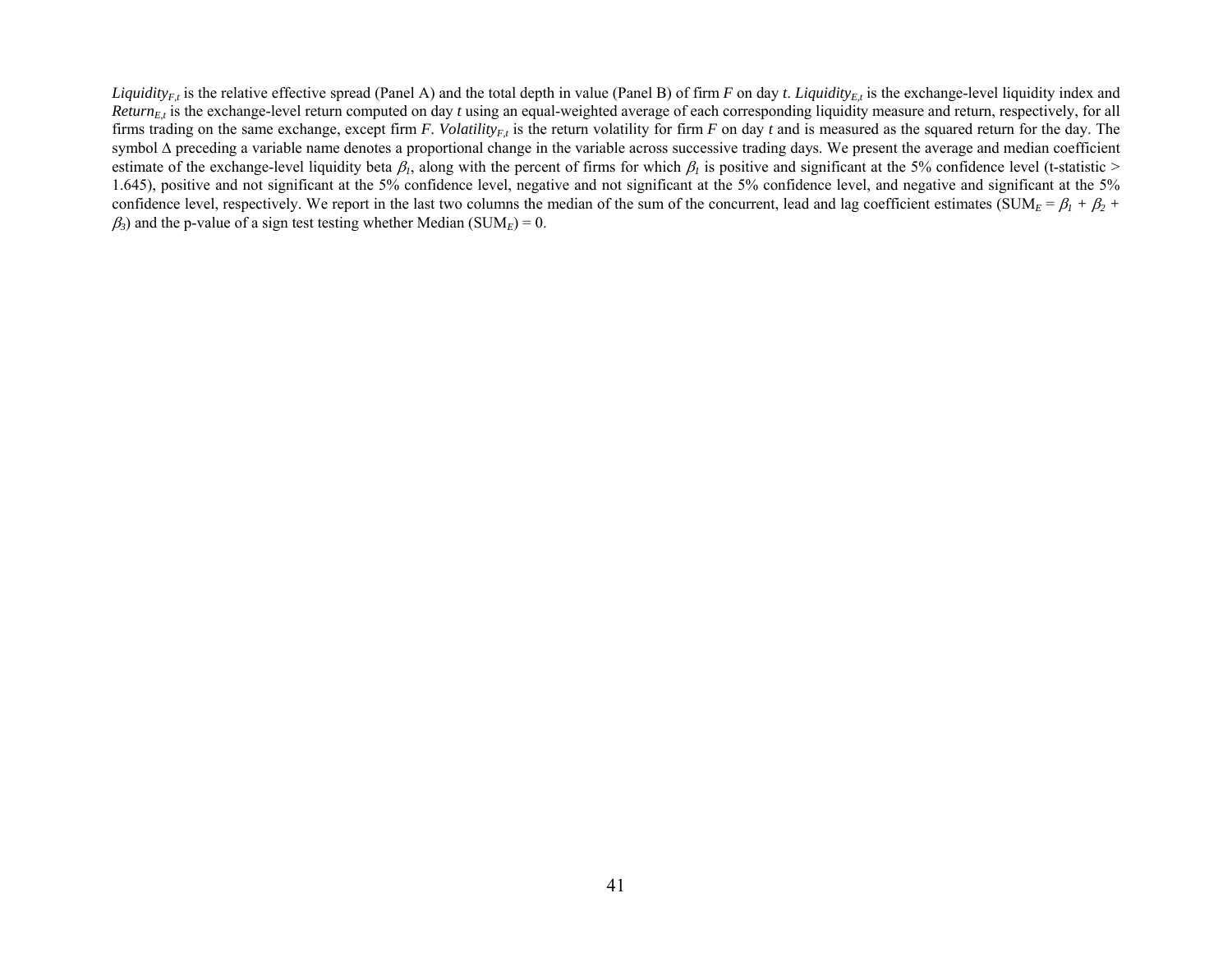|                             | <b>Average</b><br>Coef. | <b>Median</b><br>Coef. | % Firms<br>with $>0$<br><b>Coefficient</b><br>Signif. $5%$<br>Level | % Firms<br>with $>0$<br><b>Coeff. Not</b><br>Signif. $5%$<br>Level | % Firms<br>with $<$ 0<br><b>Coeff. Not</b><br>Signif. $5%$<br>Level | % Firms<br>with $<$ 0<br><b>Coefficient</b><br>Signif. $5\%$<br>Level | <b>Median</b><br>$SUM_E$<br>coefficient | p-value<br>(Median<br>$\textbf{SUM}_E$<br>coefficient) |
|-----------------------------|-------------------------|------------------------|---------------------------------------------------------------------|--------------------------------------------------------------------|---------------------------------------------------------------------|-----------------------------------------------------------------------|-----------------------------------------|--------------------------------------------------------|
|                             |                         |                        | Panel A: Spread                                                     |                                                                    |                                                                     |                                                                       |                                         |                                                        |
| Quintile 1 (Smallest Firms) | 0.6909                  | 0.5215                 | 45.14%                                                              | 38.89%                                                             | 15.06%                                                              | 0.91%                                                                 | 0.5648                                  | 0.000                                                  |
| Quintile 2                  | 0.7231                  | 0.6164                 | 56.91%                                                              | 32.75%                                                             | 9.87%                                                               | 0.48%                                                                 | 0.5990                                  | 0.000                                                  |
| Quintile 3                  | 0.6744                  | 0.5267                 | 57.04%                                                              | 31.98%                                                             | 10.61%                                                              | $0.37\%$                                                              | 0.5357                                  | 0.000                                                  |
| Quintile 4                  | 0.5062                  | 0.3702                 | 48.35%                                                              | 37.57%                                                             | 13.45%                                                              | 0.64%                                                                 | 0.3558                                  | 0.000                                                  |
| Quintile 5 (Largest Firms)  | 0.3986                  | 0.2142                 | 36.46%                                                              | 46.43%                                                             | 16.31%                                                              | $0.80\%$                                                              | 0.2176                                  | 0.000                                                  |
|                             |                         |                        | <b>Panel B: Depth</b>                                               |                                                                    |                                                                     |                                                                       |                                         |                                                        |
| Quintile 1 (Smallest Firms) | 0.5016                  | 0.3339                 | 27.26%                                                              | 46.97%                                                             | 24.69%                                                              | 1.09%                                                                 | 0.3305                                  | 0.000                                                  |
| Quintile 2                  | 0.5930                  | 0.4742                 | 34.93%                                                              | 47.26%                                                             | 17.35%                                                              | 0.45%                                                                 | 0.5324                                  | 0.000                                                  |
| Quintile 3                  | 0.6318                  | 0.5446                 | 39.44%                                                              | 44.05%                                                             | 16.39%                                                              | $0.11\%$                                                              | 0.5519                                  | 0.000                                                  |
| Quintile 4                  | 0.6362                  | 0.5711                 | 44.22%                                                              | 43.82%                                                             | 11.72%                                                              | 0.23%                                                                 | 0.5728                                  | 0.000                                                  |
| Quintile 5 (Largest Firms)  | 0.7416                  | 0.6876                 | 62.14%                                                              | 30.69%                                                             | 7.05%                                                               | 0.12%                                                                 | 0.6574                                  | 0.000                                                  |

**Table 5: Exchange-Level Commonality: Results by Size Quintile** 

Note: Firm-by-firm (9,427) time-series regressions of liquidity measures are estimated using:

 $\Delta$ Liquidity<sub>F.t</sub> =  $\alpha + \beta_1 \Delta$ Liquidity<sub>E.t</sub> +  $\beta_2 \Delta$ Liquidity<sub>E.t+1</sub> +  $\beta_3 \Delta$ Liquidity<sub>E.t-1</sub> +  $\delta_1$  Return<sub>E.t</sub> +  $\delta_2$  Return<sub>E.t+1</sub> +  $\delta_3$  Return<sub>E.t-1</sub> +  $\delta_4$  AVolatility<sub>F.t</sub> +  $\varepsilon$ <sub>F.t</sub>

*Liquidity<sub>F</sub>*, is the relative effective spread (Panel A) and the total depth in value (Panel B) of firm *F* on day *t*. *Liquidity<sub>F<sub>I</sub></sub>*, is the exchange-level liquidity index and *Return<sub>Et</sub>* is the exchange-level return computed on day *t* using an equal-weighted average of each corresponding liquidity measure and return, respectively, for all firms trading on the same exchange, except firm  $F$ . *Volatility<sub>F,t</sub>* is the return volatility for firm  $F$  on day  $t$  and is measured as the squared return for the day. The symbol ∆ preceding a variable name denotes a proportional change in the variable across successive trading days. We present the average and median coefficient estimate of the exchange-level liquidity beta  $\beta_l$ , along with the percent of firms for which  $\beta_l$  is positive and significant at the 5% confidence level (t-statistic > 1.645), positive and not significant at the 5% confidence level, negative and not significant at the 5% confidence level, and negative and significant at the 5% confidence level, respectively. We report in the last two columns the median of the sum of the concurrent, lead and lag coefficient estimates (SUM $_E = \beta_I + \beta_2 + \beta_3$  $\beta_3$ ) and the p-value of a sign test testing whether Median (SUM<sub>E</sub>) = 0. Results are presented by size-quintile.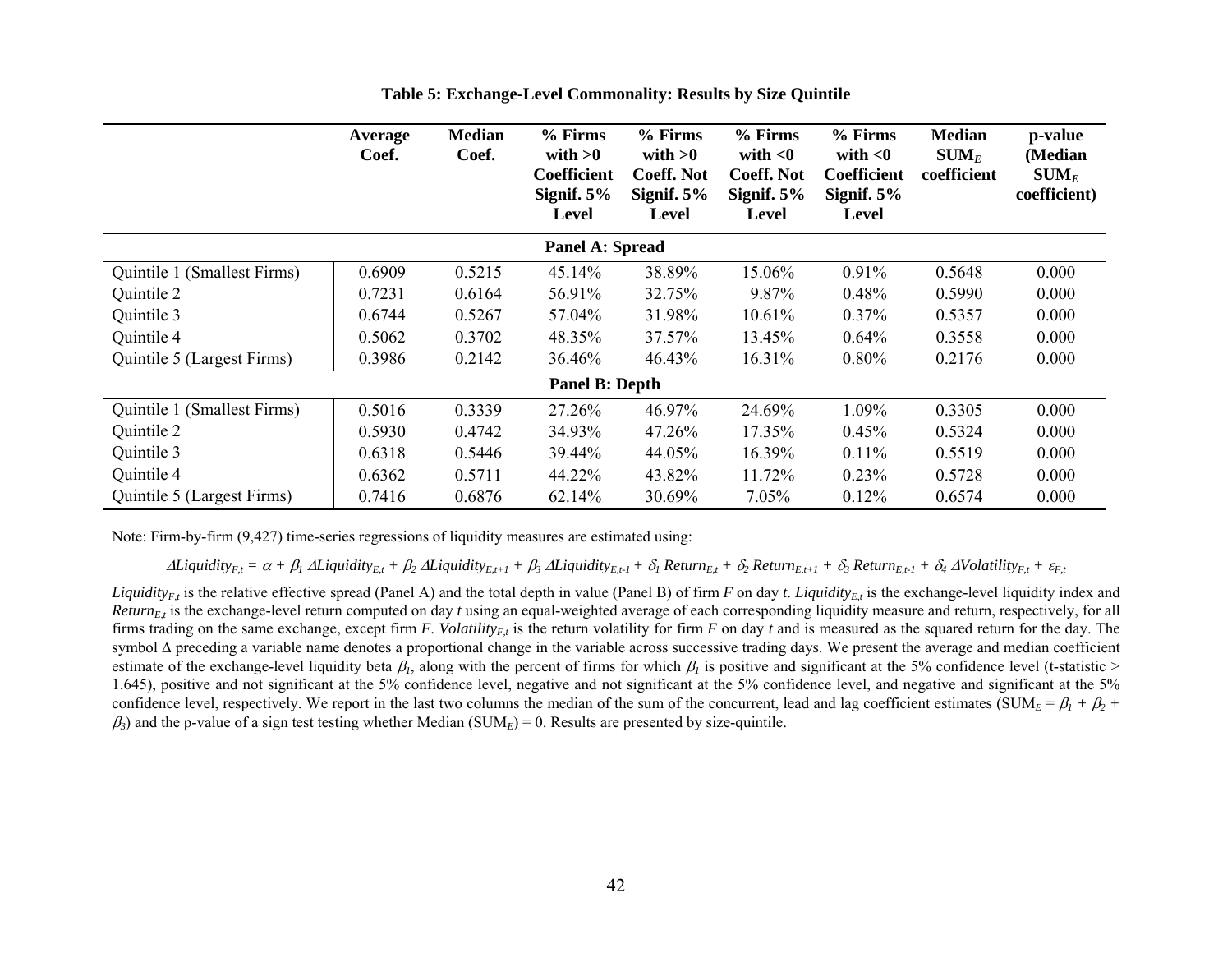| <b>Industry</b><br>(Number of Firms) | Average<br>Coef. | <b>Median</b><br>Coef. | % Firms<br>with $>0$<br>Coefficient<br>Signif. $5%$<br><b>Level</b> | % Firms<br>with $>0$<br><b>Coeff. Not</b><br>Signif. $5%$<br><b>Level</b> | % Firms<br>with $<$ 0<br><b>Coeff. Not</b><br>Signif. $5%$<br><b>Level</b> | % Firms<br>with $<$ 0<br>Coefficient<br>Signif. $5%$<br><b>Level</b> | <b>Median</b><br>$\textbf{SUM}_E$<br>coefficient | p-value<br>(Median<br>$\textbf{SUM}_E$<br>coefficient) |
|--------------------------------------|------------------|------------------------|---------------------------------------------------------------------|---------------------------------------------------------------------------|----------------------------------------------------------------------------|----------------------------------------------------------------------|--------------------------------------------------|--------------------------------------------------------|
|                                      |                  |                        | Panel A: Spread                                                     |                                                                           |                                                                            |                                                                      |                                                  |                                                        |
| Basic Material (769)                 | 0.6387           | 0.4677                 | 40.55%                                                              | 43.44%                                                                    | 15.49%                                                                     | 0.52%                                                                | 0.5158                                           | 0.000                                                  |
| Communications (732)                 | 0.6998           | 0.5522                 | 47.18%                                                              | 36.86%                                                                    | 14.86%                                                                     | 1.10%                                                                | 0.5880                                           | 0.000                                                  |
| Consumer Cyclical (1,642)            | 0.7532           | 0.6164                 | 55.24%                                                              | 33.31%                                                                    | 10.59%                                                                     | 0.86%                                                                | 0.6103                                           | 0.000                                                  |
| Consumer Non-Cyclic. (1,590)         | 0.6993           | 0.5840                 | 58.65%                                                              | 30.56%                                                                    | 10.48%                                                                     | 0.32%                                                                | 0.5694                                           | 0.000                                                  |
| Diversified (137)                    | 0.5909           | 0.5090                 | 56.93%                                                              | 32.85%                                                                    | 10.22%                                                                     | $0.00\%$                                                             | 0.4809                                           | 0.000                                                  |
| Energy $(310)$                       | 0.6643           | 0.4991                 | 55.34%                                                              | 35.92%                                                                    | 8.74%                                                                      | $0.00\%$                                                             | 0.5189                                           | 0.000                                                  |
| Financial $(1,570)$                  | 0.5513           | 0.4159                 | 51.31%                                                              | 35.28%                                                                    | 13.02%                                                                     | 0.38%                                                                | 0.4040                                           | 0.000                                                  |
| Industrial $(1,731)$                 | 0.4469           | 0.2867                 | 41.45%                                                              | 41.86%                                                                    | 15.76%                                                                     | 0.93%                                                                | 0.2777                                           | 0.000                                                  |
| Technology (662)                     | 0.4252           | 0.2081                 | 35.66%                                                              | 48.71%                                                                    | 15.02%                                                                     | 0.61%                                                                | 0.2174                                           | 0.000                                                  |
| Utilities (284)                      | 0.2932           | 0.1216                 | 32.51%                                                              | 50.53%                                                                    | 15.90%                                                                     | 1.06%                                                                | 0.1345                                           | 0.000                                                  |
|                                      |                  |                        | <b>Panel B: Depth</b>                                               |                                                                           |                                                                            |                                                                      |                                                  |                                                        |
| Basic Material (769)                 | 0.4937           | 0.3061                 | 23.44%                                                              | 48.54%                                                                    | 26.91%                                                                     | 1.11%                                                                | 0.2820                                           | 0.000                                                  |
| Communications (732)                 | 0.4991           | 0.3504                 | 28.34%                                                              | 47.48%                                                                    | 23.15%                                                                     | 1.04%                                                                | 0.3502                                           | 0.000                                                  |
| Consumer Cyclical (1,642)            | 0.5740           | 0.4467                 | 34.05%                                                              | 46.72%                                                                    | 18.71%                                                                     | 0.52%                                                                | 0.4982                                           | 0.000                                                  |
| Consumer Non-Cyclic. (1,590)         | 0.6311           | 0.5251                 | 38.09%                                                              | 44.26%                                                                    | 17.31%                                                                     | 0.34%                                                                | 0.5441                                           | 0.000                                                  |
| Diversified (137)                    | 0.6795           | 0.6122                 | 41.41%                                                              | 44.53%                                                                    | 14.06%                                                                     | $0.00\%$                                                             | 0.5578                                           | 0.000                                                  |
| Energy $(310)$                       | 0.6223           | 0.5188                 | 38.64%                                                              | 42.71%                                                                    | 18.31%                                                                     | 0.34%                                                                | 0.4588                                           | 0.000                                                  |
| Financial $(1,570)$                  | 0.6011           | 0.5636                 | 40.86%                                                              | 45.86%                                                                    | 13.00%                                                                     | 0.27%                                                                | 0.5625                                           | 0.000                                                  |
| Industrial $(1,731)$                 | 0.7000           | 0.6150                 | 51.52%                                                              | 38.58%                                                                    | 9.83%                                                                      | 0.06%                                                                | 0.6172                                           | 0.000                                                  |
| Technology (662)                     | 0.7479           | 0.6987                 | 67.77%                                                              | 27.93%                                                                    | 4.13%                                                                      | 0.17%                                                                | 0.6696                                           | 0.000                                                  |
| Utilities (284)                      | 0.7928           | 0.7817                 | 74.23%                                                              | 19.23%                                                                    | 6.54%                                                                      | $0.00\%$                                                             | 0.7101                                           | 0.000                                                  |

**Table 6: Exchange-Level Commonality: Results by Industry** 

Note: Firm-by-firm (9,427) time-series regressions of liquidity measures are estimated using:

 $\Delta$ Liquidity<sub>F.t</sub> =  $\alpha + \beta_1 \Delta$ Liquidity<sub>E.t</sub> +  $\beta_2 \Delta$ Liquidity<sub>E.t-1</sub> +  $\beta_3 \Delta$ Liquidity<sub>E.t-1</sub> +  $\delta_1$  Return<sub>E.t</sub> +  $\delta_2$  Return<sub>E.t-1</sub> +  $\delta_3$  Return<sub>E.t-1</sub> +  $\delta_4$  AVolatility<sub>F.t</sub> +  $\varepsilon$ <sub>F.t</sub>

*Liquidity<sub>F</sub>*, is the relative effective spread (Panel A) and the total depth in value (Panel B) of firm *F* on day *t*. *Liquidity<sub>F<sub>1</sub></sub>*, is the exchange-level liquidity index and *Return<sub>E,t</sub>* is the exchange-level return computed on day *t* using an equal-weighted average of each corresponding liquidity measure and return, respectively, for all firms trading on the same exchange, except firm *F*. *Volatility<sub>F,t</sub>* is the return volatility for firm *F* on day *t* and is measured as the squared return for the day. The symbol ∆ preceding a variable name denotes a proportional change in the variable across successive trading days. We present the average and median coefficient estimate of the exchange-level liquidity beta  $\beta_l$ , along with the percent of firms for which  $\beta_l$  is positive and significant at the 5% confidence level (t-statistic >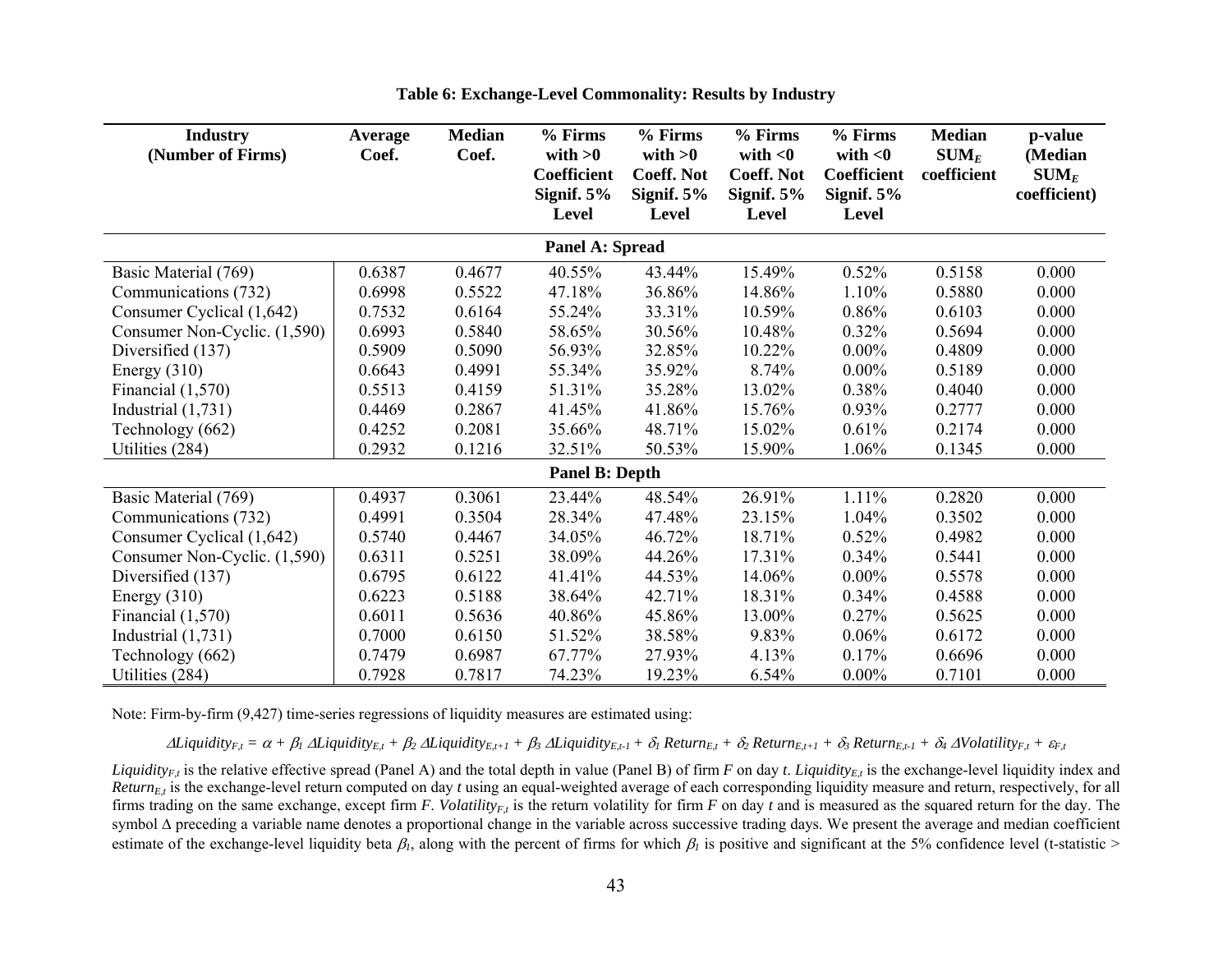1.645), positive and not significant at the 5% confidence level, negative and not significant at the 5% confidence level, and negative and significant at the 5% confidence level, respectively. We report in the last two columns the median of the sum of the concurrent, lead and lag coefficient estimates (SUM<sub>E</sub> =  $\beta_l$  +  $\beta_2$  +  $β_3$ ) and the p-value of a sign test testing whether Median (SUM<sub>*E*</sub>) = 0. Results are presented by industry.

|                       |            | Average<br>Coef. | <b>Median</b><br>Coef. | % Firms<br>with $>0$<br><b>Coefficient</b><br>Signif. $5%$<br>Level | % Firms<br>with $>0$<br><b>Coeff. Not</b><br>Signif. $5%$<br>Level | % Firms<br>with $<$ 0<br><b>Coeff. Not</b><br>Signif. $5%$<br>Level | % Firms<br>with $<$ 0<br><b>Coefficient</b><br>Signif. $5%$<br>Level | <b>Median</b><br>$SUM_i$<br>coefficient | p-value<br>(Median<br>$SUM_i$<br>coefficient) |
|-----------------------|------------|------------------|------------------------|---------------------------------------------------------------------|--------------------------------------------------------------------|---------------------------------------------------------------------|----------------------------------------------------------------------|-----------------------------------------|-----------------------------------------------|
|                       |            |                  |                        | <b>Panel A: Spread</b>                                              |                                                                    |                                                                     |                                                                      |                                         |                                               |
| World (All Exchanges) | $\beta_I$  | 0.4966           | 0.3377                 | 29.91%                                                              | 49.61%                                                             | 19.32%                                                              | 1.16%                                                                | 0.3157                                  | 0.000                                         |
|                       | $\gamma_I$ | 0.1064           | 0.0334                 | 10.50%                                                              | 47.65%                                                             | 38.58%                                                              | 3.27%                                                                | 0.0344                                  | 0.000                                         |
| All Developed Markets | $\beta_I$  | 0.4796           | 0.2864                 | 24.58%                                                              | 52.88%                                                             | 21.23%                                                              | 1.32%                                                                | 0.2710                                  | 0.000                                         |
|                       | $\gamma_1$ | 0.1254           | 0.0340                 | 10.07%                                                              | 48.09%                                                             | 38.79%                                                              | 3.05%                                                                | 0.0331                                  | 0.000                                         |
| All Emerging Markets  | $\beta_I$  | 0.5456           | 0.4855                 | 45.26%                                                              | 40.22%                                                             | 13.81%                                                              | 0.71%                                                                | 0.4527                                  | 0.000                                         |
|                       | $\gamma_1$ | 0.0518           | 0.0304                 | 11.73%                                                              | 46.38%                                                             | 37.98%                                                              | 3.91%                                                                | 0.0375                                  | 0.000                                         |
|                       |            |                  |                        | <b>Panel B: Depth</b>                                               |                                                                    |                                                                     |                                                                      |                                         |                                               |
| World (All Exchanges) | $\beta_I$  | 0.4983           | 0.4052                 | 27.02%                                                              | 50.01%                                                             | 21.89%                                                              | 1.09%                                                                | 0.3932                                  | 0.000                                         |
|                       | $\gamma$   | 0.1315           | 0.0749                 | 13.25%                                                              | 47.66%                                                             | 36.10%                                                              | 3.00%                                                                | 0.0799                                  | 0.000                                         |
| All Developed Markets | $\beta_l$  | 0.4690           | 0.3644                 | 21.99%                                                              | 52.28%                                                             | 24.47%                                                              | 1.25%                                                                | 0.3122                                  | 0.000                                         |
|                       | $\gamma_I$ | 0.1468           | 0.0787                 | 12.80%                                                              | 47.91%                                                             | 36.53%                                                              | $2.77\%$                                                             | 0.0854                                  | 0.009                                         |
| All Emerging Markets  | $\beta_I$  | 0.5753           | 0.4934                 | 40.23%                                                              | 44.01%                                                             | 15.09%                                                              | 0.67%                                                                | 0.5439                                  | 0.000                                         |
|                       | $\gamma$   | 0.0912           | 0.0662                 | 14.42%                                                              | 47.01%                                                             | 34.95%                                                              | 3.62%                                                                | 0.0711                                  | 0.000                                         |

**Table 7: Exchange-Level and Industry Commonality** 

Note: Firm-by-firm (9,427) time-series regressions of liquidity measures are estimated using:

 $\Delta$ Liquidity<sub>Ett</sub> =  $\alpha + \beta_1 \Delta$ Liquidity<sub>Ett</sub> +  $\beta_2 \Delta$ Liquidity<sub>Ett</sub> +  $\beta_3 \Delta$ Liquidity<sub>Ett</sub> +  $\gamma_1 \Delta$ Liquidity<sub>Ett</sub> +  $\gamma_2 \Delta$ Liquidity<sub>Ett+1</sub> +  $\gamma_3 \Delta$ Liquidity<sub>Ett+1</sub>

 $+ \delta_1$  Return<sub>Et</sub> +  $\delta_2$  Return<sub>Et+1</sub> +  $\delta_3$  Return<sub>Et-1</sub> +  $\delta_4$  ∆*Volatility<sub>Et</sub>* +  $\varepsilon$ <sub>*Ft*</sub>

*Liquidity<sub>F</sub>*, is the relative effective spread (Panel A) and the total depth in value (Panel B) of firm *F* on day *t*. *Liquidity<sub>F<sub>1</sub></sub>*, is the exchange-level liquidity index and *Return<sub>Et</sub>* is the exchange-level return computed on day *t* using an equal-weighted average of each corresponding liquidity measure and return, respectively, for all firms trading on the same exchange, except firm  $F$ . *Liquidity<sub>EII</sub>* is the industry-level liquidity index computed on day  $t$  using an equal-weighted average of each corresponding liquidity measure for all firms in firm  $F<sup>3</sup>$  industry. *Volatility<sub>Ft</sub>* is the return volatility for firm *F* on day *t* and is measured as the squared return for the day. The symbol ∆ preceding a variable name denotes a proportional change in the variable across successive trading days. We present the average and median coefficient estimate of the exchange-level and industry-level liquidity betas  $\beta_1$ , and  $\gamma_2$ , along with the percent of firms for which  $\beta_1$ , or  $\gamma_1$ , is positive and significant at the 5% confidence level (t-statistic  $> 1.645$ ), positive and not significant at the 5% confidence level, negative and not significant at the 5% confidence level, and negative and significant at the 5% confidence level, respectively. We report in the last two columns the median of the sum of the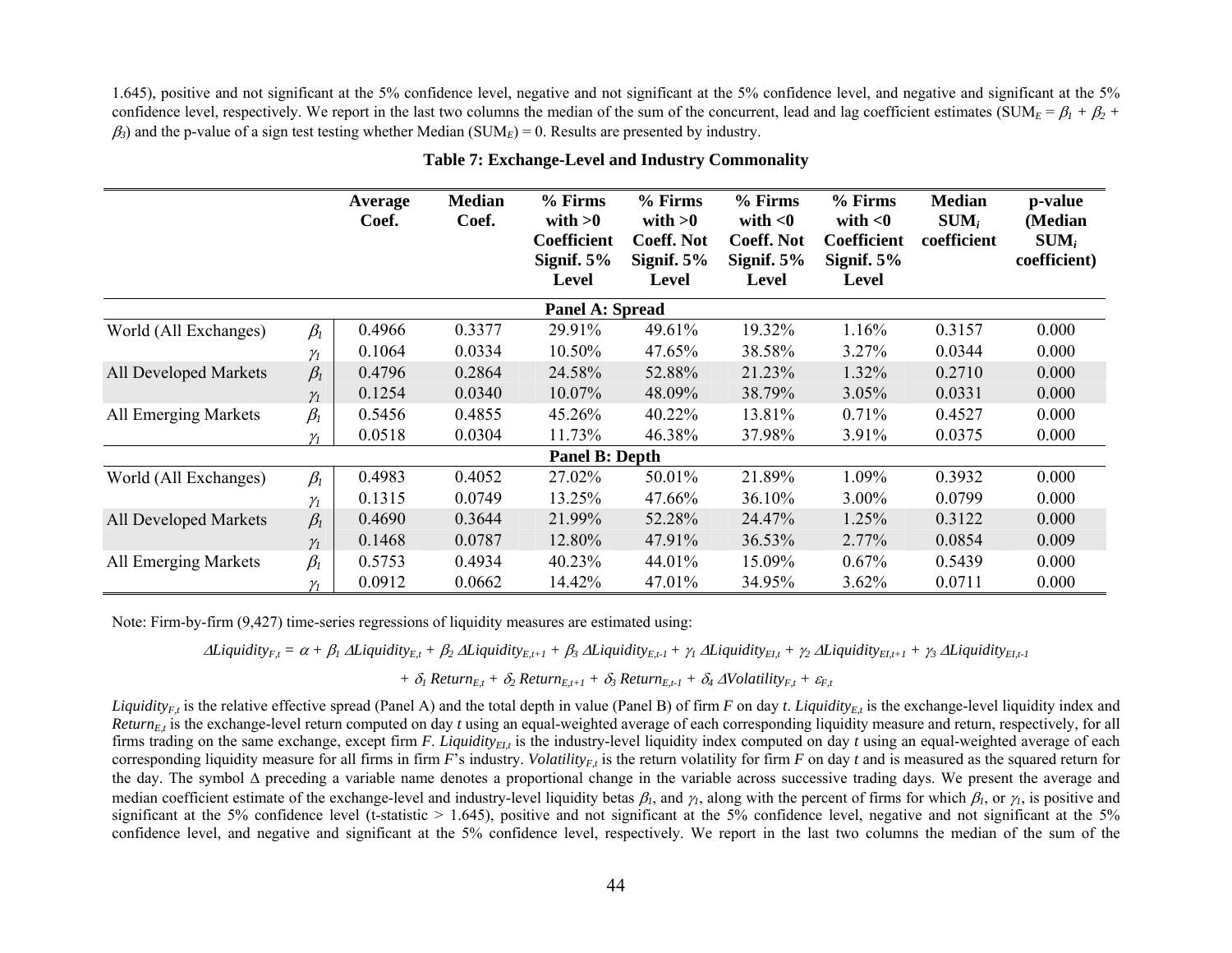concurrent, lead and lag coefficient estimates (SUM<sub>E</sub> =  $\beta_1 + \beta_2 + \beta_3$  and SUM<sub>EI</sub> =  $\gamma_1 + \gamma_2 + \gamma_3$ ) and the p-value of a sign test testing whether Median (SUM<sub>E</sub>) = 0 and Median  $(SUM_{EI}) = 0$ .

|                          | Average<br>Coef. | <b>Median</b><br>Coef. | $%$ Firms<br>with $>0$<br><b>Coefficient</b><br>Signif. $5\%$<br>Level | $%$ Firms<br>with $>0$<br><b>Coeff. Not</b><br>Signif. $5%$<br>Level | % Firms<br>with $<$ 0<br><b>Coeff. Not</b><br>Signif. $5%$<br>Level | % Firms<br>with $<$ 0<br><b>Coefficient</b><br>Signif. $5%$<br>Level | <b>Median</b><br>$SUM_G$<br>coefficient | p-value<br>(Median<br>$\mathbf{SUM}_G$<br>coefficient) |
|--------------------------|------------------|------------------------|------------------------------------------------------------------------|----------------------------------------------------------------------|---------------------------------------------------------------------|----------------------------------------------------------------------|-----------------------------------------|--------------------------------------------------------|
|                          |                  |                        | Panel A: Spread                                                        |                                                                      |                                                                     |                                                                      |                                         |                                                        |
| World (All Exchanges)    | 0.1753           | 0.1764                 | 44.68%                                                                 | 38.30%                                                               | 14.89%                                                              | 2.13%                                                                | 0.2275                                  | 0.000                                                  |
| <b>Developed Markets</b> | 0.2494           | 0.2440                 | 59.26%                                                                 | 25.93%                                                               | 14.81%                                                              | $0.00\%$                                                             | 0.2546                                  | 0.006                                                  |
| <b>Emerging Markets</b>  | 0.0752           | 0.1296                 | 25.00%                                                                 | 55.00%                                                               | 15.00%                                                              | $5.00\%$                                                             | 0.1234                                  | 0.041                                                  |
|                          |                  |                        | <b>Panel B: Depth</b>                                                  |                                                                      |                                                                     |                                                                      |                                         |                                                        |
| World (All Exchanges)    | 0.0674           | 0.0352                 | 26.67%                                                                 | 46.67%                                                               | 22.22%                                                              | 4.44%                                                                | 0.0750                                  | 0.008                                                  |
| <b>Developed Markets</b> | 0.0711           | 0.0404                 | 32.00%                                                                 | 40.00%                                                               | 24.00%                                                              | $4.00\%$                                                             | 0.1055                                  | 0.052                                                  |
| <b>Emerging Markets</b>  | 0.0628           | 0.0325                 | 20.00%                                                                 | 55.00%                                                               | 20.00%                                                              | 5.00%                                                                | 0.0614                                  | 0.115                                                  |

#### **Table 8: Global Commonality**

Note: Exchange-by-exchange (47) time-series regressions of liquidity measures are estimated using:

 $\Delta$ Liquidity<sub>Et</sub> =  $\alpha + \beta_1 \Delta$ Liquidity<sub>Gt</sub> +  $\beta_2 \Delta$ Liquidity<sub>Gt+1</sub> +  $\beta_3 \Delta$ Liquidity<sub>Gt+1</sub> +  $\delta_1$  Return<sub>Gt</sub> +  $\delta_2$  Return<sub>Gt+1</sub> +  $\delta_3$  Return<sub>Gt+1</sub> +  $\delta_4 \Delta$ Volatility<sub>Et</sub> +  $\varepsilon$ <sub>Et</sub>

*Liquidity<sub>E</sub>*, is the exchange-level average relative effective spread (Panel A) and total depth in value (Panel B) of exchange *E* on day *t*. *Liquidity<sub>Gt</sub>* is the global liquidity index and *Return<sub>G,t</sub>* is the global return computed on day *t* using an equal-weighted average of each corresponding liquidity measure and return, respectively, for all firms, except those firms trading on exchange  $E$ . *Volatility<sub>Et</sub>* is the return volatility for firms trading on exchange  $E$  on day  $t$  and is measured as the squared return for the day. The symbol ∆ preceding a variable name denotes a proportional change in the variable across successive trading days. We present the average and median coefficient estimate of the exchange-level liquidity beta  $\beta_1$ , along with the percent of firms for which  $\beta_1$  is positive and significant at the 5% confidence level (t-statistic  $> 1.645$ ), positive and not significant at the 5% confidence level, negative and not significant at the 5% confidence level, and negative and significant at the 5% confidence level, respectively. We report in the last two columns the median of the sum of the concurrent, lead and lag coefficient estimates (SUM<sub>G</sub> =  $\beta_1 + \beta_2 + \beta_3$ ) and the p-value of a sign test testing whether Median (SUM<sub>G</sub>) = 0.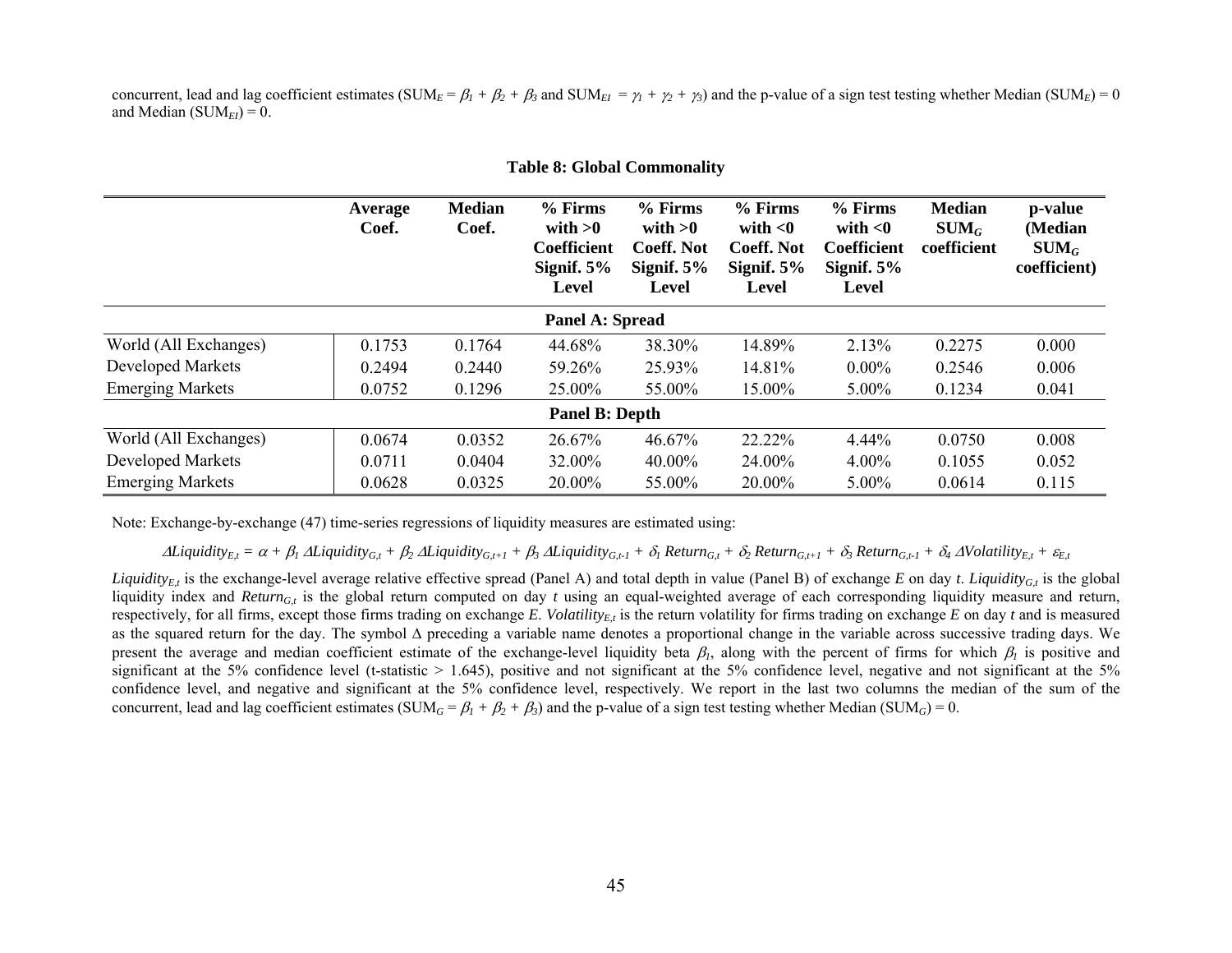|                        | Average<br>Coef. | <b>Median</b><br>Coef. | % Firms<br>with $>0$<br>Coefficient<br>Signif. $5%$<br>Level | % Firms<br>with $>0$<br><b>Coeff. Not</b><br>Signif. $5%$<br>Level | % Firms<br>with $<$ 0<br><b>Coeff. Not</b><br>Signif. $5%$<br>Level | % Firms<br>with $<$ 0<br><b>Coefficient</b><br>Signif. $5%$<br>Level | <b>Median</b><br>$SUM_G$<br>coefficient | p-value<br>(Median<br>$SUM_G$<br>coefficient) |  |  |  |
|------------------------|------------------|------------------------|--------------------------------------------------------------|--------------------------------------------------------------------|---------------------------------------------------------------------|----------------------------------------------------------------------|-----------------------------------------|-----------------------------------------------|--|--|--|
| <b>Panel A: Spread</b> |                  |                        |                                                              |                                                                    |                                                                     |                                                                      |                                         |                                               |  |  |  |
| <b>Small Markets</b>   | 0.1664           | 0.1296                 | 31.25%                                                       | 50.00%                                                             | 18.75%                                                              | $0.00\%$                                                             | 0.2564                                  | 0.077                                         |  |  |  |
| Medium Markets         | 0.1572           | 0.1765                 | 33.33%                                                       | 46.67%                                                             | 13.33%                                                              | 6.67%                                                                | 0.1282                                  | 0.119                                         |  |  |  |
| Large Markets          | 0.2011           | 0.2075                 | 68.75%                                                       | 18.75%                                                             | 12.50%                                                              | $0.00\%$                                                             | 0.2410                                  | 0.021                                         |  |  |  |
|                        |                  |                        | <b>Panel B: Depth</b>                                        |                                                                    |                                                                     |                                                                      |                                         |                                               |  |  |  |
| <b>Small Markets</b>   | 0.0926           | 0.0812                 | 31.25%                                                       | 50.00%                                                             | 18.75%                                                              | $0.00\%$                                                             | 0.1344                                  | 0.077                                         |  |  |  |
| <b>Medium Markets</b>  | 0.0758           | 0.0315                 | 28.57%                                                       | 28.57%                                                             | 35.71%                                                              | 7.14%                                                                | 0.0481                                  | 0.607                                         |  |  |  |
| Large Markets          | 0.0329           | 0.0348                 | 20.00%                                                       | 60.00%                                                             | 13.33%                                                              | $6.67\%$                                                             | 0.0635                                  | 0.077                                         |  |  |  |

**Table 9: Global Commonality and Exchange Size** 

Note: Exchange-by-exchange (47) time-series regressions of liquidity measures are estimated using:

 $\Delta$ Liquidity<sub>Et</sub> =  $\alpha + \beta_1 \Delta$ Liquidity<sub>Gt</sub> +  $\beta_2 \Delta$ Liquidity<sub>Gt+1</sub> +  $\beta_3 \Delta$ Liquidity<sub>Gt+1</sub> +  $\delta_1$  Return<sub>Gt</sub> +  $\delta_2$  Return<sub>Gt+1</sub> +  $\delta_3$  Return<sub>Gt+1</sub> +  $\delta_4 \Delta$ Volatility<sub>Et</sub> +  $\varepsilon$ <sub>Et</sub>

*Liquidity<sub>E,t</sub>* is the exchange-level average relative effective spread (Panel A) and total depth in value (Panel B) of exchange *E* on day *t*. *Liquidity<sub>G,t</sub>* is the global liquidity index and *Return<sub>Gt</sub>* is the global return computed on day *t* using an equal-weighted average of each corresponding liquidity measure and return, respectively, for all firms, except those firms trading on exchange  $E$ . *Volatility<sub>E,t</sub>* is the return volatility for firms trading on exchange  $E$  on day  $t$  and is measured as the squared return for the day. The symbol ∆ preceding a variable name denotes a proportional change in the variable across successive trading days. We present the average and median coefficient estimate of the exchange-level liquidity beta  $\beta_1$ , along with the percent of firms for which  $\beta_1$  is positive and significant at the 5% confidence level (t-statistic  $> 1.645$ ), positive and not significant at the 5% confidence level, negative and not significant at the 5% confidence level, and negative and significant at the 5% confidence level, respectively. We report in the last two columns the median of the sum of the concurrent, lead and lag coefficient estimates (SUM<sub>G</sub> =  $\beta_1 + \beta_2 + \beta_3$ ) and the p-value of a sign test testing whether Median (SUM<sub>G</sub>) = 0. Results are presented for the 16 smallest exchanges, 15 medium-size exchanges, and 16 largest exchanges.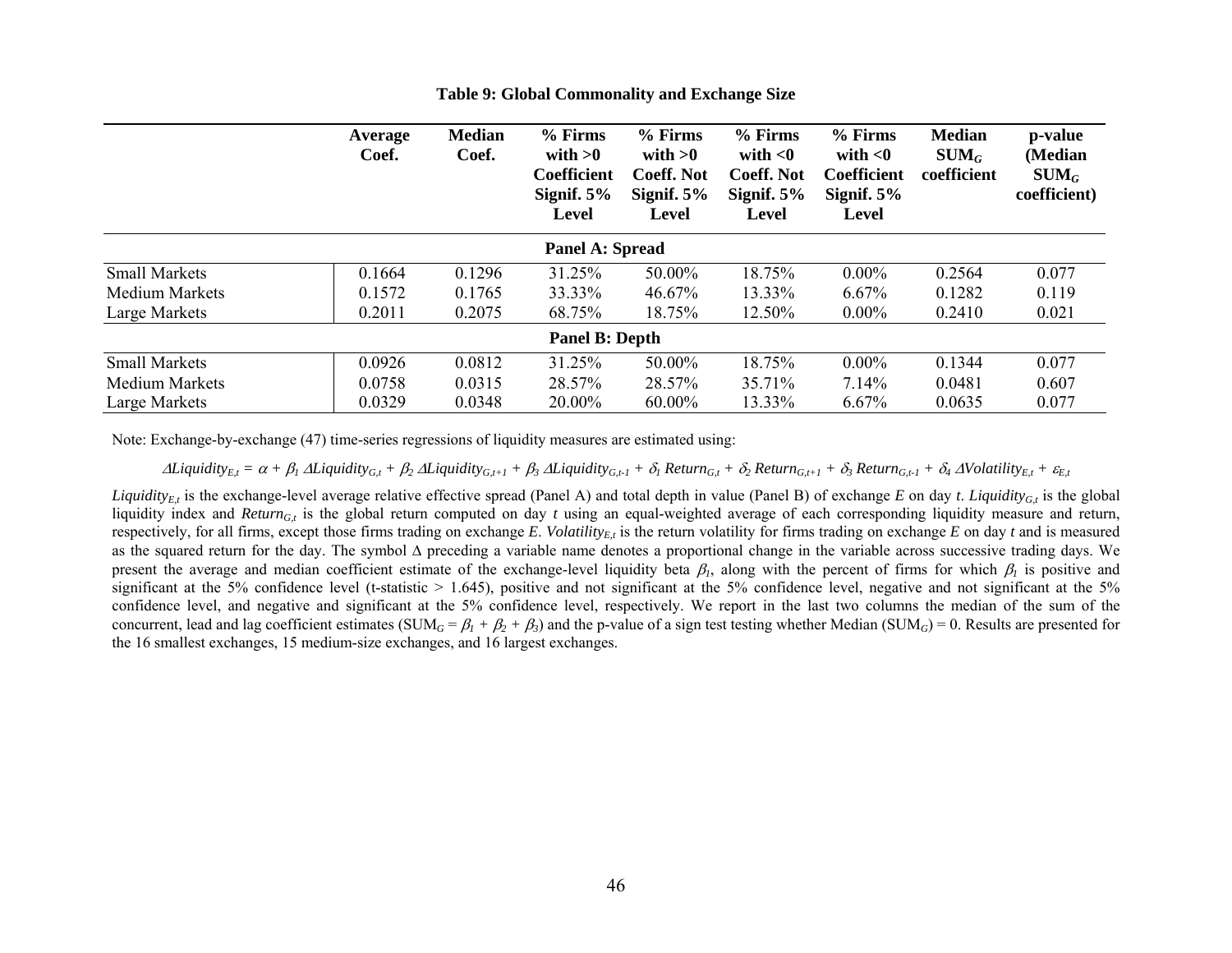|                        |            | <b>Average</b><br>Coef. | <b>Median</b><br>Coef. | % Firms<br>with $>0$<br>Coefficient<br>Signif. $5%$<br>Level | % Firms<br>with $>0$<br><b>Coeff. Not</b><br>Signif. $5%$<br><b>Level</b> | $%$ Firms<br>with $<$ 0<br><b>Coeff. Not</b><br>Signif. $5%$<br><b>Level</b> | % Firms<br>with $<$ 0<br><b>Coefficient</b><br>Signif. $5%$<br><b>Level</b> | <b>Median</b><br>$SUM_i$<br>coefficient | p-value<br>(Median<br>$SUM_i$<br>coefficient) |  |  |
|------------------------|------------|-------------------------|------------------------|--------------------------------------------------------------|---------------------------------------------------------------------------|------------------------------------------------------------------------------|-----------------------------------------------------------------------------|-----------------------------------------|-----------------------------------------------|--|--|
| <b>Panel A: Spread</b> |            |                         |                        |                                                              |                                                                           |                                                                              |                                                                             |                                         |                                               |  |  |
| World (All Exchanges)  | $\beta_I$  | 0.1231                  | 0.1135                 | 25.53%                                                       | 59.57%                                                                    | 10.64%                                                                       | 4.26%                                                                       | 0.1852                                  | 0.001                                         |  |  |
|                        | $\gamma_1$ | 0.1142                  | 0.0475                 | 23.40%                                                       | 46.81%                                                                    | 25.53%                                                                       | 4.26%                                                                       | 0.0540                                  | 0.243                                         |  |  |
| All Developed Markets  | $\beta_I$  | 0.1553                  | 0.1553                 | 33.33%                                                       | 51.85%                                                                    | 11.11%                                                                       | 3.70%                                                                       | 0.2327                                  | 0.052                                         |  |  |
|                        | $\gamma$   | 0.1934                  | 0.1873                 | 33.33%                                                       | 48.15%                                                                    | 18.52%                                                                       | $0.00\%$                                                                    | 0.1837                                  | 0.006                                         |  |  |
| All Emerging Markets   | $\beta_I$  | 0.0797                  | 0.1012                 | 15.00%                                                       | 70.00%                                                                    | 10.00%                                                                       | 5.00%                                                                       | 0.1844                                  | 0.012                                         |  |  |
|                        | $\gamma_1$ | 0.0073                  | 0.0003                 | 10.00%                                                       | 45.00%                                                                    | 35.00%                                                                       | 10.00%                                                                      | $-0.0131$                               | 0.263                                         |  |  |
|                        |            |                         |                        | <b>Panel B: Depth</b>                                        |                                                                           |                                                                              |                                                                             |                                         |                                               |  |  |
| World (All Exchanges)  | $\beta_I$  | 0.0479                  | 0.0344                 | 13.33%                                                       | 53.33%                                                                    | 31.11%                                                                       | 2.22%                                                                       | 0.0725                                  | 0.040                                         |  |  |
|                        | $\gamma$   | 0.0751                  | 0.0398                 | 26.67%                                                       | 46.67%                                                                    | 24.44%                                                                       | 2.22%                                                                       | 0.0083                                  | 0.560                                         |  |  |
| All Developed Markets  | $\beta_I$  | 0.0398                  | 0.0248                 | 12.00%                                                       | 52.00%                                                                    | 36.00%                                                                       | $0.00\%$                                                                    | 0.0908                                  | 0.122                                         |  |  |
|                        | $\gamma_1$ | 0.1234                  | 0.0546                 | 32.00%                                                       | 48.00%                                                                    | 20.00%                                                                       | $0.00\%$                                                                    | 0.0397                                  | 0.052                                         |  |  |
| All Emerging Markets   | $\beta_I$  | 0.0580                  | 0.0482                 | 15.00%                                                       | 55.00%                                                                    | 25.00%                                                                       | 5.00%                                                                       | 0.0675                                  | 0.263                                         |  |  |
|                        | $\gamma_1$ | 0.0147                  | 0.0035                 | 20.00%                                                       | 45.00%                                                                    | 30.00%                                                                       | 5.00%                                                                       | $-0.0113$                               | 0.263                                         |  |  |

**Table 10: Global and Regional Commonality** 

Note: Exchange-by-exchange (47) time-series regressions of liquidity measures are estimated using:

 $\Delta$ Liquidity<sub>Et</sub> =  $\alpha + \beta_1 \Delta$ Liquidity<sub>Gt</sub> +  $\beta_2 \Delta$ Liquidity<sub>Gt+1</sub> +  $\beta_3 \Delta$ Liquidity<sub>Gt+1</sub> +  $\gamma_1 \Delta$ Liquidity<sub>Rt</sub> +  $\gamma_2 \Delta$ Liquidity<sub>Rt+1</sub> +  $\gamma_3 \Delta$ Liquidity<sub>Rt+1</sub>

 $+ \delta_1$  Return<sub>G,t</sub> +  $\delta_2$  Return<sub>G,t+1</sub> +  $\delta_3$  Return<sub>G,t-1</sub> +  $\delta_4$   $\Delta$ Volatility<sub>E,t</sub> +  $\varepsilon$ <sub>E,t</sub>

*Liquidity<sub>Et</sub>* is the exchange-level average relative effective spread (Panel A) and total depth in value (Panel B) of exchange *E* on day *t*. *Liquidity<sub>Gt</sub>* is the global liquidity index and *Return<sub>Gt</sub>* is the global return computed on day *t* using an equal-weighted average of each corresponding liquidity measure and return, respectively, for all firms, except those firms trading on exchange  $E$ . *Liquidity<sub>R,t</sub>* is the regional liquidity index computed on day  $t$  using an equal-weighted average of each corresponding liquidity measure for all firms trading on an exchange located in the same region as exchange  $E$ . Volatility $E_t$  is the return volatility for firms trading on exchange *E* on day *t* and is measured as the squared return for the day. The symbol ∆ preceding a variable name denotes a proportional change in the variable across successive trading days. We present the average and median coefficient estimate of the exchange-level liquidity beta  $\beta_l$ , along with the percent of firms for which  $\beta_l$  is positive and significant at the 5% confidence level (t-statistic > 1.645), positive and not significant at the 5% confidence level, negative and not significant at the 5% confidence level, and negative and significant at the 5% confidence level, respectively. We report in the last two columns the median of the sum of the concurrent, lead and lag coefficient estimates (SUM<sub>G</sub> =  $\beta_1 + \beta_2 + \beta_3$  and SUM<sub>R</sub> =  $\gamma_1 + \gamma_2 + \gamma_3$ ) and the p-value of a sign test testing whether Median (SUM<sub>*G*</sub>) = 0 and Median (SUM<sub>*R*</sub>) = 0.